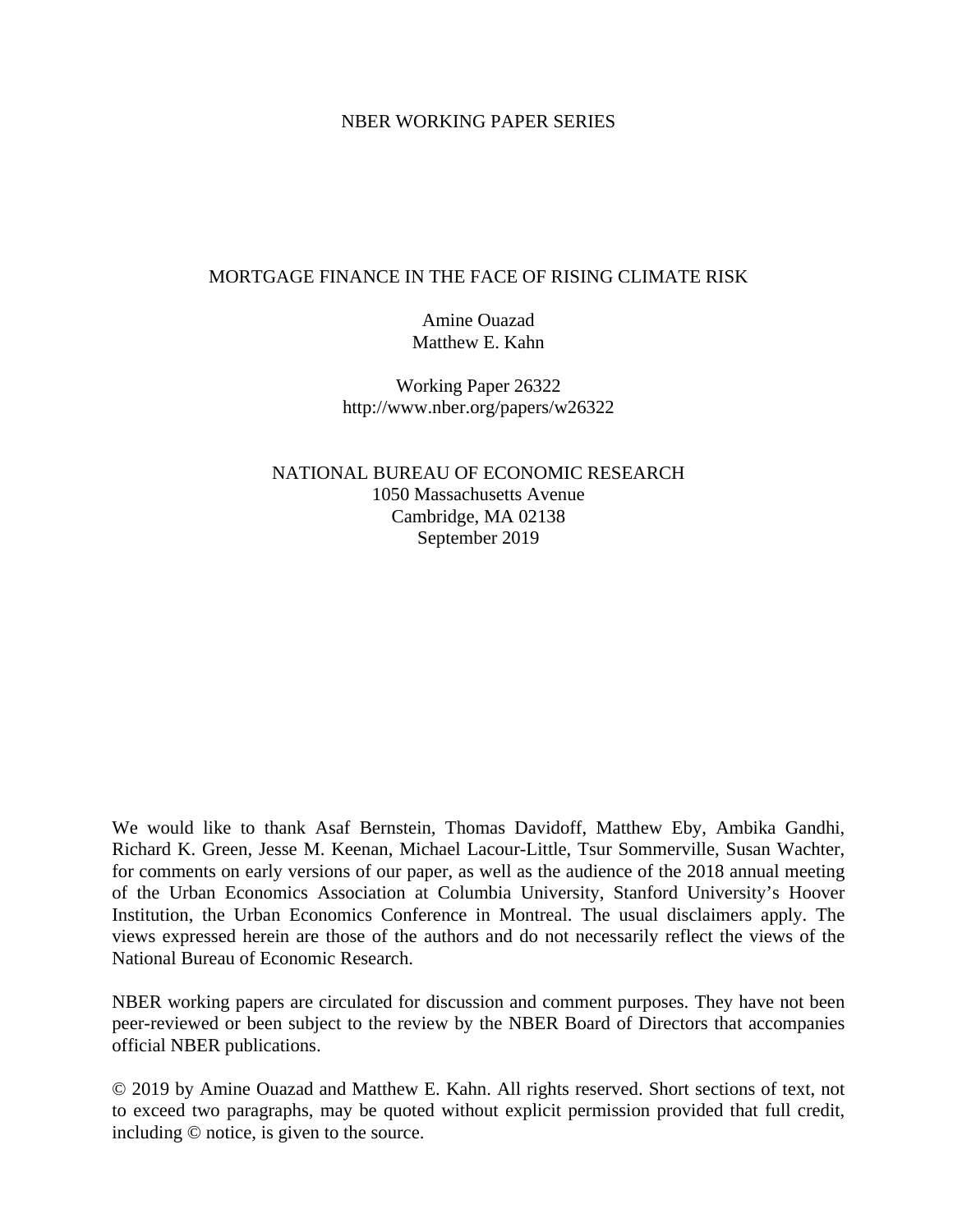Mortgage Finance in the Face of Rising Climate Risk Amine Ouazad and Matthew E. Kahn NBER Working Paper No. 26322 September 2019 JEL No. G21,Q54

# **ABSTRACT**

Recent evidence suggests an increasing risk of natural disasters of the magnitude of hurricane Katrina and Sandy. Concurrently, the number and volume of flood insurance policies has been declining since 2008. Hence, households who have purchased a house in coastal areas may be at increasing risk of defaulting on their mortgage. Commercial banks have the ability to screen and price mortgages for flood risk. Banks also retain the option to securitize some of these loans. In particular, bank lenders may have an incentive to sell their worse flood risk to the two main agency securitizers, the Federal National Mortgage Association, commonly known as Fannie Mae, and the Federal Home Loan Mortgage Corporation, known as Freddie Mac. In contrast with commercial banks, Fannie and Freddie follow observable rules set by the FHFA for the purchase and the pricing of securitized mortgages. This paper uses the impact of one such sharp rule, the conforming loan limit, on securitization volumes. We estimate whether lenders' sales of mortgages with loan amounts right below the conforming loan limit increase significantly after a natural disaster that caused more than a billion dollar in damages. Results suggest a substantial increase in securitization activity in years following such a billion-dollar disaster. Such increase is larger in neighborhoods for which such a disaster is "new news", i.e. does not have a long history of hurricanes. Conforming loans are riskier in dimensions not observed in publicly available data sets: the borrowers have lower credit scores and they are more likely to become delinquent or default. A structurally estimated model of mortgage pricing with asymmetric information suggests that bunching at the conforming loan limit is an increasing function of perceived price volatility and declining price trends. A simulation of the impact of increasing climate risk on mortgage origination volumes with and without the GSEs suggests that the GSEs may act as an implicit insurer, i.e a substitute for the declining National Flood Insurance Program.

Amine Ouazad HEC Montreal 3000, Chemin de la Cote Sainte Catherine H3T 2A7, Montreal, QC Canada aouazad@gmail.com

Matthew E. Kahn Department of Economics Johns Hopkins University 3100 Wyman Park Drive Baltimore, MD 21211 and NBER mkahn10@jhu.edu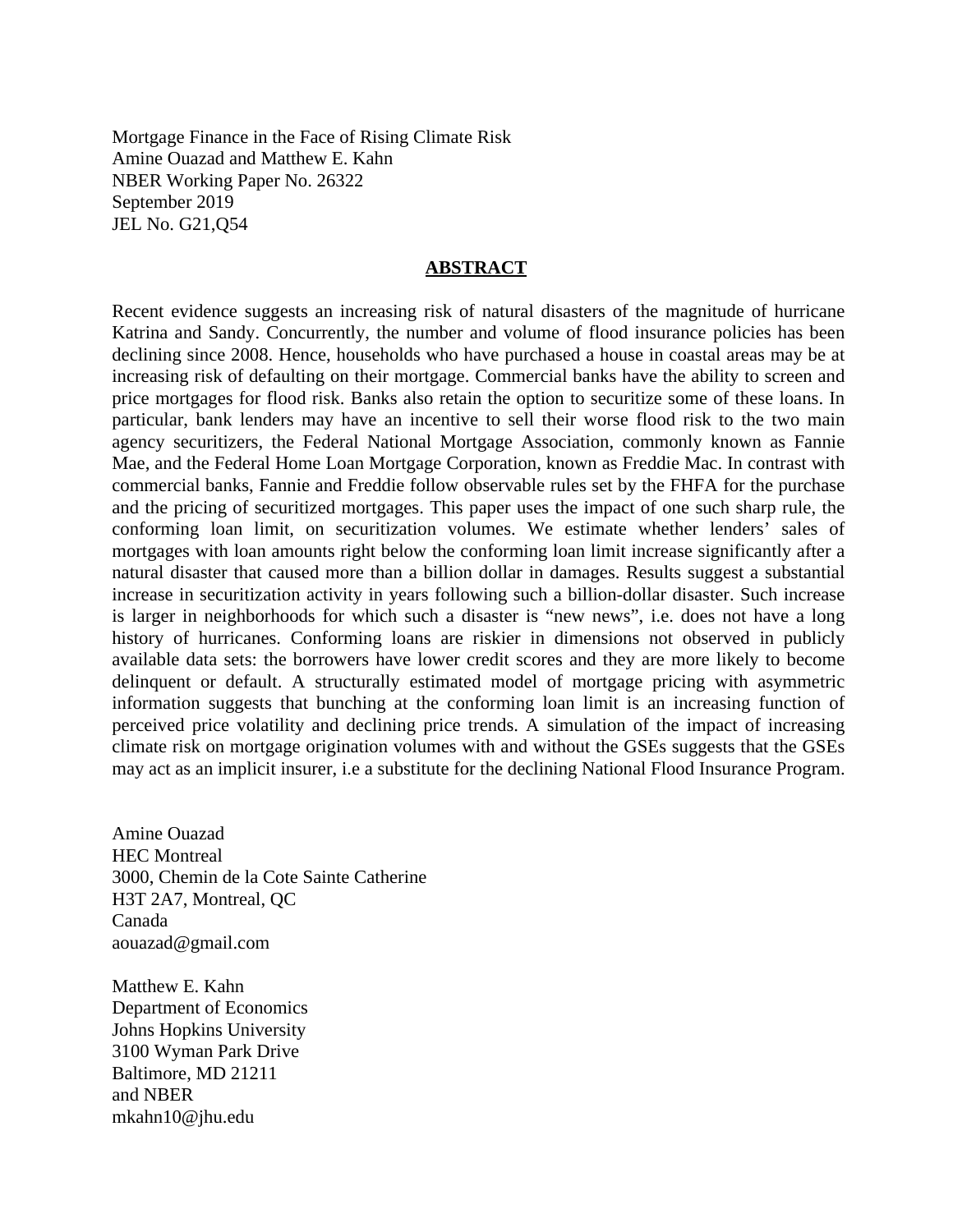# **1 Introduction**

Place-based asset purchases such as real estate are likely to be exposed to increasing risk in a world confronting ambiguous climate change. Standard financial arguments would argue that such risk, if idiosyncratic, can be diversified away. Yet a host of politically popular subsidies and institutions encourage households to invest in homes as their primary source of wealth. Lenders and government sponsored enterprises play a key role in providing the capital to allow households to bid and purchase such place-based wealth. While the climate change economics literature has explored how real estate prices reflect emerging climate risk (Bakkensen & Barrage 2017, Ortega & Taspınar 2018, Zhang & Leonard 2018, Bernstein, Gustafson & Lewis 2019), we know little about how the mortgage industry responds.

Recent evidence suggests an increasing risk of natural disasters along the east coast: the empirical analysis of Bender, Knutson, Tuleya, Sirutis, Vecchi, Garner & Held (2010) predicts a doubling of category 4 and 5 storms by the end of the 21st century in moderate scenarios. Lin, Kopp, Horton & Donnelly (2016) suggests that, in the New York area, the return period of Hurricane Sandy's flood height is estimated to decrease 4 to 5 times between 2000 and 2100.<sup>1</sup> Gallagher & Hartley's (2017) analysis of Hurricane Katrina suggests that insurance payments due to the federal government's National Flood Insurance Program (NFIP) led to *reductions* in debt. Yet, both the number of NFIP flood insurance policies and their total dollar amount have declined substantially since 2006 (Kousky 2018), leading to potentially greater losses for mortgage lenders. With the future of flood insurance in doubt, two key issues arise (i) whether mortgage lenders will transfer default risk due to floods to the two large securitizers Fannie Mae and Freddie Mac, and hence whether the two GSEs act as *de facto* insurers, and (ii) whether their role incentivizes households to borrow to locate in flood prone parcels.

Such natural disasters may cause losses to mortgage lenders either due to an increasing probability of household default, or, when households are insured, through an increasing probability of prepayment.<sup>2</sup> The impact of natural disasters varies substantially across neighborhoods at a local scale (Masozera, Bailey & Kerchner 2007, Vigdor 2008). Hence, the screening of mortgages for securitization may not fully take into account the risk of natural disasters attached to a particular house and a particular mortgage. As local lenders

 $1$ Other key papers predict a similar increase in natural disaster risk over the course of the 21st century (Webster, Holland, Curry & Chang 2005, Elsner 2006, Mann & Emanuel 2006, Garner, Mann, Emanuel, Kopp, Lin, Alley, Horton, DeConto, Donnelly & Pollard 2017, Lin, Emanuel, Oppenheimer & Vanmarcke 2012, Grinsted, Moore & Jevrejeva 2013, Lin et al. 2016).

 $2$ While securitization insures the lender against the risk of default, prepayments are typically "passed through" back to the lender. The paper suggests that default risk is a significantly higher risk than prepayment risk.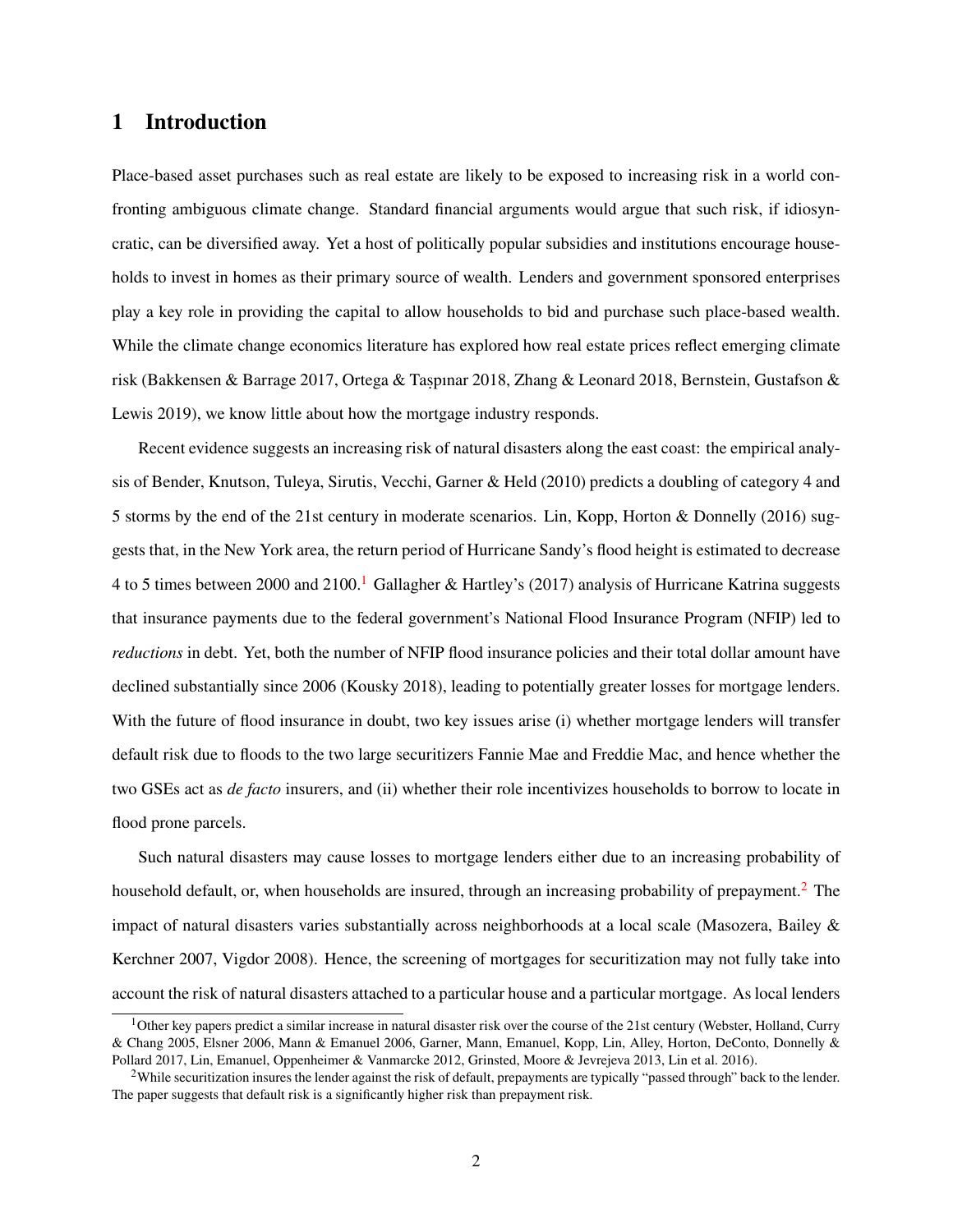with access to better information relating to the local impact and occurrence of natural disasters may securitize mortgages that are unobservably worse risk, a '*market for lemons*' in climate risk could develop as a potential threat to the stability of financial institutions. In particular, the mispricing of disaster risk, either because of a mispricing of mortgage default or a mispricing of prepayment risk; and the correlation of such natural disaster risk across loans in a mortgage pool can together be a substantial source of aggregate risk for holders of mortgage backed securities.

This paper focuses on the impact of 15 "Billion-dollar events" on banks' securitization activity; and whether mortgages securitized in areas prone to natural disaster risk are worse risk for financial institutions that hold them in securitized mortgage pools. Billion-dollar events have caused at least a billion dollar of losses as estimated by the National Oceanic and Atmospheric Administration (Smith & Katz 2013). Two of the largest purchasers of securitized mortgages are the Government Sponsored Enterprises (GSEs) Fannie Mae and Freddie Mac: in 2008, they held or guaranteed about \$5.2 trillion of home mortgage debt (Frame, Fuster, Tracy & Vickery 2015). The GSEs adopt specific sets of observable rules when screening mortgages for purchase. One such rule is based on the size of the loan: GSEs purchase conforming loans, whose loan amount does not exceed a limit set nationally. The conforming loan limit is a single limit set by the FHFA until 2008, and only two different limits set by Congress, the FHFA, and then the CFPB after 2008. As this national limit varies over time, this offers a unique opportunity to estimate lenders' response to shifts in their incentives to securitize mortgages. Previous literature suggests that the discontinuity in securitization costs at the limit causes a bunching in the number of originated mortgages right below the conforming loan limit (DeFusco & Paciorek 2017). Yet, it is not known whether (i) natural disaster risk leads to a shift in lenders' incentives to securitize, (ii) whether securitized loans right below the conforming loan limit are worse default or worse prepayment risk, (iii) whether securitization volumes will increase as we likely face rising disaster risk, and (iv) in the counterfactual scenario where the GSEs would withdraw from risky areas, whether lenders would bear the risk of default, adjust their interest rates and possibly lower their origination volumes. In particular, as local loan officers have discretion over the characteristics of the mortgages sold for securitization, the GSEs' guidelines for securitization do not rely on the on-the-ground information of loan officers and may not take into account local climate risk as accurately as the local loan officer with better knowledge of the future distribution of house prices, e.g. for houses near the bank's branch network. Lenders can securitize jumbo mortgages to other, non-GSE, securitizers called Private Label Securitizers (PLS). Yet evidence suggests that the private label securitization market is small and does not represent a significative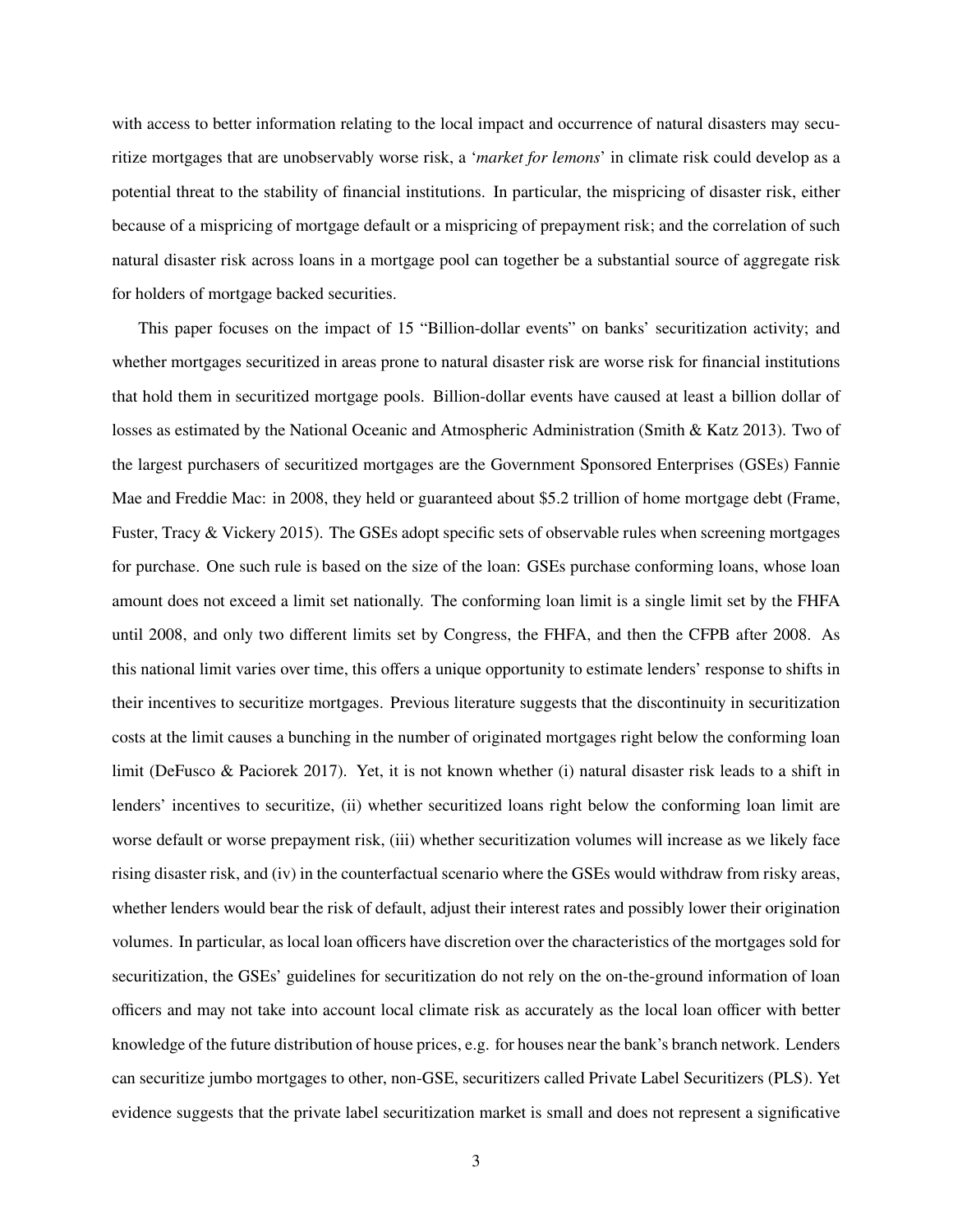alternative (Goodman 2016).

This paper's identification strategy combines a regression discontinuity design at the conforming loan limit with a difference-in-difference setup comparing the magnitude of the discontinuity in mortgage loan density at the limit before and after a billion dollar natural disaster. The discontinuity in density follows the intuition of McCrary's (2008) test and Keys, Mukherjee, Seru & Vig (2010) application to ad-hoc securitization rules. The difference-in-difference approach compares the change in the discontinuity in counties hit by a natural disaster, including Hurricane Sandy, Hurricane Irma, and Hurricane Katrina, with the change in the discontinuity in counties not affected by a natural disaster. The local natural disasters considered in this paper are the 15 largest "billion-dollar events" occuring between 2004 and 2012, and as presented in Smith & Katz (2013) and Weinkle, Landsea, Collins, Musulin, Crompton, Klotzbach & Pielke (2018).

The paper develops a structurally estimated model of monopolistic competition in mortgage pricing with asymmetric information about local default risk and the ability to securitize conforming loans. Such model enables two *out of sample* simulations of the impact of rising disaster risk; and of the impact of such risk in the counterfactual scenario where the GSEs would withdraw from the mortgage market. In the model, bunching and discontinuities at the conforming loan limit are increasing function of lenders' perceived price volatility and declining price trends. The model is estimated using observations at the discontinuity using Gourieroux, Monfort & Renault's (1993) method of indirect inference recently featured in Fu & Gregory (2019). Keeping household preferences and lenders' cost of capital constant, simulations of increasing price volatility and declining price trends provide the two out-of-sample predictions.

Two features of the conforming loan limit are key to the identification of the impact of securitization costs on lenders' activity. First, the conforming loan limit is time-varying. As the limits are set nationally either by the FHFA, by Congress (in 2008), and by the CFPB, they are less likely to be confounded by other regional discontinuities that would also affect the mortgage market for loans of similar amounts. Second, there are two limits starting in 2008: there is a higher limit for "high-cost", as opposed to "general" counties. As those two limits affect different *marginal* borrowers in counties whose house prices are either close or far from the limit, the estimate is more likely to capture an average effect across a large support of borrower and house characteristics.

The impact of billion dollar events on securitization activity is estimated using four different data sets: first, a national data set of all mortgage applications, originations, and securitization purchases between 1995 and 2017 inclusive collected according to the Home Mortgage Disclosure Act (HMDA); second, a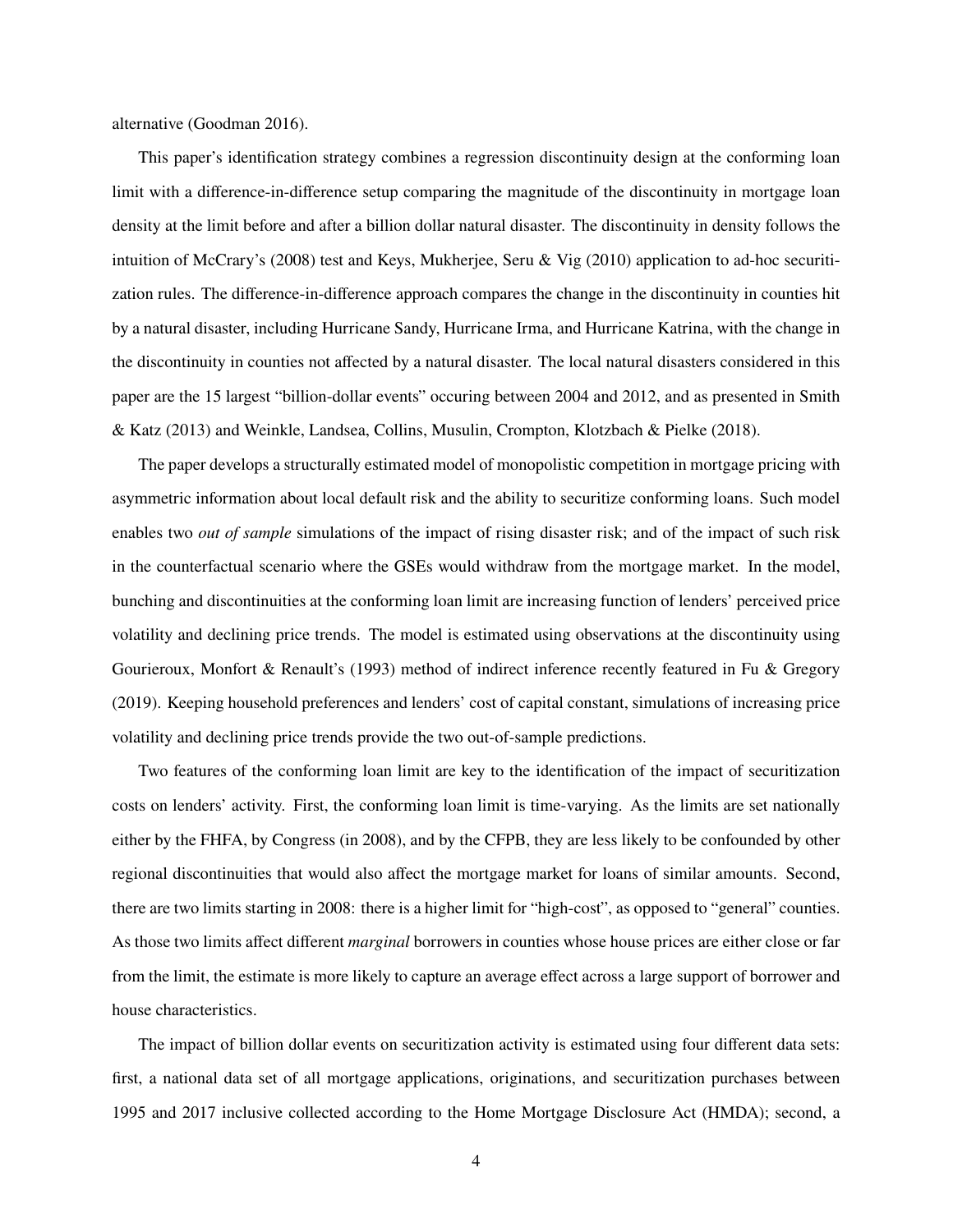loan-level payment history data set with approximately 65% of the mortgage market since 1989, including households' FICO scores, foreclosure events, delinquency, prepayment, and securitization. Third, such data can be matched to the neighborhood (Census tract) of each mortgaged house, and to the lender's identity from the Chicago Federal Reserve's Report of Income and Condition. Fourth, the treatment group of affected neighborhoods is estimated by using the path and impact of hurricanes (wind speed data every 6 hours for all major hurricanes), combined with USGS elevation and land use data that identify disaster-struck coastal areas. The combination of these four data sources enables a neighborhood-level analysis of the impact of 15 billion dollar events on securitization activity, lending standards, and household sorting. The fifth and last data set is the universe of banks' branch network throughout the United States. As bank branches are geolocalized, we can estimate the geographic coverage of a bank's branch network and assess which banks have a branch network that is mostly in counties hit by a billion dollar disaster.

Results suggest that after a billion-dollar event, lenders are significantly more likely to increase the share of mortgages originated and securitized below the conforming loan limit. After a billion-dollar event, the difference in denial rates for conforming loans and jumbo loans increases by 5 percentage points. This leads to a substantial increase in the volume of conforming loans post-billion dollar event. This could be driven by either a retreat to safer mortgages, if conforming loans are safer, or increasing adverse selection, if mortgages sold to the GSEs are riskier. Evidence from the national-level BlackKnight data set suggests that conforming loans are likely *riskier* than jumbo loans and that adverse selection into the conforming loan segment increases after a natural disaster: borrowers are more likely to experience foreclosure at any point post origination; they are more likely to be 60 or 120 delinquent; they have lower FICO scores. Banks that originate conforming loans hold typically less liquidity on their balance sheet, and lenders that originate conforming loans are less likely to be FDIC-insured commercial banks. Interestingly, while the GSEs' guarantee fee (paid by lenders) is a function of observable characteristics such as FICO scores and loan-to-value ratios, there is evidence of significant unpriced unobservable risk, suggesting a mispricing of the cost of securitization.

While analysis suggests no evidence of significant trends prior to a billion-dollar event, there is a statistically and economically significant increase in securitization volumes at the conforming loan limit in years following the event. A billion dollar event has a similar effect on securitization activity as 17% employment decline, which is about twice the standard deviation of employment growth.

The paper's quasi-experimental findings can be used to simulate the impact of future disaster risk on securitization volumes, with and without the GSEs' securitization activity. For this purpose, the paper develops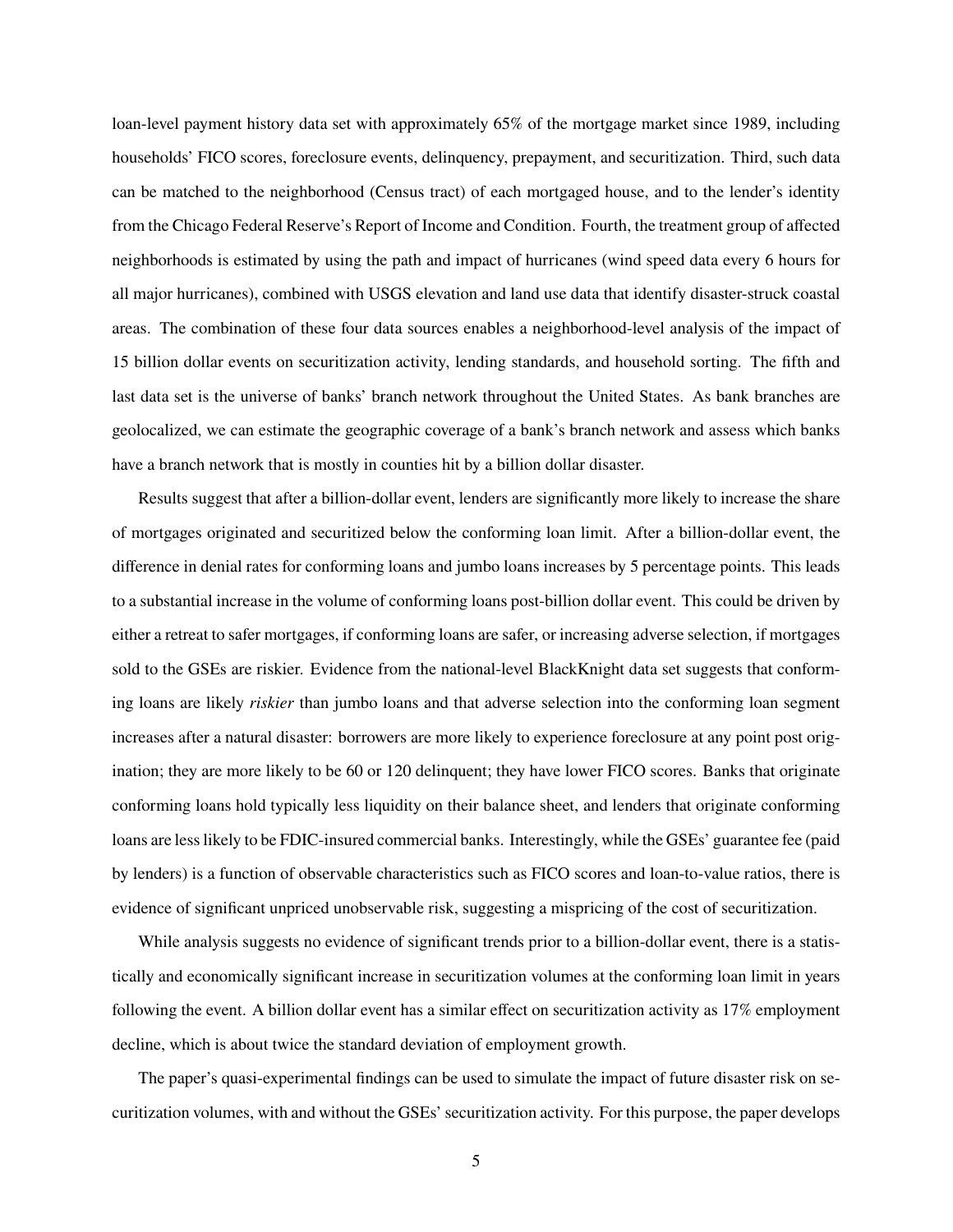a model of mortgage pricing with asymmetric information, household location choice, and the dynamics of mortgage default. The model is structurally estimated at the discontinuities, in the spirit of Fu & Gregory (2019). The model's out-of-sample simulations suggest that the GSEs' securitization activity, without increasing guarantee fees, stabilizes the mortgage market with little change in interest rates and location choice probabilities. In contrast, increasing disaster risk without the GSEs' securitization activity leads to substantial shifts in households' location choices, interest rates, and origination volumes. The model's findings thus suggest that the GSEs act as an implicit substitute for the National Flood Insurance Program, and do not provide significant incentives to either lenders or households to choose different locations and mortgage amounts when facing increasing climate risk.

This paper contributes to at least three literatures. First, the literature on adverse selection in the mortgage securitization market. As the GSEs' securitization rules rely on a finite vector of observable loan, borrower, and collateral characteristics, lenders may not have an incentive to collect the full range of private information prior to originating loans, including collecting local information about climate risk. If mortgage lenders couldn't securitize loans and sell them, then they would have strong incentives to use their scale and their human capital to assess what risks are entailed by lending funds for 30-year fixed rate mortgages. Such market discipline is especially valuable when there is ambiguous risk and heterogeneity among buyers in their risk assessments (Bakkensen & Barrage 2017). Results of this paper suggest the ability to securitize may weaken the discipline brought about by the mortgage finance industry in fostering climate change adaptation. In contrast with Keys et al. (2010), this paper focuses on defaults implied by the strongly correlated, arguably upward-trending climate risk that is likely harder to hedge than idiosyncratic household-specific income shocks. Systematic aggregate income risk is present in the real estate literature since at least Shiller (1995). Banking regulators may need to take into account the new kind of systemic financial risk caused by local natural disasters (Carney 2015).

This paper also contributes to the literature on financial risk propagation. This paper's results suggest that participants in financial markets should likely track the contagion of climate risk. As we show that such billion dollar events affects aggregate banks' balance sheets, this paper makes a link between the literature on local natural disasters and the literature on the transmission of risks in the financial sector through banks' balance sheets. A rapidly expanding literature (Elliott, Golub & Jackson 2014, Acemoglu, Ozdaglar & Tahbaz-Salehi 2015, Heipertz, Ouazad & Rancière 2019) uses microdata on security-level holdings of assets and the supply of liabilities to estimate whether and how networks amplify financial shocks on individual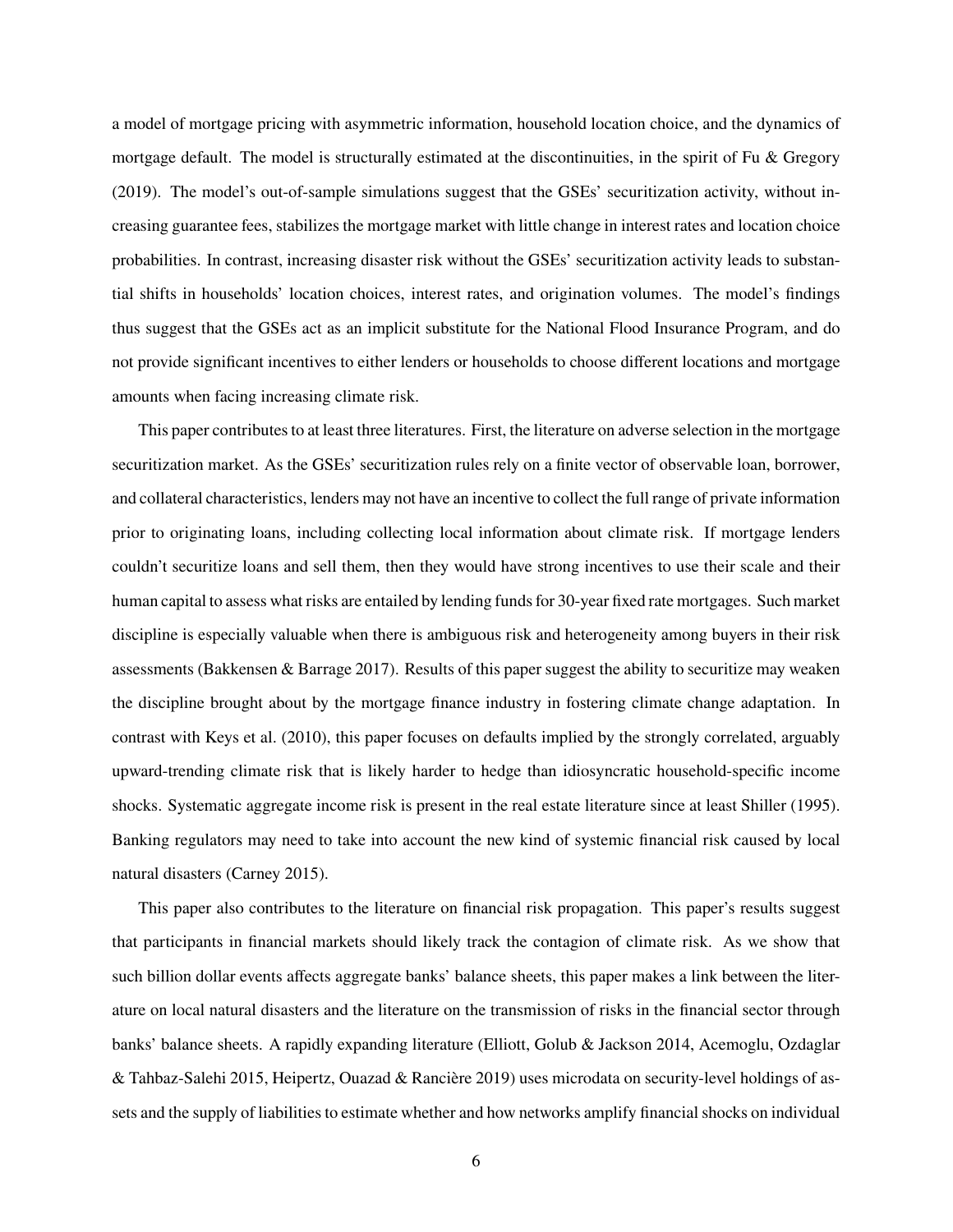banks. In this paper, we find that natural disaster risk is a shock to expected mortgage returns that increases the return to securitization. As the suggestive evidence presented in this paper indicates that the risk of such newly-originated mortgages is higher, this suggests caution for securitizers and financial institutions connected to these exposed banks.

Finally, this paper presents another consequence of increasing local natural disaster risk. As an expanding literature studies the housing market's equilibrium pricing of natural disaster risk (Bakkensen & Barrage 2017, Ortega & Taspinar 2018, Zhang & Leonard 2018) this paper focuses on a potential *mispricing* of assets vulnerable to natural disaster risk: securitizers' guarantee fees may not be an accurate reflection of mortgage risk. While accurately-priced risk and returns are part of the typical formula for financial portfolio composition (Markowitz 1952), the mispricing of mortgage risk, carried onto securitizers' balance sheets, can be a source of unhedged and unanticipated systemic risk. The structural model presented in this paper simulates the evolution of a counterfactual endogenous GSE guarantee fee that reflects the increase in natural disaster risk.

The paper is organized as follows. Section 2 presents a simple conceptual framework that ties expected risk to securitization volumes. Section 3 describes the three sources of data used in this paper's analysis: a loan-level data set with monthly payment history information; a billion-dollar disaster dataset paired with blockgroup-level elevation, hurricane wind speeds, and land use information; and a bank-level data set with geocoded branch networks. Section 3 also presents evidence of negative selection into securitization at the conforming loan limit. Section 4 estimates the impact of natural disasters on securitization volumes using an identification strategy that combines time-varying discontinuities with a difference-in-difference approach. Section 5 suggests that results are driven by changes in lenders' beliefs about future risks. Section 6 presents and structurally estimates a model of mortgage pricing with asymmetric information and the ability to securitize mortgages. Such model then provides the main out-of-sample simulations: (i) increasing risk, (ii) withdrawal of the GSEs, (iii) endogenous guarantee fee. Section 7 concludes.

# **2 Basic Mechanism and Empirical Predictions**

We present here the basic mechanisms of a model of mortgage pricing with asymmetric information about default risk. The key observation is that the government sponsored enterprises' rules for securitizing loans include a strict upper bound on securitizable loan amounts, called the conforming loan limit. This affects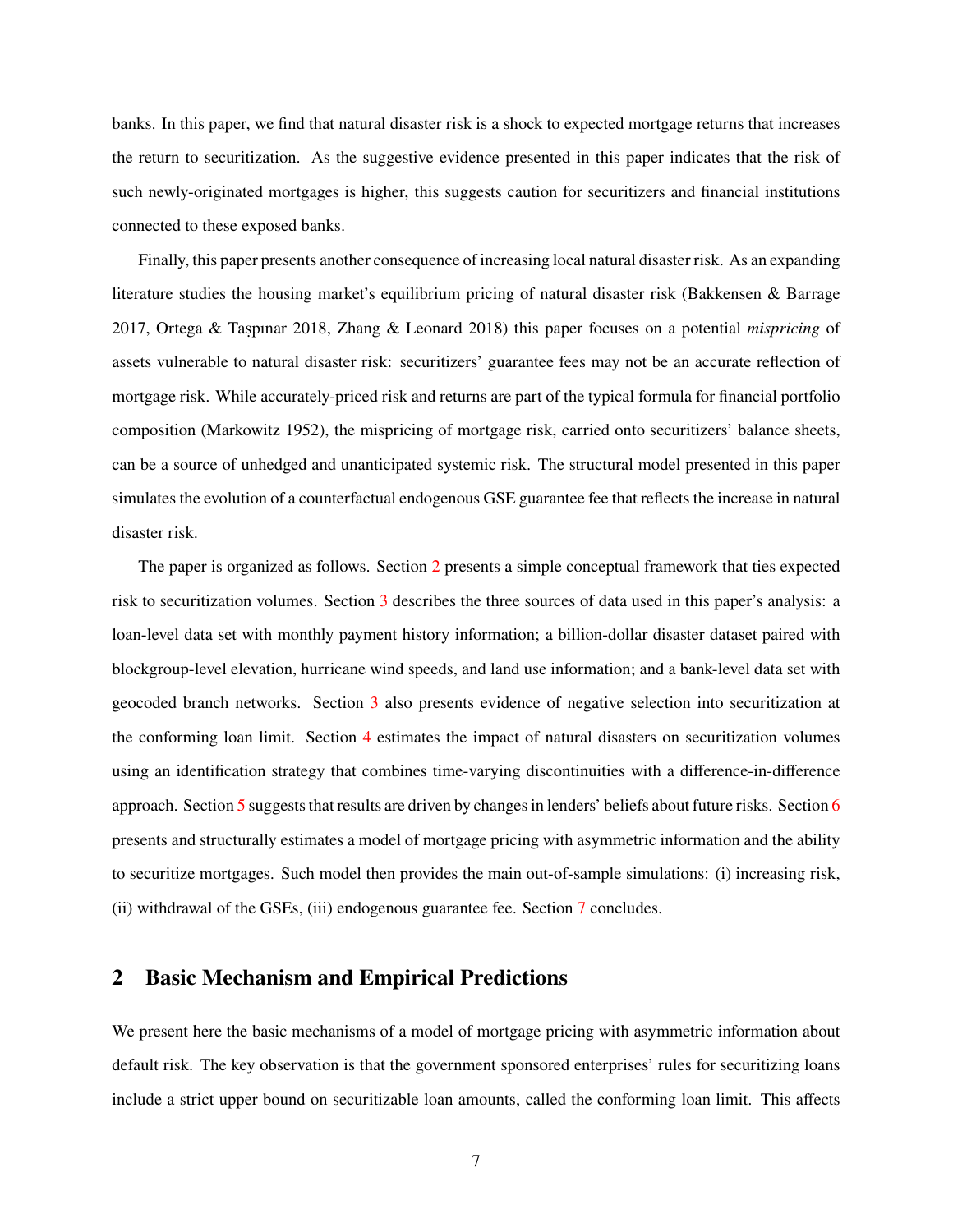the lender's optimal menu of mortgage interest rates and thus also affects households' self-selection into mortgage options. Such a simple model yields empirical predictions.

First, the model implies that the lender's optimal menu of mortgage payments and loan amounts will induce bunching at the conforming loan limit.<sup>3</sup> The bunching of loans at the conforming loan limit is positively related to the value of the securitization option. The value of the securitization is the difference between the profit of originating and securitizing and the profit of originating and holding a mortgage. Second, under mild and fairly general assumptions, *increases* in bunching reveal increases in the value of the securitization option for *lenders*, even after accounting for the endogeneity of household sorting at the limit. Third, increases in *households'* perceived disaster risk leads to demand for higher loan amounts and *less* bunching. Such three observations are formalized below.

## **The Lender's Menu of Mortgage Options**

A lender faces a heterogeneous set of households indexed by  $\theta \in [\theta, \overline{\theta}]$  with density  $f(\theta)$ . Household  $\theta$ 's default rate  $d(\theta)$  is an increasing function of the household's type. The lender offers a menu of loan sizes and mortgage payments  $(L, m)$ . The profit  $\pi(L, m; \theta)$  of the lender depends on the loan amount *L*, the mortgage payment *m* and the household type  $\theta$ . The household derives positive utility from a larger loan size (at given payment  $m$ ) and incurs a disutility  $v(m, \theta)$  of mortgage payments; such disutility is decreasing in the type: households with higher expected probability of default incur less disutility of mortgage payments,  $\partial v/\partial \theta$  < 0. Such disutility is increasing in the mortgage payment,  $\partial v/\partial m$  > 0. Finally the disutility is convex in the type  $\partial^2 v / \partial \theta^2 > 0$ . If the household does not take up any loan, she gets utility *V*.

The lender's objective is to find the menu  $\theta \mapsto (L(\theta), m(\theta))$  that maximizes profit given each household's participation constraint:

$$
\max_{L(\cdot),m(\cdot)} \int_{\underline{\theta}}^{\overline{\theta}} \left[ \pi(m(\theta); \theta) - L(\theta) \right] f(\theta) d\theta
$$
  
s.t.  $L(\theta) - \upsilon(m(\theta); \theta) \ge L(\hat{\theta}) - \upsilon(m(\hat{\theta}); \theta)$  for all  $\hat{\theta}, \theta$   
 $L(\theta) - \upsilon(m(\theta); \theta) \ge \underline{V}$ 

This is a formulation of the monopoly pricing problem with unobservable type (Mirrlees 1971, Maskin  $\&$ 

<sup>3</sup>Bunching in mechanism design problems has been a subject of analysis at least since Myerson (1981).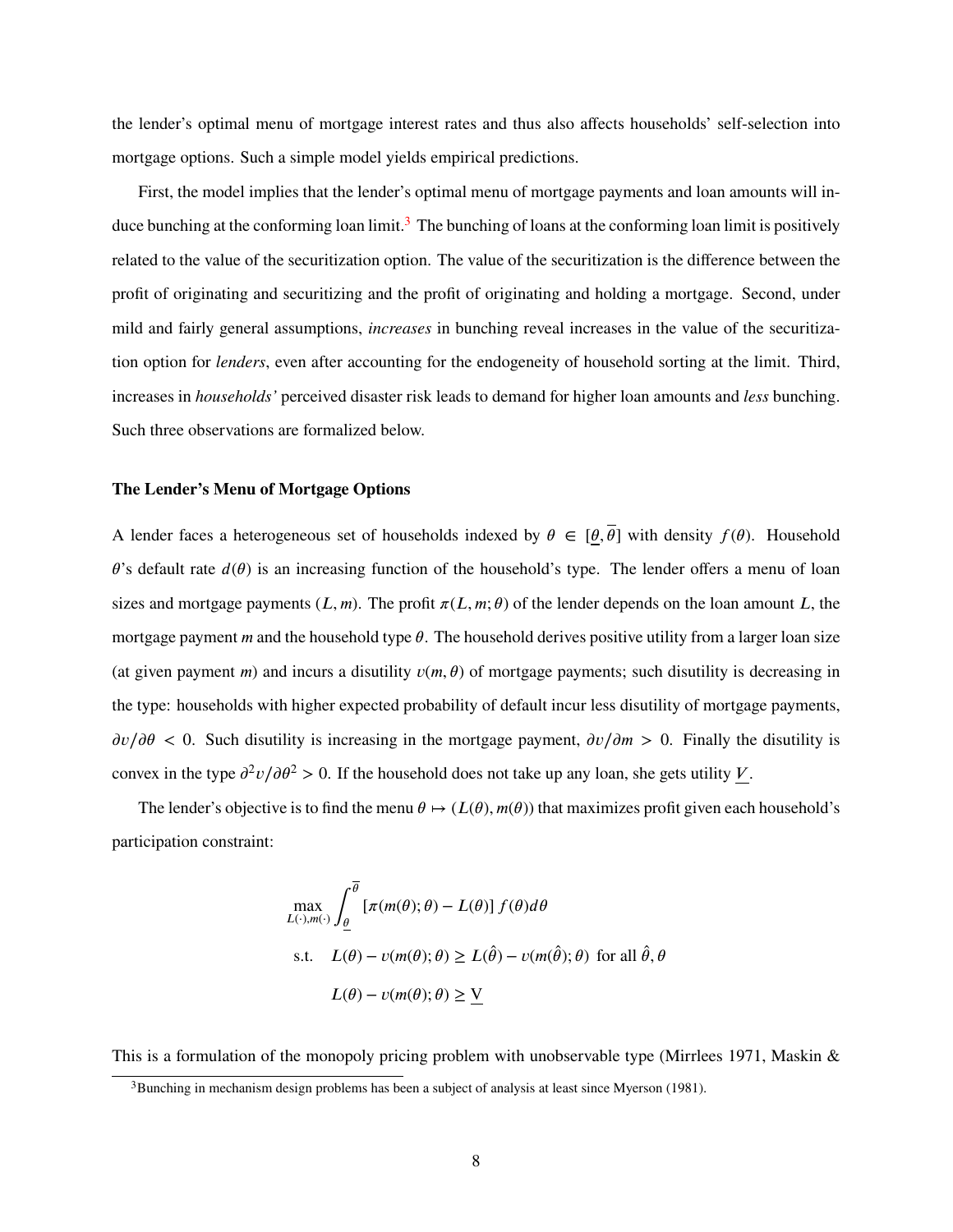Riley 1984). This leads to a simple optimal menu of mortgage payments and loan sizes where the mortgage payment for each type maximizes the surplus:

$$
m(\theta) = \operatorname{argmax} \pi(m(\theta); \theta) - \upsilon(m(\theta); \theta) + \frac{1 - F(\theta)}{f(\theta)} \frac{\partial \upsilon}{\partial \theta}(m, \theta). \tag{1}
$$

The first two terms are the total surplus, the sum of the lender's profit and the household's disutility. The last term provides household  $\theta$  with the incentive to choose the option designed for her/him. When the profit function is smooth, households with higher default probability self-select into loans with higher mortgage installments,  $dm/d\theta > 0$  as in Rothschild & Stiglitz (1976). Households with a lower propensity to default  $\theta$  take smaller loan amounts to signal their higher creditworthiness,  $dL/d\theta > 0$ .

## **Bunching at the Conforming Loan Limit**

The key ingredient of this paper is the discontinuity in the lender's ability to securitize mortgage generated by the GSEs' conforming loan limit.<sup>4</sup> For loan amounts  $L \leq \tilde{L}$  the lender's profit  $\pi$  is the maximum of  $\pi^h$ , the profit of holding the mortgage, and  $\pi^s$ , the profit of originating and securitizing the mortgage. For loan amounts *L* above the conforming loan limit  $\tilde{L}$ , the lender's profit  $\pi$  is equal to  $\pi^h$ . At  $\tilde{L}$  the profit thus experiences a discontinuity max  $\{\pi^h, \pi^s\} - \pi^h$ . No discontinuity occurs in at least two cases: (i) when households are fully insured, and thus  $\pi^s = \pi^h$ , and (ii) when the cost of securitization, called the guarantee fee, is at high levels such that max  $\{\pi^h, \pi^s\} = \pi^h$ .

We abstract from the ability to sell to non-agency securitizers for the sake of clarity but without loss of generality.<sup>5</sup> Such discontinuity at  $\tilde{L}$  in the profit of the seller generates bunching in the density of mortgages for which  $L(\theta) = \tilde{L}$ , as displayed in Figure 1. Noting  $[\tilde{\theta}, \tilde{\theta}]$  the set of household types that are offered and choose a mortgage amount exactly equal to the conforming limit  $\tilde{L}$ , the lower bound of such segment satisfies:

$$
\tilde{L} = v(m(\tilde{\theta}), \tilde{\theta}) + U(\tilde{\theta}), \quad U(\tilde{\theta}) = -\int_{\underline{\theta}}^{\theta} v_{\theta}(m(\theta), \theta) f(\theta) d\theta,
$$
\n(2)

and the upper bound satisfies:

$$
\pi(m(\tilde{\tilde{\theta}}), \tilde{\tilde{\theta}}) = \pi^h(m(\tilde{\tilde{\theta}}), \tilde{\tilde{\theta}})
$$
\n(3)

<sup>&</sup>lt;sup>4</sup>While  $\pi$  is discontinuous at  $L = \tilde{L}$ , the loan amount  $L(\theta)$ , the mortgage payment  $m(\theta)$  and utility  $U(\theta)$  are smooth functions of  $\theta$ .

<sup>5</sup>Of course, the lender still has the option to sell mortgages to private label (non-agency) securitizers and the results of this paper can be seen as differences in the value of agency securitization relative to either holding the mortgage or selling to private label securitizers.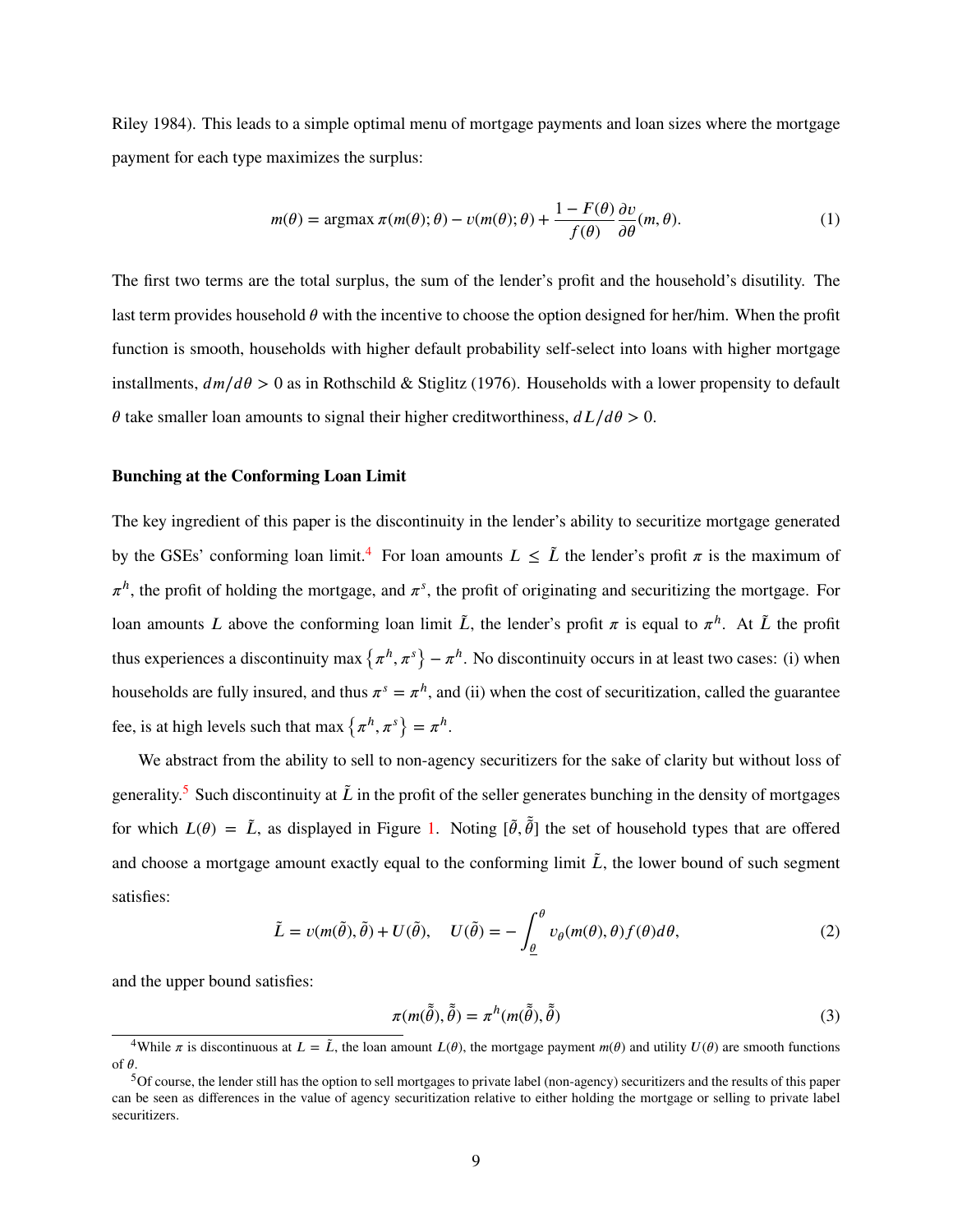and the amount of bunching is  $F_\theta(\tilde{\tilde{\theta}}) - F_\theta(\tilde{\theta})$  or alternatively  $f(\tilde{L})$  the point density of households choosing exactly  $\tilde{L}$ .

Hence bunching at the conforming loan limit reflects (i) the discontinuity in the lender's profit at such limit (equation (3)), i.e. depends positively on the difference  $\pi^s - \pi^h$  of profits when securitizing and when holding the mortgage. Bunching at the conforming loan limit also reflects (ii) households' disutility of mortgage payments (equation (2)).

**Proposition 1.** *The amount of bunching at the conforming loan limit is positively related to the difference between the profit of securitizing mortgages and the profit of originating and holding mortgages. The amount of bunching is negatively related to borrowers' disutility of mortgage payments, and thus to average default rates.*

## **Bunching and Expected Default Risk**

The second step is to derive the impact of an across-the-board increase in households' expected default rate on the amount of bunching at the conforming limit. Let the default rate  $d(\theta, \zeta^b)$  depend on both the household's type  $\theta$  and households' proxy for disaster risk  $\zeta^b$ . Such increase in disaster risk has the following properties: (i) it lowers the disutility of mortgage payments as the house is paid off over a shorter period of time, hence  $\partial v/\partial \zeta^b < 0$ ; (ii) it lowers the marginal impact of an increase in the household's propensity to default  $\theta$  on the disutility of mortgage payments  $\partial^2 v / \partial \theta \partial \zeta^b$ . By lowering both *v* and *U* on the right-hand side of equation (2), it increases the value of the threshold  $\tilde{\theta}$  and leads to *less* bunching.

An increase in *lenders*' expected disaster risk  $\zeta^e$  has a different effect. By lowering the value of holding a mortgage, while keeping constant the value  $\pi^s$  of securitizing a mortgage, it leads to an increase in the upper bound  $\tilde{\theta}$  and therefore an *increase* in bunching  $F_{\theta}(\tilde{\theta}) - F_{\theta}(\tilde{\theta}) = f(\tilde{L})$ . We get the following proposition.

**Proposition 2.** An increase in lenders' expectation of disaster risk  $\zeta^{\ell}$  leads to an increase in the number *of loans originated at the conforming loan limit 𝐿̃. Formally, 𝑑𝜃 ̃̃*∕*𝑑𝜁*<sup>𝓁</sup> *<sup>&</sup>gt;* <sup>0</sup>*. An increase in borrowers' expectation of disaster risk 𝜁 𝑏 leads a* decline *in the number of loans originated at the conforming loan limit 𝐿̃.*

This proposition forms the basis of this paper's identification strategy, which estimates the impact of natural disasters on the value of the securitization option by measuring the impact of natural disasters on the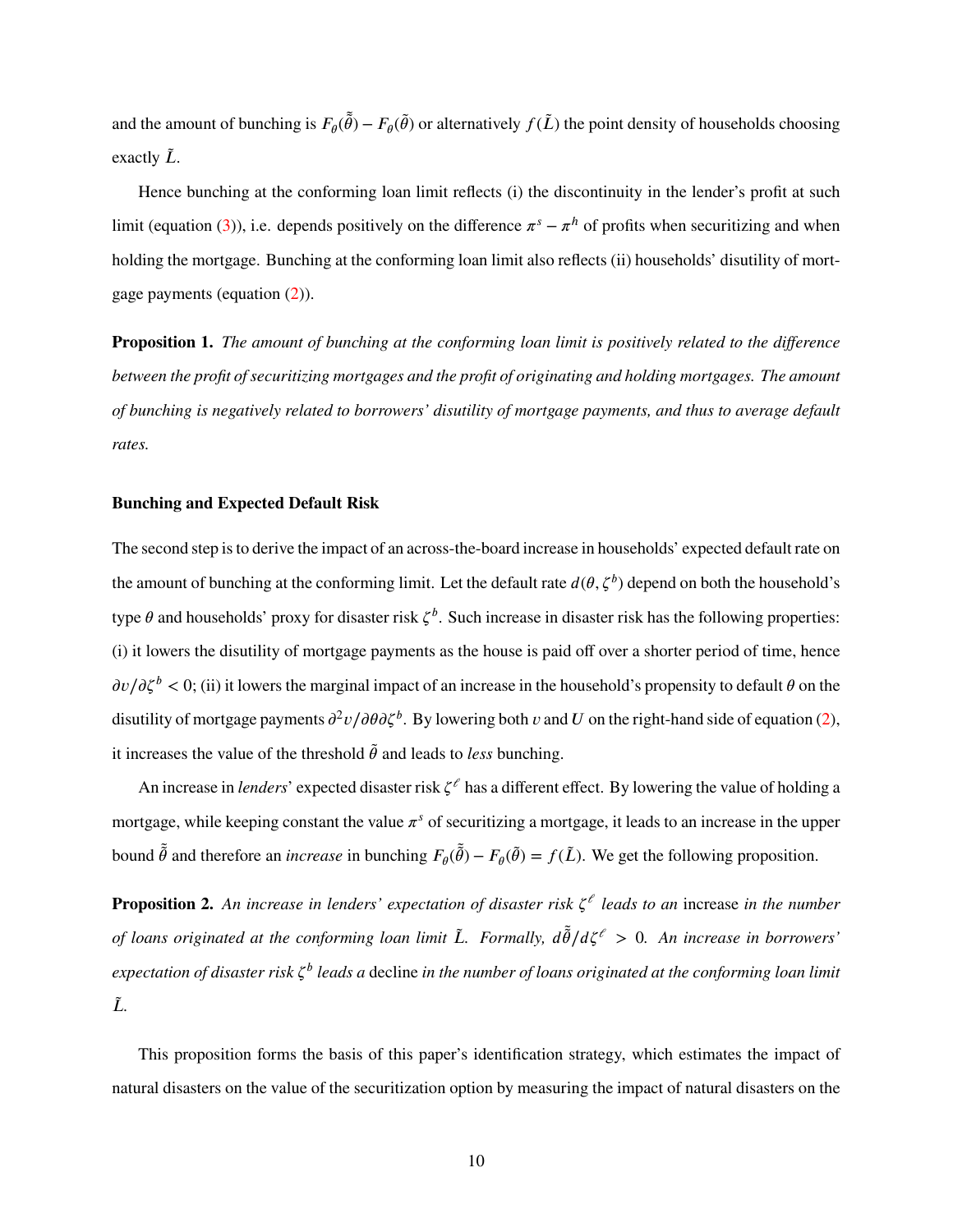size of bunching at the conforming limit:

$$
\Delta f(\tilde{L}) = f(\tilde{L})\big|_{Disaster} - f(\tilde{L})\big|_{No\; disaster} \tag{4}
$$

In other words, the disaster provides "new news" to either households or lenders, which shift the expected disaster risks  $\zeta^e$  and  $\zeta^b$  potentially upwards. Bunching provides a source of information on lenders' and borrowers' updated beliefs about future disaster risk. Importantly our analysis is based on *newly* originated mortgages rather than current mortgages, reflecting forward-looking expectations of default rather than an impact on the current stock of houses and loans.

The next section presents the natural disasters, the treatment and control groups, and the mortgage application and origination data used for the econometric analysis, performed in Section 4.

# **3 Data Set and Treatment Group**

This paper focuses on the neighborhoods of the 18 Atlantic States. We combine information from four data sources: (i) mortgage and housing market data, including information from the universe of mortgage applications and originations, payment history, FICO score, rents and house prices, (ii) natural disaster data, using the universe of Atlantic hurricanes between 1851 and 2018, (iii) sea-level rise, elevation, land use data, which enables an identification of at-risk areas, (iv) banking data, on banks' branch network and balancesheet information.

# **Natural Disasters: Billion Dollar Events and the Treatment Group**

The paper focuses on disasters that have caused more than 1 billion dollars in estimated damages. The estimates come from Weinkle et al.'s (2018) computations for 1900 to now; we focus on events happening between 2004 and 2012. All of these events are hurricanes, and we extract their path from the Atlantic Hurricane Data set of NOAA's National Hurricane Center<sup>6</sup>. The events post 2004 provide wind radiuses by speed every 6 hours, enabling the computation of the set of neighborhoods within the 64 knot hurricane wind path. This wind speed maps naturally into the Saffir Simpson hurricane intensity scale. Examples of these paths are presented for four hurricanes in Figure 4. Damages to real estate property is however

<sup>6</sup>Accessed in 2018.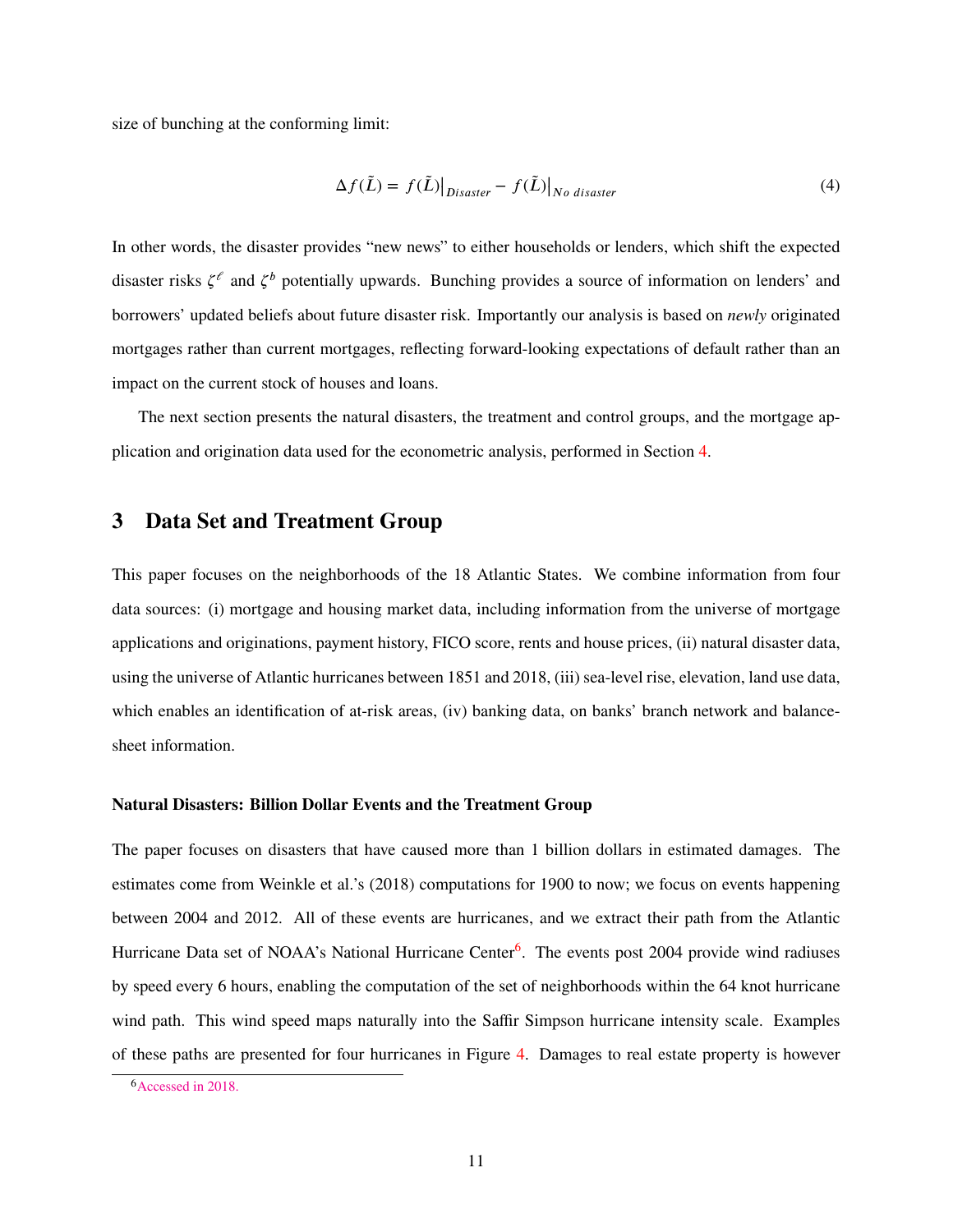unevenly distributed within the hurricane's wind path. In particular, building-level data from Hurricane Sandy reveals that coastal and low-lying areas are significantly more likely to experience damages. Using the observed damages from Hurricane Sandy, we define a set of criteria to pinpoint treated areas for all of the 15 hurricanes: first, we focus on blockgroups, the smallest Census geographic area for which the Census long form and the American Community Survey are available. Second, blockgroups are hit if (i) they are within the 64kt wind path, (ii) their minimum elevation is below 3 meters, and (iii) they are within 1.5 kilometers of the coastline, or (iv) they are within 1.5 km of wetland. Such criteria yield a set of blockgroups that correlates well with observed damages from Hurricane Sandy and Katrina.<sup>7</sup> Elevation comes from the USGS's digital elevation model, at 1/3 of an arc second precision (about 10 meters). Wetlands come from the 2001 National Land Cover Database.

The set of treated blockgroups is displayed on Figure 2 for hurricane Katrina and on Figure 3 for hurricane Sandy. It is also estimated for the other 13 disasters. The dark grey area is the hurricane's 64kt wind path. The blue area is the set of coastal areas or areas close to wetland. The red boundaries correspond to blockgroups whose elevation is less than 3 meters.

## **Mortgage and Housing Market: HMDA, BlackKnight**

The first data source is the universe of mortgage applications and originations from the Home Mortgage Disclosure Act, from 1995 to 2016 inclusive. The data is collected following the Community Reinvestment Act (CRA) of 1975, and includes information from between 6,700 and 8,800 reporting institutions, on between 12 and 42 million mortgage applications. The law mandates reporting by both depository and non-depository institutions. It mandates reporting by banks, credit unions, savings associations, whose total assets exceeded a threshold, set to 45 million USD in 2018, $\frac{8}{3}$  with a home or branch office in a metropolitan statistical area; which originated at least one home purchase loan or refinancing of a home purchase loan secured by a first lien on a one-to-four-family dwelling; and if the institution is federally insured or regulated. The following non-depository institutions are required to report: for-profit institutions for which home purchase loan originations equal or exceed 10 percent of its total loan originations or 25 million USD or more; whose assets exceed 10 million dollars; or who originated 100 or more home purchase loans. HMDA data includes the identity of the lender, loan amount, the income, race, and ethnicity of the borrower, the census tract of the

<sup>&</sup>lt;sup>7</sup>Sandy Damage Estimates Based on FEMA IA Registrant Inspection Data.

<sup>&</sup>lt;sup>8</sup>The minimum asset size threshold is typically adjusted according to the CPI for urban wage earners (CPI-W), is currently set by the Consumer Financial Protection Bureau, and published in the Federal Register.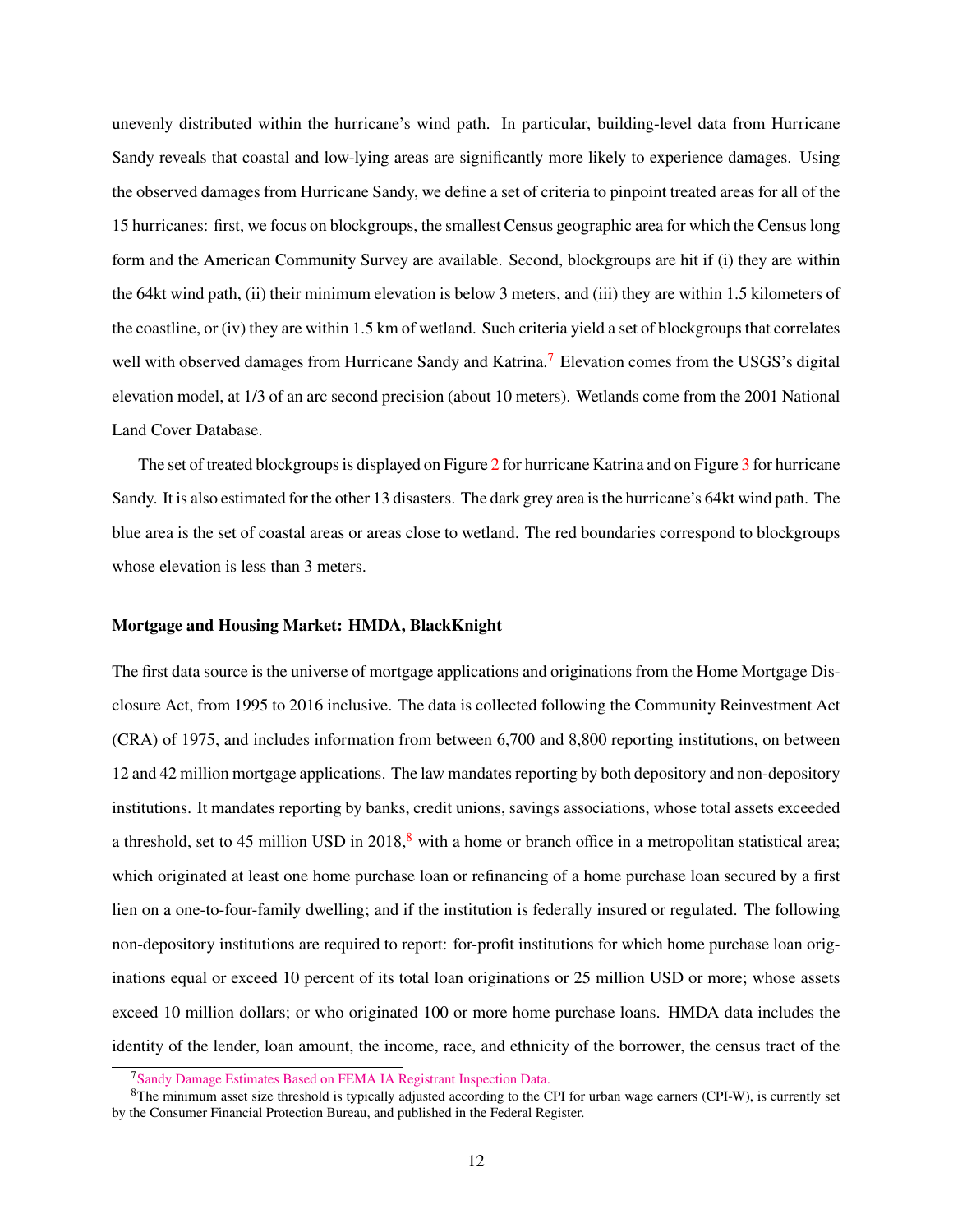house, the property type (1-4 family, manufactured housing, multifamily), the purpose of the loan (home purchase, home improvement, refinancing), owner-occupancy status, preapproval status, and the outcome of the application (denied, approved but not accepted, approved and accepted, widthdrawn by the applicant). This paper focuses on 1-4 family housing, owner-occupied home purchase loans. The census tract of the loan enables a geographic match with the counties hit by the billion dollar events.

This first data source does not include the full range of proxies for borrowers' creditworthiness. We complement HMDA with the BlackKnight financial data files, which follow each loan's history from origination to either full payment, prepayment, foreclosure, or bankruptcy. The BlackKnight financial file follows about 65% of the market, and includes the borrower's FICO score, the structure of the mortgage ARM, FRM, Interest Only, the amortization schedule, the interest rate; and follows refinancings, securitizations, and delinquencies. In addition, BlackKnight financial data includes the home's 5-digit ZIP code, which is matched to natural disaster data.

BlackKnight financial data includes the house price and characteristics of the property. We obtain ZIPlevel house price index data and rental data from Zillow, using two indices: the Zillow Home Value Index (ZHVI), a smoothed, seasonally adjusted measure of the median estimated home value;<sup>9</sup> and the Zillow Rent Index (ZRI): a similarly smoothed measure of the median estimated market rate rent.

## **The GSEs' Mandate and the Conforming Loan Limit**

The Governement Sponsored Enterprises' mandate is set by the National Housing Act, Chapter 13 of the U.S. Code's Title 12 on Banks and Banking. In it, Congress establishes secondary market facilities for residential mortgages. Its stated purposes include providing "stability to the secondary market," providing "ongoing assisatnce to the secondary market for residential mortgages," as well as "manag[ing] and liquidat[ing] federally owned mortgage portfolios in an orderly manner, with a minimum of adverse effect upon the residential mortgage market and minimum loss to the Federal Government." Jaffee (2010) reports that such mandate has a very substantial influence over the mortgage market, as they cover over 50 percent of all U.S. single-family mortgages and close to 100 percent of all prime, conforming, mortgages.

This paper assesses the implications of such mandate in the case of climate risk. Section 1719 of such National Housing Act empowers the Government Sponsored Enterprises to set the standards that determine eligibility of mortgages for securitization. In particular, a set of observable loan characteristics is part of this

<sup>&</sup>lt;sup>9</sup>Zillow Research, accessed October 2018.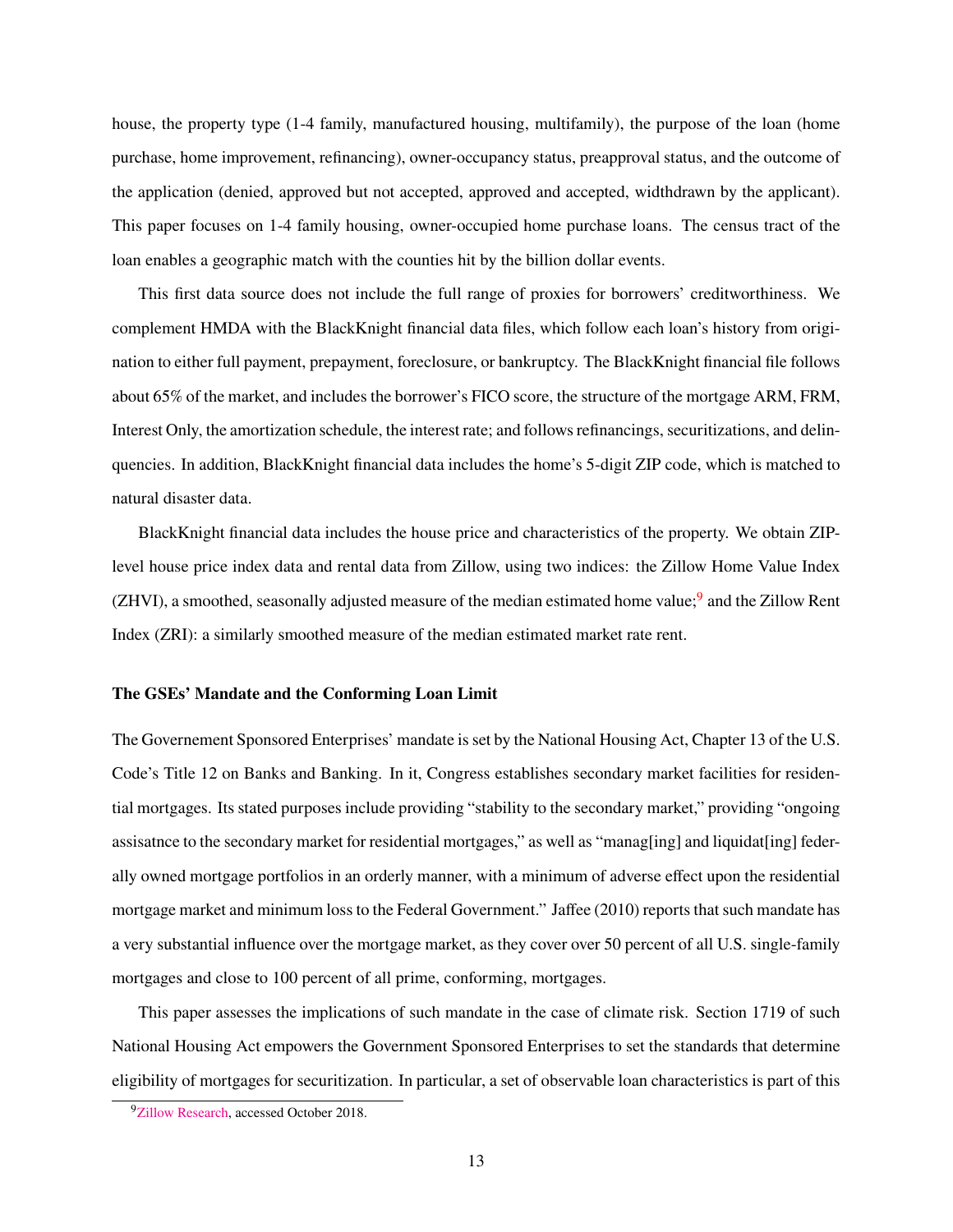assessment. This paper focuses on one such time-varying and county-specific observable, the conforming loan limit, set by the Federal Housing Finance Agency, by Congress, or by the Consumer Financial Protection Bureau (Weiss, Jones, Perl & Cowan 2017). Three interesting features enable an identification of the impact of such limit on market equilibrium: first, the limit is time-varying, thus enabling an estimation of the impact of the *change* in the limit on origination, securitization volumes. Second, the limit is also county-specific after 2007, implying that the limit bites at different margins of the distribution of borrower characteristics. Finally, the limit for second mortgages (last column) is high, allowing homeowners to combine a first, conforming mortgage, with a second mortgage to increase the Combined Loan-to-value ratio (CLTV), while maintaining a loan amount within the upper bound of the conforming loan limit.

The observable loan characteristics that the Government Sponsored Enterprises use also pin down the guarantee fee that is charged to primary lenders in exchange for purchasing the mortgage. The Loan Level Price Adjustment Matrix (LLPA) maps the applicant's credit score and loan-to-value ratio into a guarantee fee ranging in 2018<sup>10</sup> for fixed-rate mortgages (FRM) between 0% (for applicants with a FICO score above 660 and an LTV below 60%), and 3.75% (for applicants with a FICO score below 620 and an LTV above 97%). Specific guarantee fees also apply to Adjustable Rate Mortgages, manufactured homes, and investment property, where fees can reach 4.125% as of 2018.

## **The Impact of the Conforming Loan Limit: Originations and Adverse Selection**

If guarantee fees were substantially above the maximum risk premium that lenders are ready to pay, securitization volumes would not affect origination volumes. Figure 5 presents evidence that the GSEs' mandate has an impact on application and on origination volumes. It uses data from the Home Mortgage Disclosure Act. In each year and each county, loans with an amount between 90 and 110% of the conforming loan limit are considered. Such loans are grouped into bins of 0.5%, and the number of applications is computed. The blue line is the curve fitted using a general additive model. The vertical axis is log scaled. Figure (a) suggests that there is a discontinuity in the volume of applications at the limit, with significant bunching exactly on the left side of the limit: the count of applications exactly at the limit is up to twice the volume of applications on the right side of the limit. Figure (b) suggests that the share of white applicants is substantially higher (between 5 and 10 ppt higher) for applicants of conforming loans. When considering only the first mortgage, Figure (c) suggests that conforming loans have lower Loan-to-Income ratio, about 0.17 lower. Figure (d) matches the

 $10$ The BlackKnight data set used in this paper includes the loan-specific guarantee fee.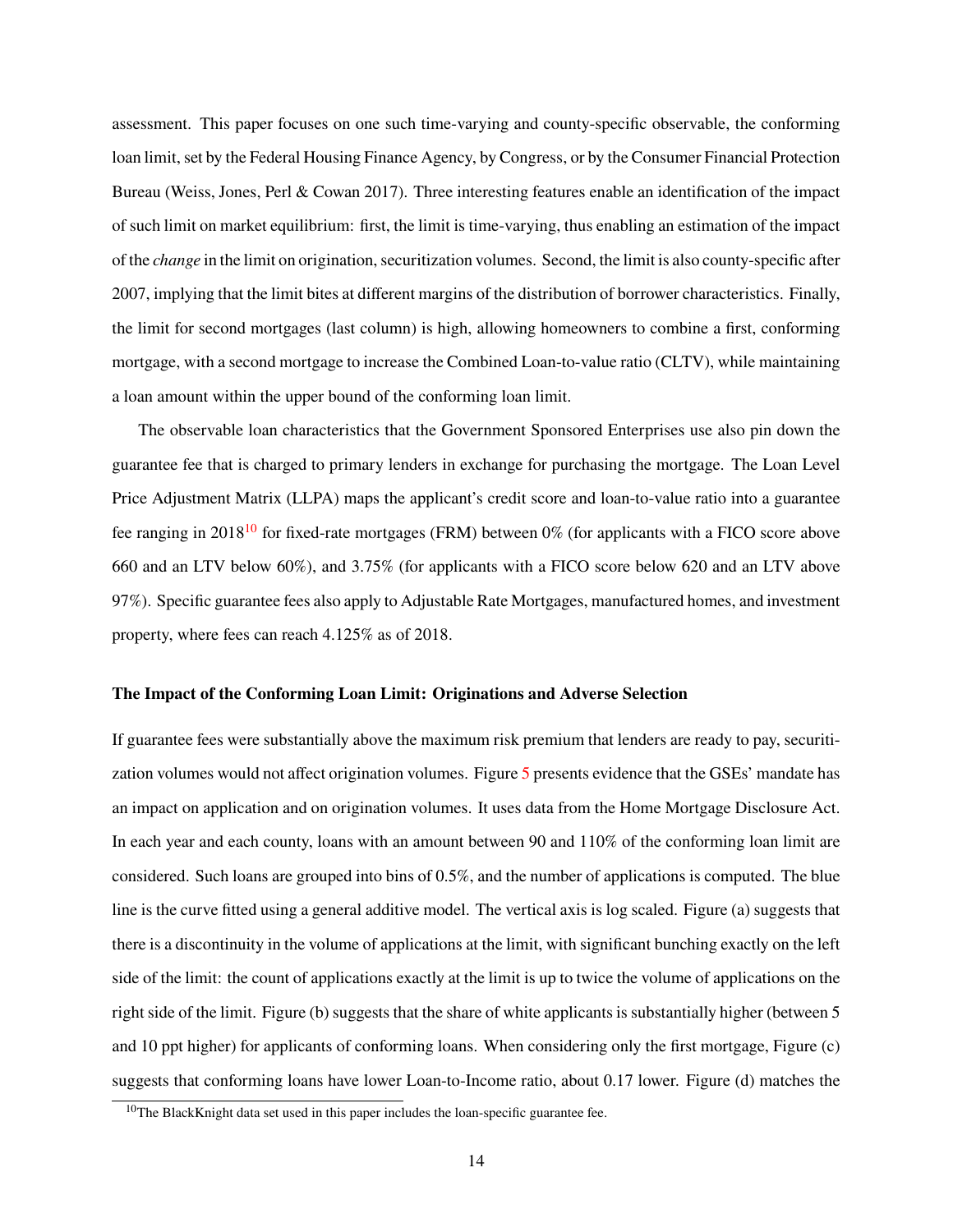HMDA application and origination file to the balance sheet of the lender, when such information is available: it includes large, FDIC guaranteed depository institutions, and does not include non-bank lenders. The figure suggests that the liquidity on lenders' asset-side is 1.1 ppt lower for originators of conforming loans. This is consistent with evidence from Loutskina & Strahan (2009) suggesting that the ability to securitize loans led to the expansion of mortgage lending by banks with low levels of liquidity. In addition, the preferential capital treatment given to securitized products incentivize the securitization of mortgages.

The evidence presented in this figure also suggests that Private Label Securitizers (PLS) are an imperfect substitute for the GSEs. Indeed, while PLSs do take on the risk of non-conforming, i.e. jumbo, loans, the size of the market is smaller and fees are higher.

The discontinuity in the number of mortgages and in their characteristics can stem from a few different mechanisms; first, a household willing to purchase a house at a given price  $p_0$  may choose a lower level of indebtedness, increasing his cash down and lowering the loan-to-value ratio. Second, the household can downscale its housing consumption to borrow an amount within the conforming loan limit. A third possibility is that the household borrows using two mortgages, one conforming mortgage that can be securitized by the lender, and a second mortgage to achieve the same combined Loan-to-Value ratio (CLTV) as a jumbo mortgage. Given an interest rate schedule, the choice of one of the three options will depend on the borrower's preferences, e.g. for (i) higher indebtedness, including the higher interest cost paid for larger mortgages, (ii) the household's preference for higher equity, (iii) and his/her expected risk of default. Thus an important goal of the analysis is to separate what is driven by the demand for debt from what is driven by the supply of credit.

## **Evidence of Negative Selection into Securitization**

Evidence present in HMDA and in publicly available GSE loan files does not provide sufficient information to assess the welfare impact of the GSEs' securitization program. Indeed, different policy implications would follow from either positive or negative selection into securitization, i.e. self-selection of safer or riskier borrowers into securitization.

Figures 6 and 7 present evidence from BlackKnight's loan-level files. Such files provide data on the FICO credit score at origination, and on detailed payment history, which are typically absent from publicly available files. Figure (a) confirms the presence of bunching in loans at the conforming loan limit in this different dataset. The granularity of the data set enables a focus on a narrower window of 95 to 105% of the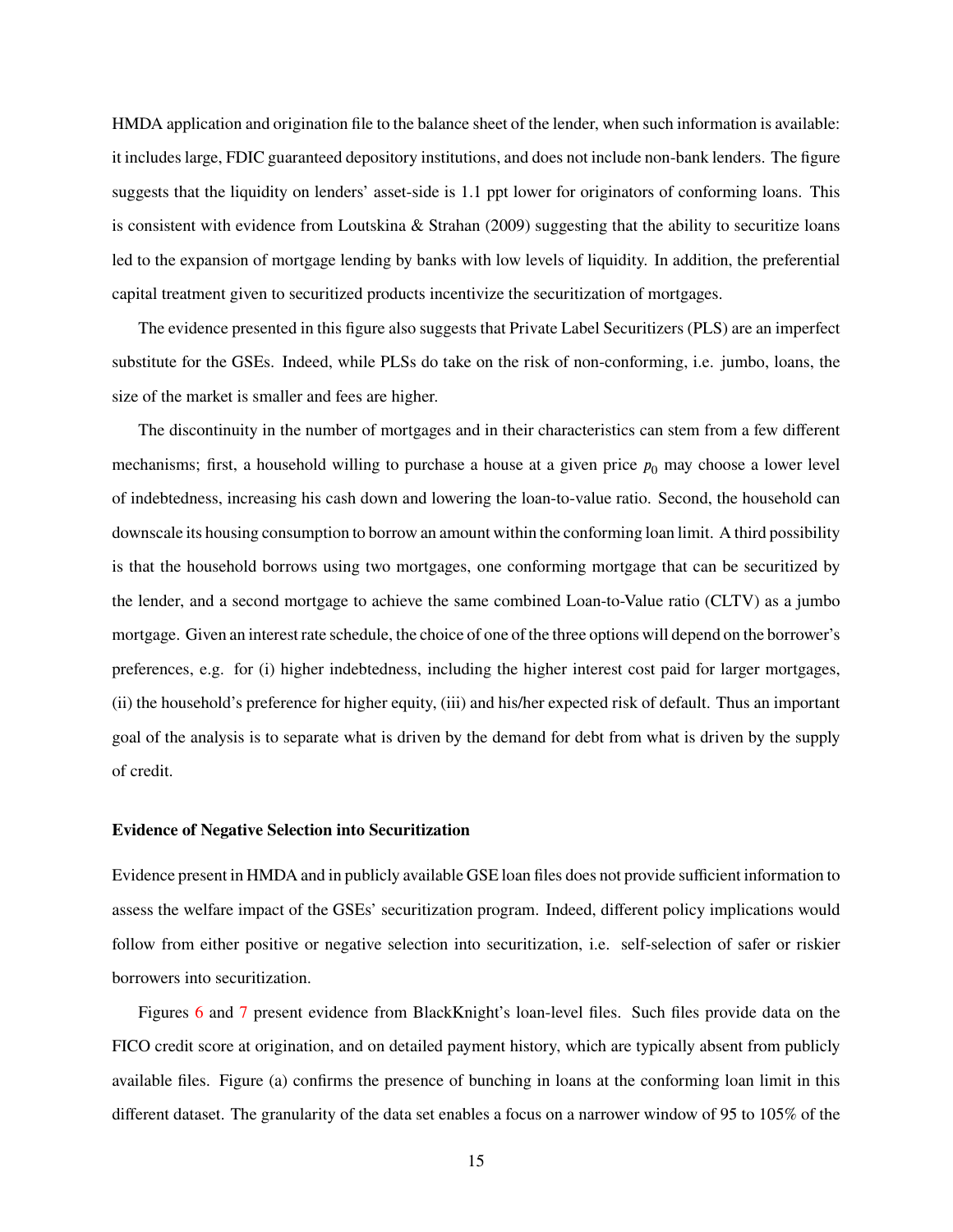conforming loan limit. Figure (b) suggests that conforming loans have *lower* credit scores. The magnitude of the discontinuity is between 14 and 30 points unconditionally, and between 5 and 3.7 (significant at 1%) when controlling for zip code and year fixed effects, within a 0.5% window around the conforming loan limit. This is reflected in the pricing of such mortgages: Figure (c) suggests that interest rates on conforming loans are *higher*, with a discontinuity of about 0.8 ppt. This suggests that lenders are pricing delinquency and default risk. Similarly, Figure (d) presents evidence that conforming loan borrowers are significantly more likely to purchase private mortgage insurance (PMI), with a discontinuity of about 3 percentage points.

While intriguing, this evidence does not a priori suggest negative selection as GSEs observe FICO scores and PMI take-up. Figure 7 builds four indicators of ex-post mortgage performance. Indeed, BlackKnight reports monthly updates on each loan covered by its network of servicers. Loans are either current, delinquent (90, 120 days), in foreclosure, or the household is going through a bankruptcy process. Figure (a) suggests that conforming loans are more likely to foreclose at any point after origination. The difference is about 2 to 1.4 percentage points depending on the window (+-10% down to 0.5%). Figure (b) presents a larger discontinuity in hazard rates. Figure (c) suggests that conforming loans are more likely to be 60 days delinquent at any point. The visually most striking discontinuity is in voluntary prepayment: Figure (d) suggests that conforming loans are more likely to experience a voluntary payoff. Such prepayment is a risk for the lender, which forgoes interest payments.

Appendix Table B suggests that while jumbo loans seem riskier along observable dimensions, these loans are safer along unobservable dimensions (Appendix Table C): jumbo loans are less likely to be full documentation loans, terms are longer (4.3 months), they are more likely to be adjustable rate mortgages, have higher loan-to-value ratios, and have a higher share of second mortgages. Yet, Appendix Table C suggests that they are safer along every dimension of ex-post payment history.

Overall the evidence presented in Figure 7 is consistent with negative selection of borrowers into conforming loans along unobservable dimensions: while the GSEs' rules ensure positive selection along observable characteristics, residual variance in borrower quality is sufficient to offset the national selection criteria enforced by Federal regulators.

#### **Banks' Branch Network and National Balance Sheet**

The third data source is data on banks' reports of income and condition, collected by the Federal Financial Institutions and Examination Council (FFIEC). These data can be matched to the depository institutions that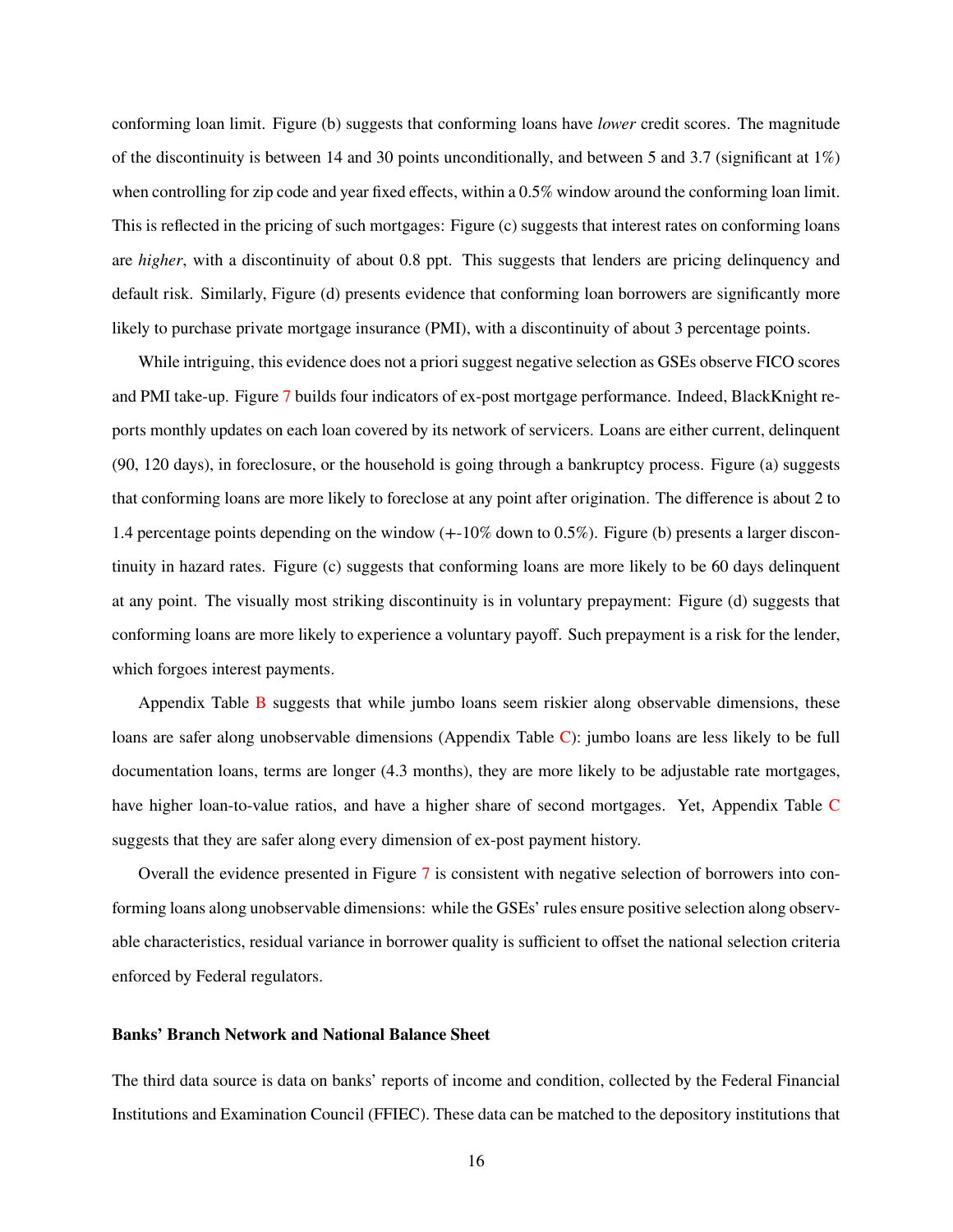originate loans in HMDA data using a unique Replication Server System Database ID (RSSDID) and the identity of the lender's federal reporting agency. The reports of income and condition includes a range of balance sheet and income items, from which we build the following statistics: (a) the liquidity of the financial institution, defined as the ratio of cash and securities to total assets, as in Loutskina & Strahan (2009). (b) the volume of mortgages held by the financial institution. (c) the amount of recourse on mortgages sold by the institution. d) the volume of mortgage backed securities sold by the financial institution.

We match such data to the FFIEC's Summary of Deposits, Annual Survey of Branch Office Deposits. Reporting is required for all FDIC-insured financial institutions. The FFIEC collects information on the geographic location of bank branches as of June 30, the amount of deposits in each branch, the date the branch was established, and matches each branch with its corresponding national bank. The location of bank branches is then used to estimate the geographic coverage of a bank, and whether such coverage includes parts of counties hit by billion dollar event.

# **4 The Impact of Disasters on Agency Securitization**

The paper's main specification estimates the impact of natural disasters on the discontinuity in mortgage numbers and characteristics at the conforming loan limit, conditional on neighborhood-specific and timespecific unobservables controls. This identification strategy is first described. The specification follows.

# **4.1 Identification Strategy**

Historical data and statements by the National Oceanic and Atmospheric Administration suggest that a large share of the year-to-year variation in local hurricane risk is idiosyncratic. Indeed:

*NOAA's Seasonal outlook, issued in May and updated in August, predicts the number of named tropical storms, hurricanes, and major hurricanes (Category 3 or higher on the Saffir-Simpson Wind Scale) expected over the entire Atlantic basin during the six-month season. But that's where the reliable long-range science stops. The ability to forecast the location and strength of a landfalling hurricane is based on a variety of factors, details that present themselves days, not months, ahead of the storm.*<sup>11</sup>

<sup>11</sup>*https://www.noaa.gov/stories/what-are-chances-hurricane-will-hit-my-home*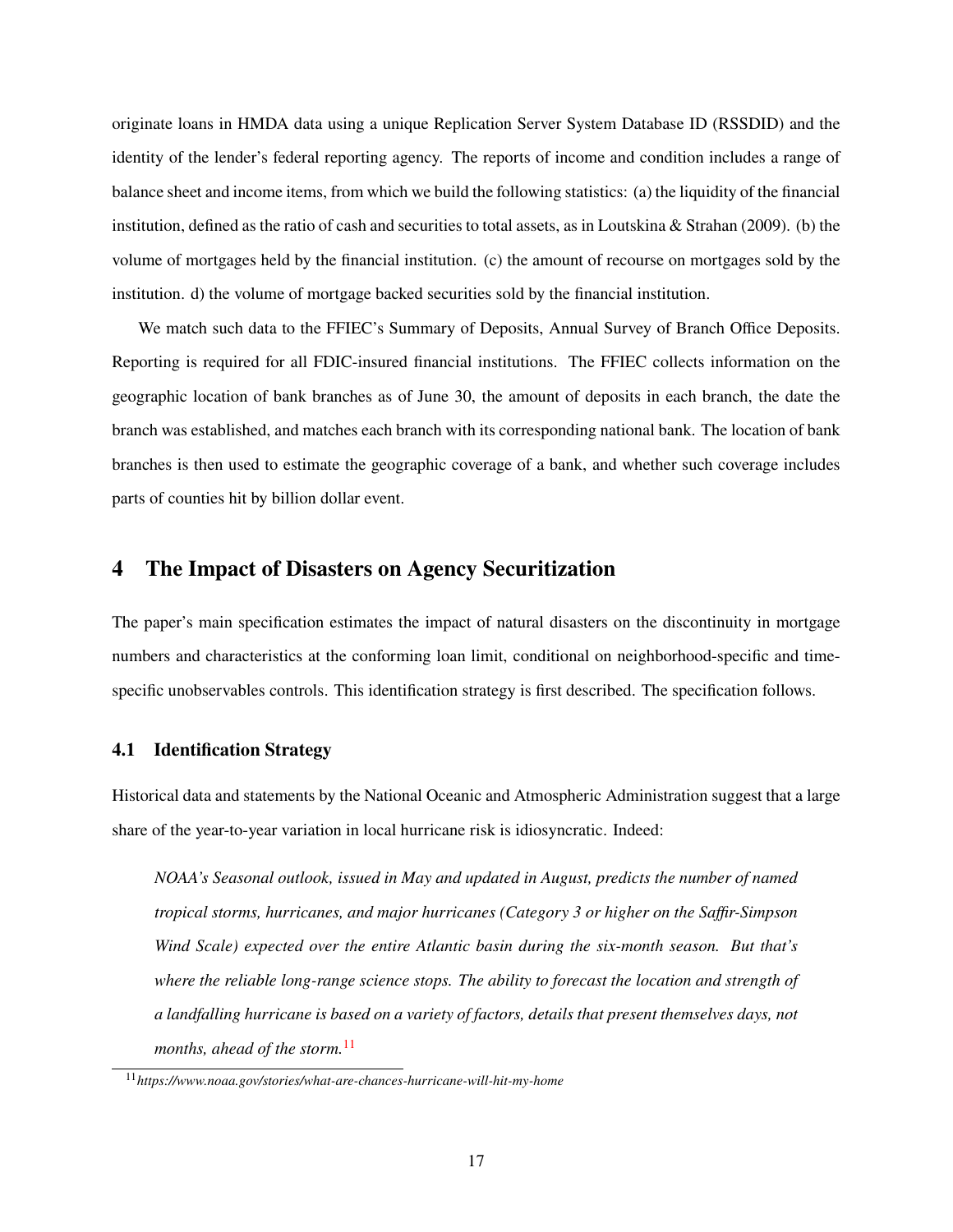This paper identifies the impact of natural disasters conditional on the blockgroup-specific history of hurricanes across the atlantic coast. This implies that the neighborhood-level occurence of hurricanes is orthogonal to local unobservables conditional on history: <sup>12</sup>

$$
Hurricane_{jt+1} \perp \varepsilon_{jt+1} |h_{jt}, h_{jt-1}, h_{jt-2}, \dots, h_{j0}
$$
\n
$$
\tag{5}
$$

where  $h_{jt}, h_{jt-1}, h_{jt-2}, \ldots, h_{j0}$  is the history of hurricanes in location *j* in each time period 0, ..., *t*. Section 4.2 provides a placebo test based on comparing pre-disaster outcomes.

## **4.2 The Impact of Natural Disasters on Securitization Volumes and Adverse Selection**

The paper identifies the impact of natural disasters on GSE securitization activity by estimating the impact of natural disasters on the discontinuous bunching in loans at the conforming limit. Hence we combine the discontinuity estimate of Section 3 with an event-study design for each of the  $d = 1, 2, \ldots, 15$  natural disasters described in Table 1, from Hurricane Charley (August 2004) to Hurricane Sandy (October 2012).

The year of the disaster is noted  $y_0(d)$ ,  $y_0(d) \in \{2004, 2005, 2008, 2011, 2012\}$ . For each disaster, the time *t* relative to the disaster year is  $t \equiv y - y_0(d)$ . The treatment group for each disaster is the set  $\mathcal{J}(d)$  of neighborhoods hit by that disaster. The criteria for inclusion in this set are described in Section 3 and combine elevation, proximity to the coastline or wetland, and belonging to the 64kt hurricane wind path. The control group C is made of Atlantic neighborhoods of that are not hit by any one of the disasters in 2004–2012. By controlling for a local neighborhood fixed effect, and for a year fixed effect, we are controlling for two key confounders: (i) the historical propensity of local hurricane risk, described in the previous section, and (ii) for the intensity of each particular hurricane season.

The paper's main specification is:

$$
Outcome_{it} = \alpha \cdot Below \text{ Conforming Limit}_{it} + \gamma \text{Below Conforming Limit}_{it} \times \text{Hit}_{it} \times \text{Hit}_{id}
$$
  
+ 
$$
\sum_{t=-10}^{+10} \delta_t \cdot \text{Below Conforming Limit}_{it} \times \text{Hit}_{id} \times Time(t) + Time_{t=y-y_0} + Year_y
$$
  
+ 
$$
Dissaster_d + Neighbourhood_i + \varepsilon_{it},
$$
 (6)

 $12$ Seasonal outlook data stretching back to 1995 is available at the following link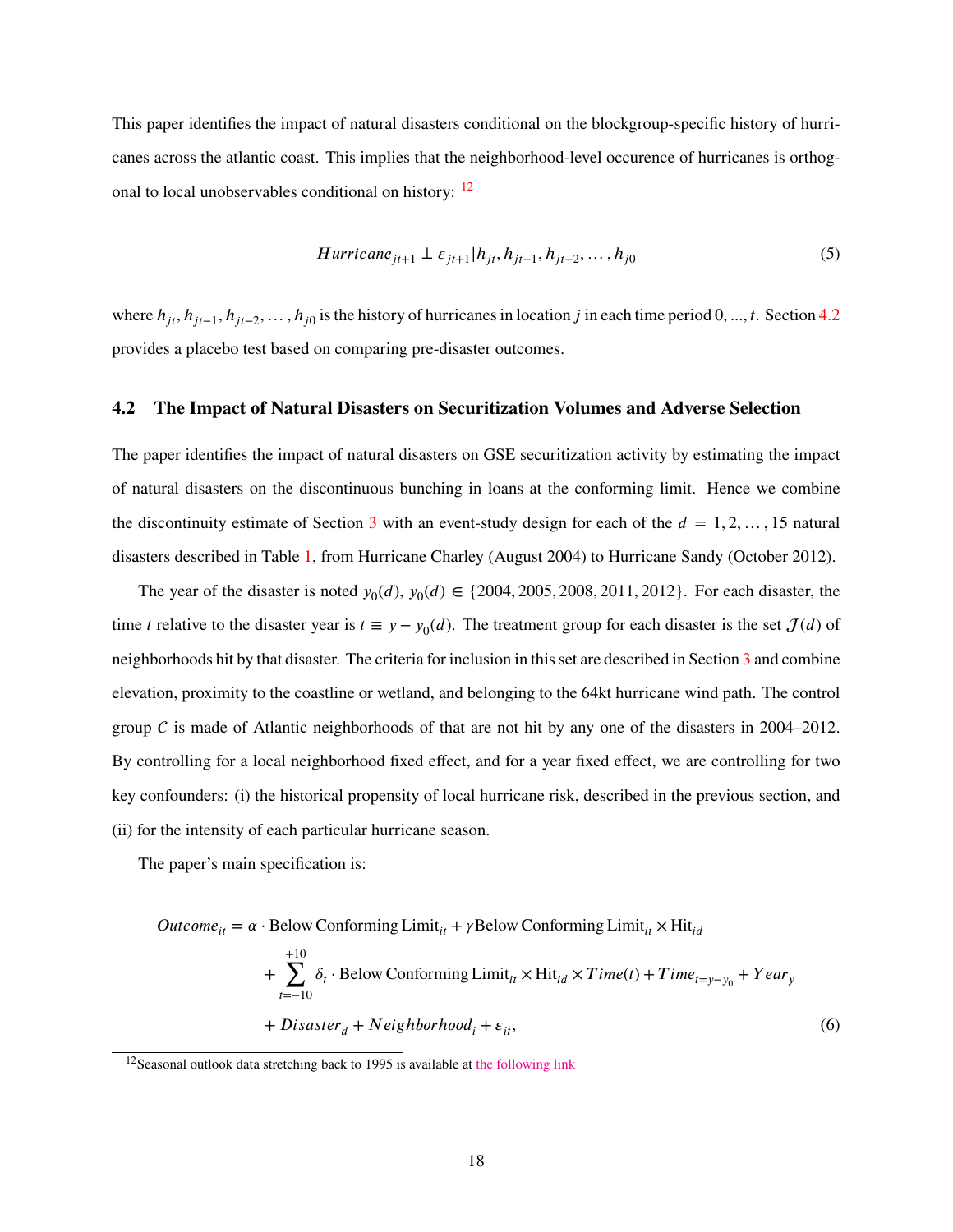where *i* is a mortgage, *j*(*i*) is the ZIP code of mortgage *i*, *Below Conf orming Limit<sub>it</sub>* is the time and countyspecific conforming loan limit (Weiss et al. 2017). By controlling for both year fixed effects and for the disaster-specific time fixed effects, we can identify the identify of the disaster separately from time trends, e.g. the nationwide real estate cycle, which may be a concern for hurricanes occuring at the peak of the housing boom or a the trough of the housing bust. The *Outcome*<sub>it</sub> variables are: the denial rate for mortgage applications, the loan-to-income ratio, whether the borrower is white, African-American, or Hispanic, the log(Income) of the applicant, the credit score, the term, the probability of foreclosure, 30, 60, 90, 120-day delinquency at any point, and voluntary payoff.

The paper's coefficients of interest are the  $\delta_t$ , where controls range between  $t = -10$  and  $t = +10$ . In particular, the  $\delta_t$  for  $t \geq 0$  measure how the natural disaster causes an increase or a decline in denial rates for mortgages on the left side of the conforming loan limit. The  $\delta_t$  for negative values of *t* provide a placebo test for the equality of pre-disaster trends. As we estimate the coefficients on a window around the conforming loan limit, the specification measures the impact of the disaster on the discontinuity in that location-specific and time-specific window.

## **Impact on Denial Rates of Conforming Loans**

Results are presented in Tables 3, 4, and in Figure 9. They involve 4.3 million loans in the HMDA files, and 1.7 million loans in the BlackKnight files, with between 8,119 and 9,627 5-digit ZIP codes. Standard errors are two-way clustered at the 5-digit ZIP and year levels.

A natural disaster leads to a 2.8 ppt decline in the denial rate in the year following the event, and up to a 8.5ppt decline 3 years after the disaster. There are effects up to 7 years inclusive after the event. Importantly in 13 out of 14 regressions, the difference prior to the event is neither statistically nor economically significant. The loan-to-income ratio of conforming loan originations declines, the fraction of white applicants increases, the fraction of Black and Hispanic applicants goes down, the income of the applicants increases.

## **Impact of Disasters on Adverse Selection into Securitization**

When turning to ex-post mortgage performance, in Table 4, the evidence suggests that conforming loans originated *after* the disaster tend to perform worse. The probability of foreclosure is higher by 3.6 percentage points in the year following the disaster, and up to 4.9 percentage points in the third year after the disaster. The probability of 30 day delinquency at any point for conforming loans originated after the event increases by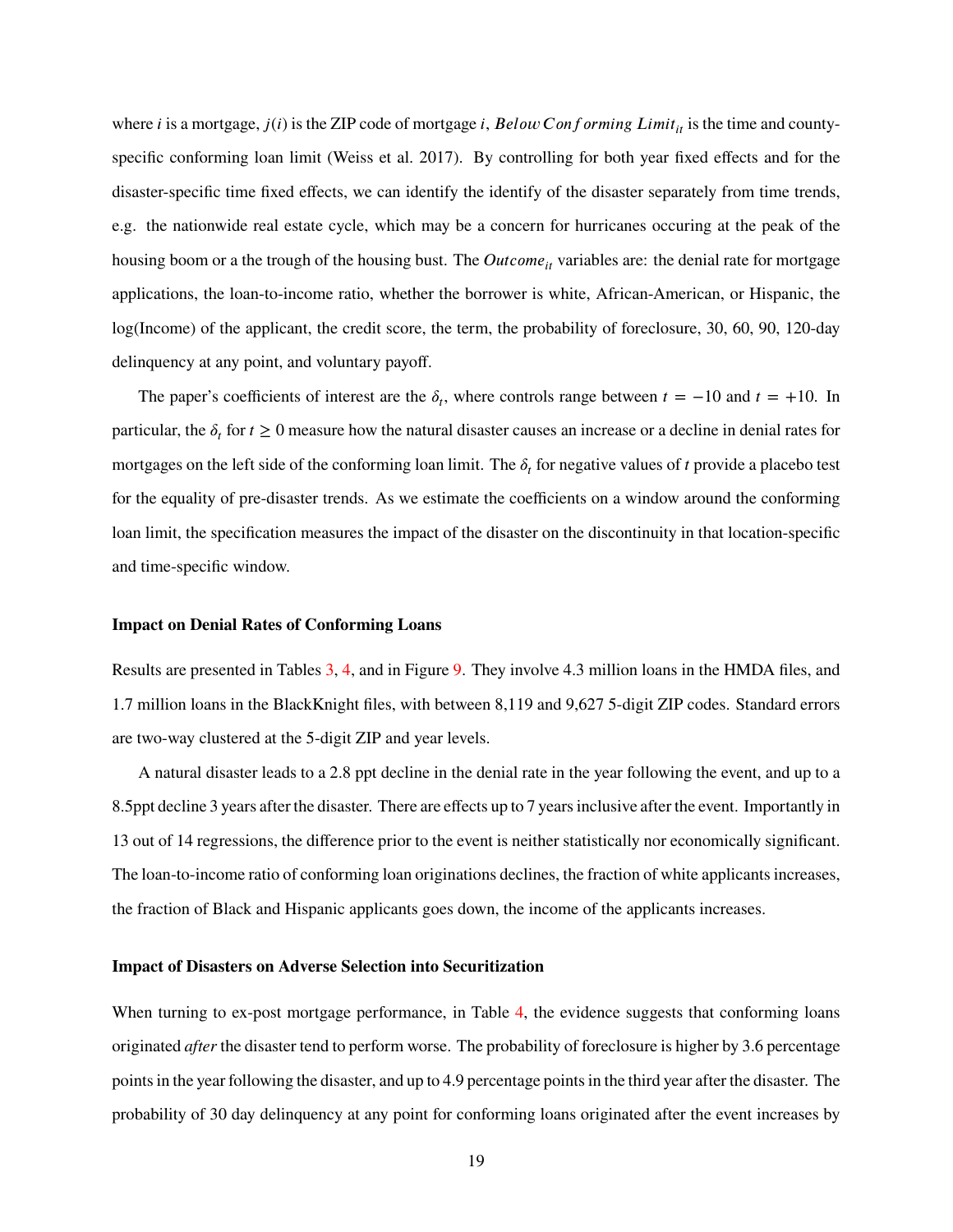3.6 percentage points. Similar long-term changes appear for 60 day, 90 day, 120 day delinquency. Voluntary prepayment declines as well, by 3.1 ppt in the year following the disaster.

Tables 3 and 4 together suggest that post-disaster, banks increase positive selection in observable dimensions while increasing negative selection in unobservable dimensions.

Specification (6)'s results may be driven by observations away from the conforming loan limit. In particular, given the 90%-110% window, one question is whether bunching increases exactly at the 90% limit. Hence, we design an additional test. We running 20 separate estimations where the Below Conforming Limit<sub>it</sub> variable is replaced by an indicator for Below  $x\%$  of the conforming limit<sub>it</sub>, with x ranging from 92% to 108% of the conforming limit, on a grid of 20 equally spaced points. Figure (9) (a) reports the coefficients  $\hat{\delta}_{t=+1}$ thus estimated. The figure suggests that the decline in denial rates post-disaster is specific to the conforming limit, as the treatment effect spikes exactly at the threshold. Figure (b) presents the coefficients  $\hat{\delta}_{t=+1}, \hat{\delta}_{t=+2}$ ,  $\hat{\delta}_{t=+3}$  of the treatment effects in years +1, +2, +3, suggesting that the magnitude of the treatment effect's spike increases over time.

# **5 Documenting the Mechanism: Learning About Future Risk**

Section 2 suggested that the amount of bunching at the conforming loan limit depends on the lenders' perceived value of the securitization option and on households' perceived disutility of mortgage payments.

This section first suggests that natural disasters affect the market's subjective probability of natural disaster risk: prices and price-to-rent ratios decline. Then the section shows that hurricane risk is autocorrelated: being treated in a given year is correlated with treatment in the next year. Thus there is local "new news" contained in a natural disaster's path.

## **5.1 The Impact of Natural Disasters on Expected Price Trends**

While it is typically hard to identify beliefs, empirical analysis of the price to rent ratio, in the spirit of Giglio, Maggiori & Stroebel (2014) and Giglio, Maggiori & Stroebel (2016), suggests that fluctuations in the price to rent ratio can capture changes in the market's expectation of future price trends. In this section we estimate the impact of billion dollar natural disasters on expected price trends.

We do so by estimating the impact of the post-2010 natural disasters on the price to rent ratio in a saturated specification. Fluctuations in the price to rent ratio reveals fluctuations in the market's expectations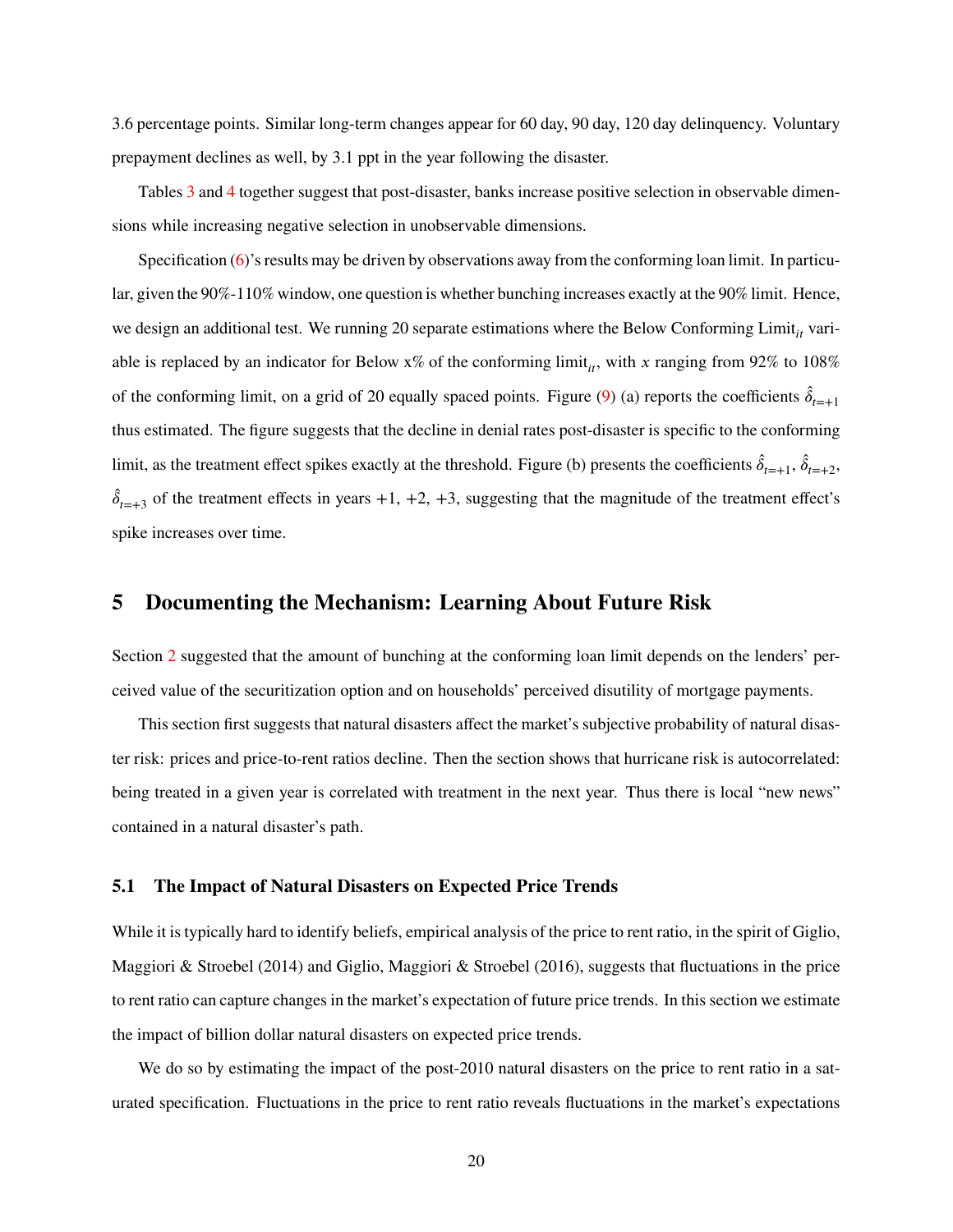of future rents, future mortgage default, future maintenance costs, time discount factors (cost of capital), and fluctuations in taxation. The following formula abstracts from property tax, insurance payments, and assumes full depreciation of assets in case of disaster:

$$
Price_{j(i)t} = \sum_{k=0}^{\infty} \frac{(1 - \delta_{j(i)t+k})^k}{(1+r)^k} \left( Rent_{j(i)t+k} - Maintenance_{j(i)t+k} \right), \tag{7}
$$

with  $j(i)$  the ZIP code of mortgage *i*, and  $\delta_{j(i)t+k}$  the probability of future of future disaster risk. While simple, this formula implies, with a constant rent, a constant expectation of climate risk  $\mathbb{E}\delta_j$ , and *s* the share of maintenance costs over rent, that the log price to rent ratio reflects future risk.

$$
\log(Price/Rent)_{j(i)t} = \log\left[\frac{1 - \mathbb{E}\delta_{j(i)}}{r + \mathbb{E}\delta_{j(i)}}\right] + \log(1 - s) - \log(1 - \tau)
$$
\n(8)

The following regression estimates the impact of the natural disaster controlling for both time, year, neighborhood, and disaster fixed effects:

$$
log(Price/Rent)_{j(i)} = Constant + \sum_{t=-10}^{+10} \Delta_t Hit_{id} \times Time(t) + Time_{t=y-y_0}
$$

$$
+ Year_y + Disaster_d + Neighbourhood_{j(i)} + \varepsilon_{j(i)t}
$$
(9)

The year fixed effects capture the economy's cost of capital *r*. The year fixed effects control for the nationwide's housing cycle. The neighborhood fixed effects capture unobservable differences in neighborhoods' price to rent ratios, e.g. driven by time-invariant differences in maintenance or state-level taxation differentials. Standard errors are two-way clustered at the neighborhood (zip code) and year levels.

Results are presented on Figure 10 for the price/rent ratio, rents, and prices. The time series come from Zillow's rent and house price indices, available after 2010. Yet, even on this more limited set of natural disasters, the impacts of the disaster on the price/rent ratio and prices are both economically and statistically significant post-disaster; and the placebo coefficient in the year preceding the event is not statistically significant. The price-rent ratio declines by about 3% in the year following the disaster. Using equation 8 with constant taxes and maintenance costs, and with a discount factor  $r \approx 5\%$ , we can estimate a that the expected risk probability increases by about 52.5%.

While rents either do not significantly change post disaster or slightly increase (in part due to the lower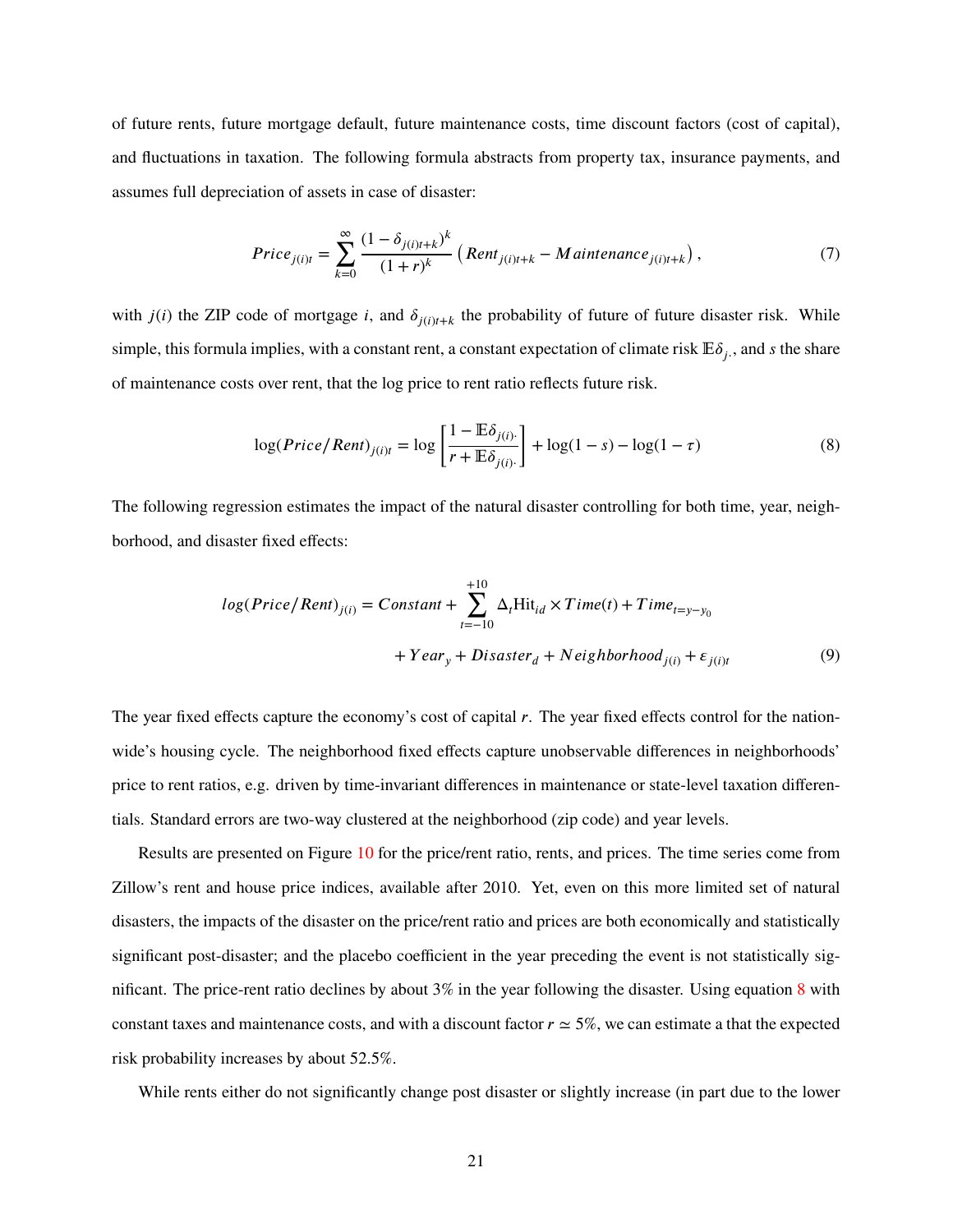supply of rental units), prices and price/rent ratios decline significantly. Given the saturated set of controls of the specification, we interpret such result as evidence of a decline in the market's expectation of future price appreciation at the ZIP level.

## **5.2 Learning about Local Risk from Past Disasters**

The impact of a natural disaster on the amount of bunching at the conforming loan limit depends on whether a natural disaster brings "new news" that shifts the probability distribution over *future* risk. Indeed, if the probability of a natural disaster was simply a constant throughout the period of analysis, the occurence of a disaster in a specific neighborhood would be the realization of a shock, with no change in the future probability of a disaster. This section suggests that: (i) hurricane risk is spatially autocorrelated, i.e. occurence of a hurricane is correlated with the future occurrence of hurricanes, even controlling for average historical levels and (ii) that lenders' increasing bunching at the conforming limit is greater in areas with little or no history of hurricanes, a fact consistent with belief updating.

We start with the first point. To test whether hurricanes bring such new news about the future occurence of disasters, we use the 168 years of history of geocoded hurricanes provided by the NOAA, between 1851 inclusive and 2018. For each of these events, NOAA provides the hurricane wind path and 64 knot radius as for the more recent hurricanes used as treatments. A 2018 ZIP code is in the hurricane's wind path if any point of its surface is contained in the hurricane's wind path. And we run the following regression:

In wind path<sub>jt</sub> = ZIP Code<sub>j</sub> + Time<sub>t</sub> + 
$$
\alpha \cdot
$$
 In wind path<sub>jt-1</sub> +  $\varepsilon$ <sub>jt</sub> (10)

where In wind path<sub>*it*</sub> is equal to 1 if a ZIP is in the hurricane's wind path during decade  $t = 1, 2, \ldots, 15$ ; ZIP Code<sub>j</sub> is a ZIP code fixed effect that captures the average neighborhood probability over the 168-year history, Time<sub>t</sub> measures the average intensity of the hurricane season during the decade, and  $\alpha$  is an autocorrelation coefficient.  $\varepsilon_{it}$  represents idiosyncratic fluctuations. If there is no information contained in the history of hurricanes in a particular neighborhood, then  $\alpha \equiv 0$ , i.e. there is no autocorrelation in hurricane occurence.

Estimation of the regression requires care as the fixed effect panel estimate typically suffers from the classic Arellano & Bond (1991) dynamic panel data bias which implies that  $\hat{\alpha}$  can be severely downward biased. Table 2 presents the estimation results.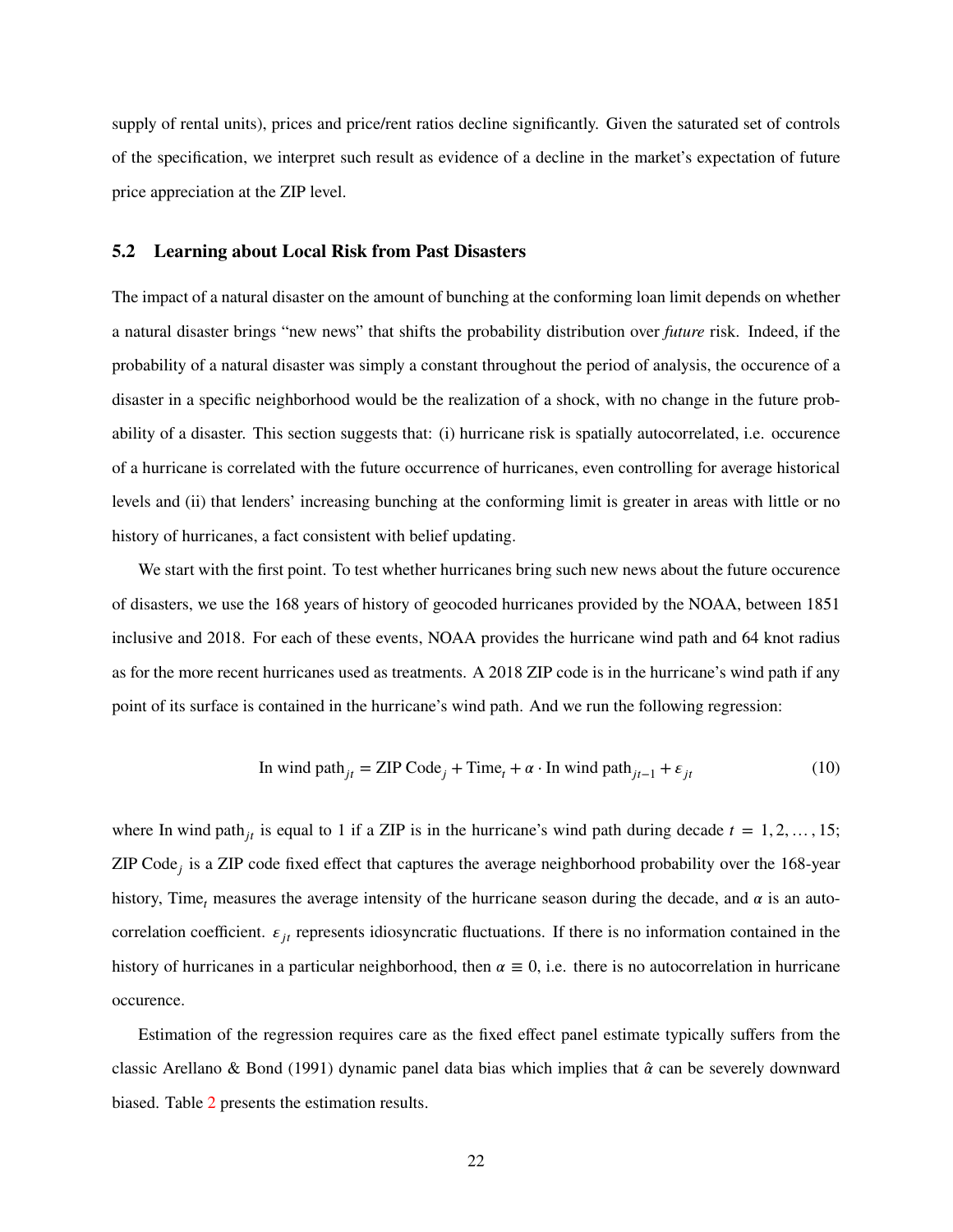Column (1) includes a set of ZIP code fixed effects, which capture 32% of the variance of the decennial probability. Column (2) includes both neighborhood and a decade fixed effect, suggesting that the neighborhood f.e. captures most of the variance of the probability. Column (3) includes a linear time trend instead of a series of decadal fixed effects, suggesting an increase in hurricane propensity over 168 years, by 0.06 percentage points per decade. Column (4) performs a similar analysis with a ZIP code fixed effect. The time trend is unchanged. Columns (5) and (6) include the lagged decennial probability (i.e. 1861–1870 for 1871-1880), where column (5) is the naive OLS coefficient and (6) is the Arellano-Bond coefficient. Bother columns present an autoregressive coefficient that is significant at 1%, implying that prior hurricane occurence is an informative predictor of future hurricane occurence: a 1 percentage point increase in prior decennial probability increases the next decade's probability by between 0.3 and 2.3 percentage points. This suggests that lenders and households learn about the specific location of future events from the windpath of past events.

We then turn to the second point by estimating this paper's main treatment effect interacted with the historical decennial probability of hurricane occurrence. If lenders do update their beliefs about local risk from the observation of the most recent natural disaster, we should expect that a high historical probability leads to *smaller* responses of bunching to natural disasters. Decennial probabilities range from 0% (never in a hurricane's wind path) to a maximum of 39%. In areas with low decennial probabilities, a natural disaster leads to a decline of the denial rate of conforming loans of 2.98% in the year following a disaster, as in the main baseline Figure 9. In contrast, the denial rate of conforming loans declines by only 1.4%, about half of the baseline effect, in areas with a historical probability in the 3rd quartile (15.6% decennial probability). There is no significant impact of natural disasters on denial rate discontinuity for areas with the highest historical probability (38.9%). Such evidence is consistent with the hypothesis that *current* natural disasters provide "new news" about *future* disaster risk.

# **5.3 The Impact of Natural Disasters on** *Current* **Mortgages' Default and Prepayment**

A key empirical question is whether natural disasters affect households' payment behavior, and whether disaster trigger either defaults or prepayments. In both cases, increases in either defaults or prepayments affect the profit of a lender that held the mortgage. Expectations of default risk should lead to greater securitization probabilities, while expectations of prepayment are less likely to affect securitization behavior as an agency MBS typically "passes through" mortgage prepayments. In other words, the agency MBS insures the lender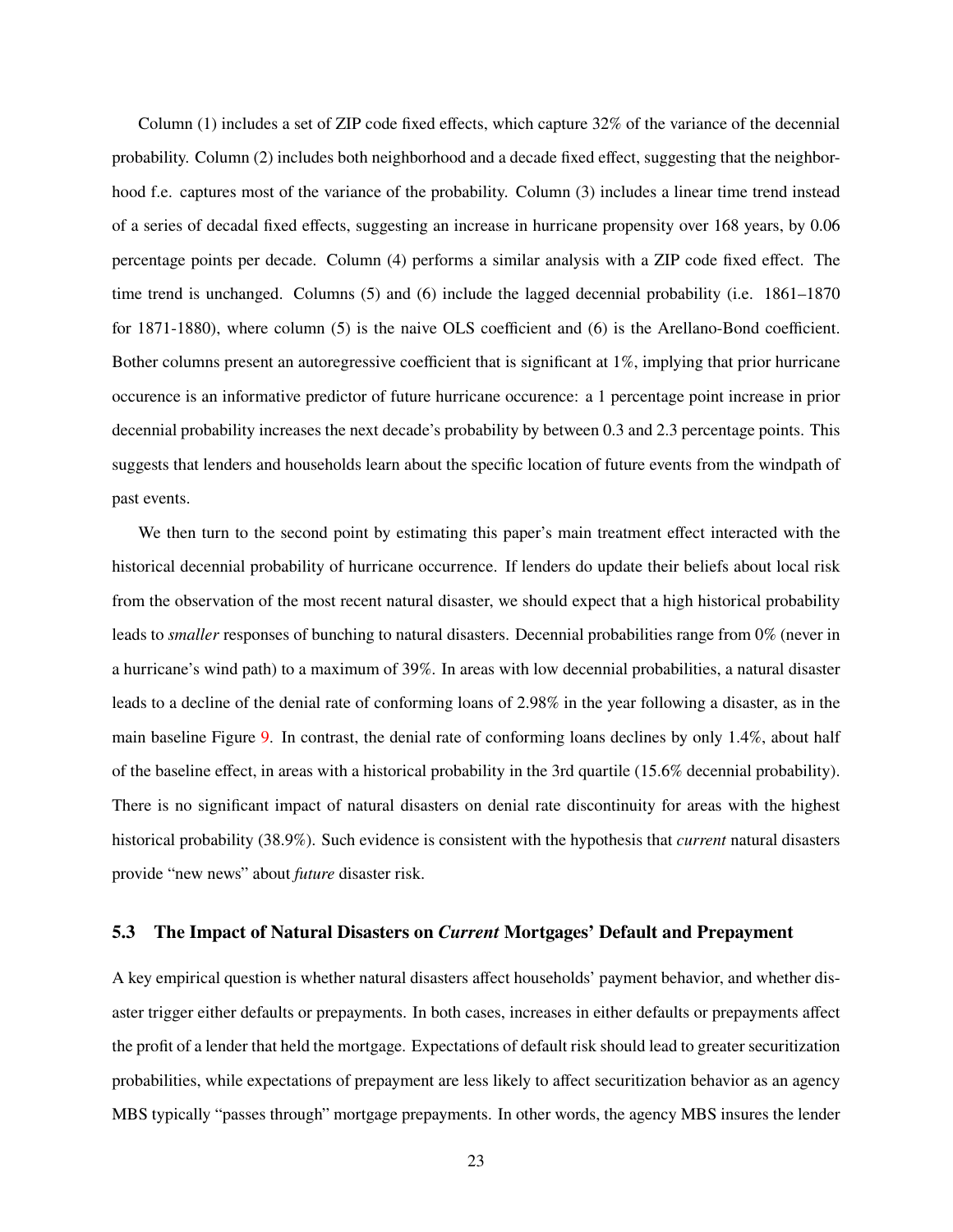against default risk, but does not insure the lender against prepayment risk.

We estimate the impact of natural disasters on payment history by considering a dataset made of (i) the universe of individual loans in ZIPs affected by the billion dollar disasters of Table 1, regardless of the specific timing of the origination of these loans, and (ii) a 1% random sample of the universe of loans in the control group. The dataset has a total of 3.68 million loan-month observations.

The following specification controls for ZIP code, year fixed effects, and estimates the impact of a natural disaster relative to the specific year  $t_0$  of that event:

$$
\mathbf{1}(\text{Default})_{it} = \sum_{k=-K}^{+K} \delta_k \cdot \mathbf{1} \left[ t = (t_0(i) + k) \right] + \text{ZIP}_{j(i)} + \text{Year}_t + \text{Residual}_{it}
$$
(11)

where  $\delta_0, \delta_1, \ldots$  are the coefficients of interest, which measure the impact of the disaster on default.  $t_0(i)$ is the year of the natural disaster of mortgage loan  $i$ .  $j(i)$  is the ZIP code of mortgage  $i$  at origination. The effect of a natural disaster is identified as disasters occur over a period a 8 years. Year and ZIP code fixed effects are identified by observations both in the treatment and the control groups. Residuals are two-way clustered at the ZIP code and year levels.

Results are presented graphically in Figure 11. The solid lines in each graph present the coefficients  $\delta_{-2}$  to  $\delta_{+5}$ . The dotted lines are the 95% confidence intervals. Results suggest that a natural disaster has a statistically significant negative impact on the probability that a loan is current, by about 4 percentage points. A natural disaster increases the probability that a loan is in foreclosure by 1.6 percentage points. In contrast, the impact on the probability of prepayment is marginally significant at 5%.

These results suggest that insurance payments and other transfers post-disaster may not mitigate the impact of natural disasters on delinquencies and foreclosures. This is consistent with recent work (Kousky 2018) suggesting a decline in the number and dollar amount of properties insured through the National Flood Insurance Program. The next section assesses whether lenders tend to bunch mortgages at the conforming loan limit in areas where Fannie and Freddie require flood insurance.

# **5.4 The Impact of Mandated Flood Insurance on Securitization Behavior**

The availability, cost, and take-up of flood insurance affects both the option value  $\pi^s - \pi^h$  of securitization. In particular, given that agency mortgage backed securities do not insure lenders against prepayment risk, full insurance would shift lenders' focus from default to prepayment risk, and substantially lower the value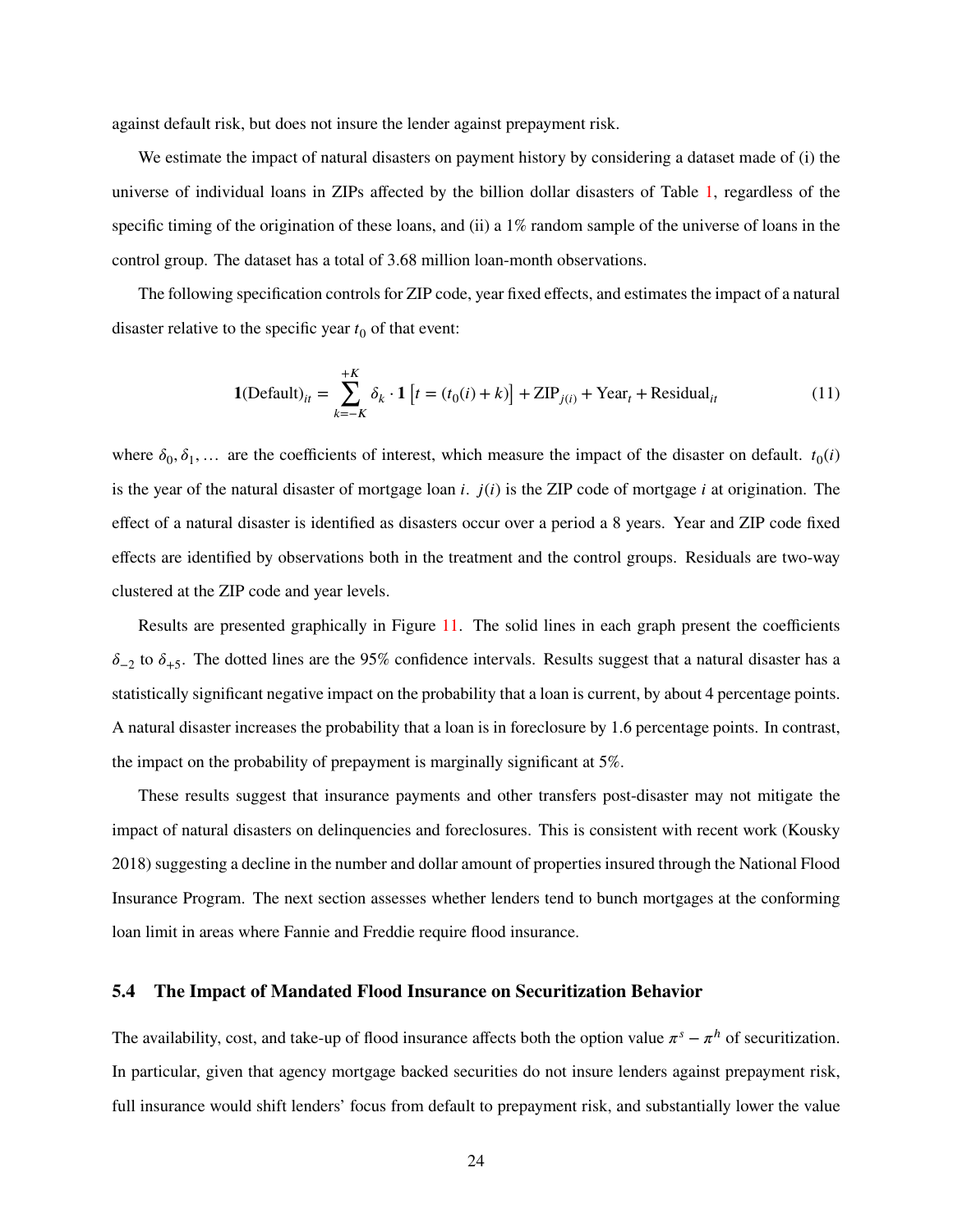of securitizing mortgages.

We map the areas where flood insurance is mandated at the time of the billion dollar event, using past flood maps from the National Flood Hazard Layer. In particular, zones A, AE, A1-A30, AH, AO, AR, A99, V, VE, V1-V30 from the Flood Insurance Rate Maps are areas where homeowners are required to purchase flood insurance. We compute the share of a ZIP code that is in such a Special Flood Hazard Area (SFHA). In contrast, Zones D, X, C, X500, B, XFUT are areas where flood insurance can be purchased but is not required.

As a test of whether flood insurance mandates affect the level of bunching and the discontinuities at the conforming loan limit, we interact our treatment indicator variable with the share in the SFHA in the paper's main specification (equation 6). Results suggest no statistically significant impact of the share in an SFHA area on bunching and discontinuities. Such result may be consistent with the following recent evidence. First, average payouts were not exceeding \$70,000 for the top 10 highest cost flood events (including Sandy), except for Katrina, where the average payout was close to \$90,000. Second, Kousky (2018) documents a significant decline in the number and total volume of insurance policies purchased through the National Flood Insurance Program. Third, Kousky (2019) suggests that the impacts of insurance coverage on risk reduction and land use patterns may be modest.

# **6 The Impact of Disasters on Lenders' Perceptions of Local Risk: Identifying and Estimating the Mechanism Design Problem**

Previous evidence documented an increasing bunching of mortgages at the conforming limit. To make a statement about *lenders' risk perceptions*, which are typically unobservable, we develop an estimated micro structural model that maps lenders' risk perceptions into bunching and discontinuities. The key intuition is that lenders' perception of greater risk lead to greater bunching, a mechanism described in proposition 2 of Section 2. The structural model estimates how lenders supply a menu of mortgage contracts based on their expectations of (i) price trends and price volatility, (ii) the sorting of households into each mortgage contract and location and hence how households' individual default drivers interact with local risk. The model replicates the "structure-free" discontinuity estimates established earlier in the paper and allows for their comparative statics with respect to lenders' risk perceptions.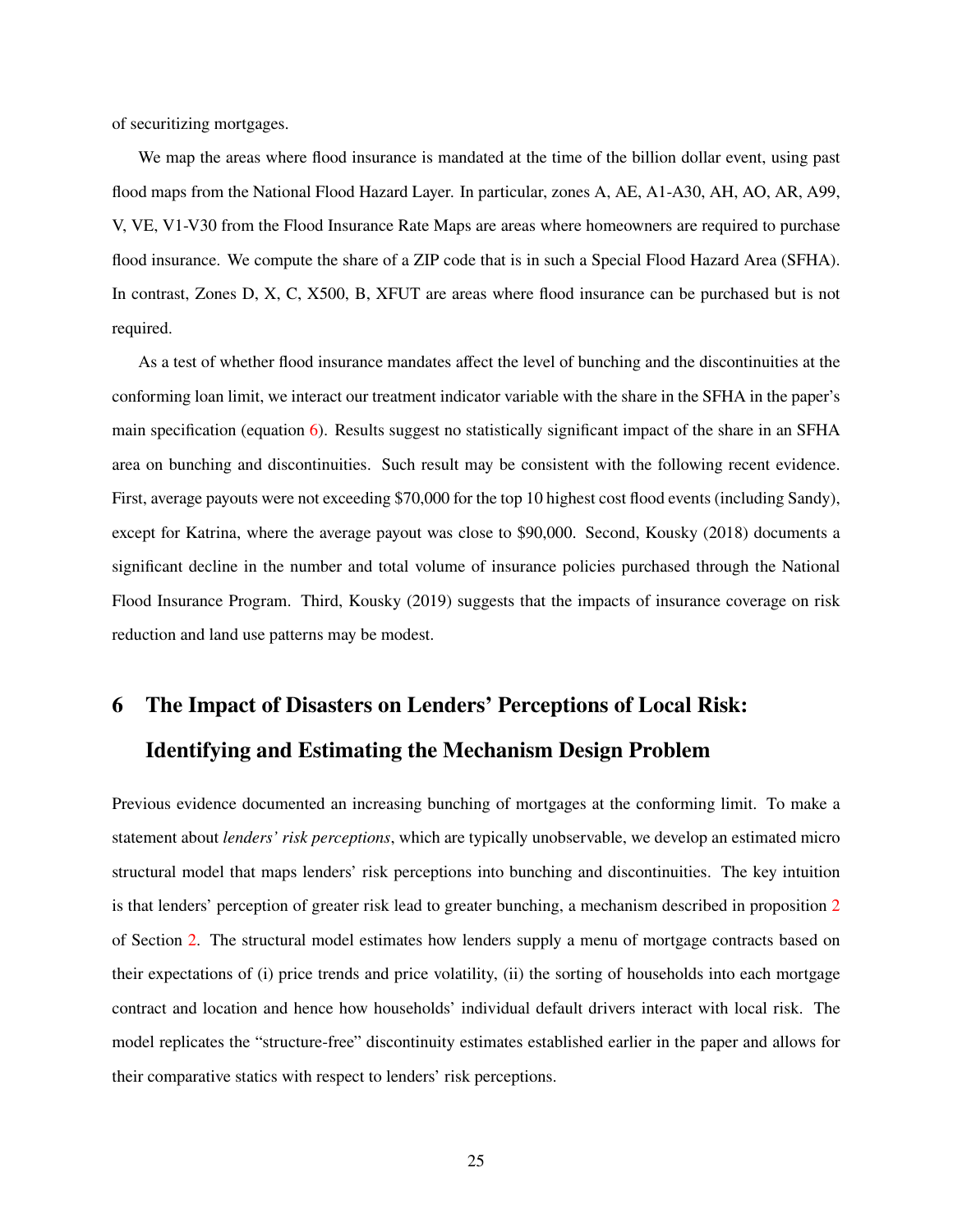### **6.1 A Structural Model of Mortgage Pricing with Asymmetric Information**

There are  $j = 1, 2, ..., J$  neighborhoods, each with a vector of amenities  $\mathbf{z}_i$  of size K. Each of the  $i \in [0, N]$ households chooses a neighborhood *j*. Such a continuum of households differs by their observable vector **x** of size  $\&$  and their unobservable scalar  $\varepsilon$ .

There are  $\ell = 1, 2, ..., L$  lenders. The lender's opportunity cost of capital is noted  $\kappa_{\ell}$ . Each lender offers a fixed rate mortgage with loan amount  $L_j$  and maturity  $T$  in each location, and chooses an interest rate  $r_{\ell j}$  in each location.<sup>13</sup> Lenders compete in interest rates in each segment defined by **x**; each lender sets the interest rate  $r_{\ell j}(\mathbf{x})$  in this segment given the menu of interest rates  $\mathbf{r}_{-\ell j}(\mathbf{x})$  chosen by the  $L-1$  other lenders.

After choosing a location-mortgage contract pair  $(j, \ell) \in \{1, 2, ..., J\} \times \{1, 2, ..., L\}$ , households start paying a mortgage with payment  $m_{j\ell}(r_{j\ell}, T, L_j)$  and can default or prepay every year  $t = 1, 2, ..., T$ . For the sake of clarity we abstract from prepayment but those can be introduced at no notational cost.

The annual default probability  $\delta(\mathbf{x}, \varepsilon, \mathbf{B}_{it}, p_{it}) \in [0, 1]$  is driven both by household fundamentals  $(\mathbf{x}, \varepsilon)$ , by the household's mortgage balance  $B_{jt}$ , and by the house price  $p_{jt}$  in year *t* after origination.

$$
\text{Default}_{jt}^{*}(\mathbf{x}, \varepsilon) = \mathbf{x} \boldsymbol{\beta}_{default} + \varepsilon + \alpha_{default}^{B} \boldsymbol{B}_{jt} + \alpha_{default}^{P} \log p_{jt} + \eta_{jt}(\mathbf{x}, \varepsilon) \tag{12}
$$

where  $\eta$  is extreme-value distributed and  $\delta = P(\text{Default}_{i}^*(\mathbf{x}, \varepsilon) > 0)$ . The balance follows the mechanical rule of mortgage amortization:

$$
B_{j t+1} = r_j(\mathbf{x}) B_{j t} - m_{j t}(\mathbf{x})
$$
\n(13)

The last driver of mortgage default in equation  $(12)$  is the current house price. A household whose balance substantially exceeds the current value of its house is more likely to default. Each lender forecasts the path of future prices. At the time of origination, each lender  $\ell$  expects that house prices follow a geometric brownian motion with constant drift  $\alpha_\ell$  and volatility  $\sigma_\ell$  as is typical in the real estate literature (Bayer, Ellickson & Ellickson 2010):

$$
dp_t = p_t \cdot (\alpha_\ell dt + \sigma_\ell dW_t) \tag{14}
$$

where  $\alpha_{\ell}$  is lender  $\ell$ 's perception of house price log trends,  $\sigma_{\ell}$  the lender's perception of price volatility.<sup>14</sup>

<sup>&</sup>lt;sup>13</sup>For the sake of clarity we present the structural approach with fixed rate mortgage (FRM) contracts, but the model is extended and estimated with other contracts such as ARMs and IO loans.

<sup>&</sup>lt;sup>14</sup> Such perceptions  $\alpha_{\ell}, \sigma_{\ell}$  are identified by observing the lender's menu of mortgage interest rates, approval and securitization decisions.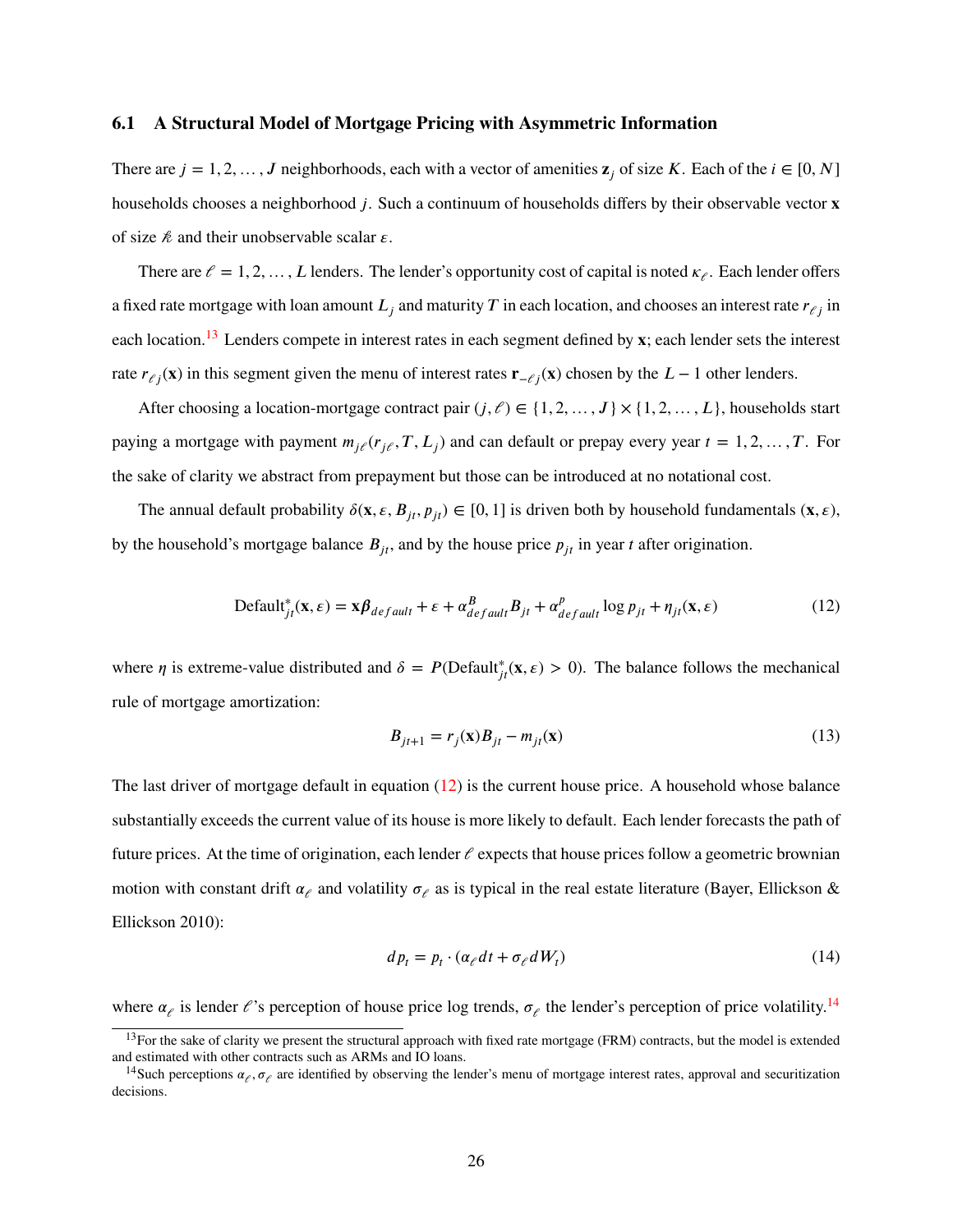$W_t$  is a brownian motion, i.e.  $W_t - W_s \sim N(0, t - s)$  for any pair  $(t, s)$ .

If the household default, a foreclosure auction is run that yields a payoff min  $\{B_{jt}, p_{jt}\}$ , which is at most equal to the current mortgage balance.

**Lenders' Optimal Menus of Contracts** Lender  $\ell$  chooses a vector of interest rates  $\mathbf{r}_{\ell}$  to maximize its total profit, coming from each of the *J* locations:

$$
\Pi_{\ell}(r_{\ell 1}, r_{\ell 2}, \dots, r_{\ell J}; \mathbf{r}_{-\ell j}(\mathbf{x})) = \sum_{j=1}^{J} \Pi_{j\ell}(r_{\ell 1}, r_{\ell 2}, \dots, r_{\ell J}; \mathbf{r}_{-\ell j}(\mathbf{x}))
$$
(15)

where the profit in location *i* is driven by the default probability, the mortgage payment, and the fraction of households choosing *j*:

$$
\Pi_{j\ell} = \left\{ E_{j\ell} \left[ \xi \right] \cdot m(r_{\ell J}^*, T, L_j) - L_j + E_{j\ell} \left[ \phi(\delta) \right] \right\} \cdot P(j, \ell) \tag{16}
$$

where the discounting  $\xi$  of mortgage payments depends on the expected default rate, so that:

$$
E_{j\ell} \left[ \xi \right] \equiv E_{j\ell} \left[ \sum_{t=1}^{T} \frac{\Pi_{s=1}^t (1 - \delta_{js}(\mathbf{x}, \varepsilon))}{1 + \kappa_{\ell}} \right]
$$
(17)

In this expression the probability of default of households that choose location  $j$  and contract  $\ell$  is driven by the location choices of households with characteristics  $\mathbf{x}, \varepsilon$ .

$$
E_{j\ell} \left[ \xi \right] = \int \xi(\mathbf{x}, \varepsilon) f(\mathbf{x}, \varepsilon | j) d\mathbf{x} d\varepsilon \tag{18}
$$

In the lender's profit (16), the term  $E_{j\ell}[\phi(\delta)]$  is the expected revenue generated by a foreclosure sale in case of default, equal to  $\sum_{t=1}^{T} \prod_{s=1}^{t} (1 - \delta_{js}) / (1 + \kappa_{\ell}) \delta_{jt} \min \{ B_{jt}, p_{jt} \}.$ 

At this point it is clear that households' location choices are a key input in lenders' optimal mortgage menu.

**Households' Location and Contract Choices** A household  $(\mathbf{x}, \varepsilon)$  chooses its location and contract based on local amenities  $\mathbf{z}_j$  and contract features  $r_{j\ell}$ ,  $L_j$ . It maximizes the indirect utility:

$$
U_{j\ell}(\mathbf{x}, \varepsilon) = \mathbf{z}_j \mathbf{\gamma} + \mathbf{z}_j \Omega \mathbf{x} - \alpha r_j + \beta \varepsilon \cdot r_j - \tau \log L_j + \tau_{\varepsilon} \varepsilon \log L_j + \text{Lender}_{\ell} + \text{Location}_j + \eta_{j\ell} \tag{19}
$$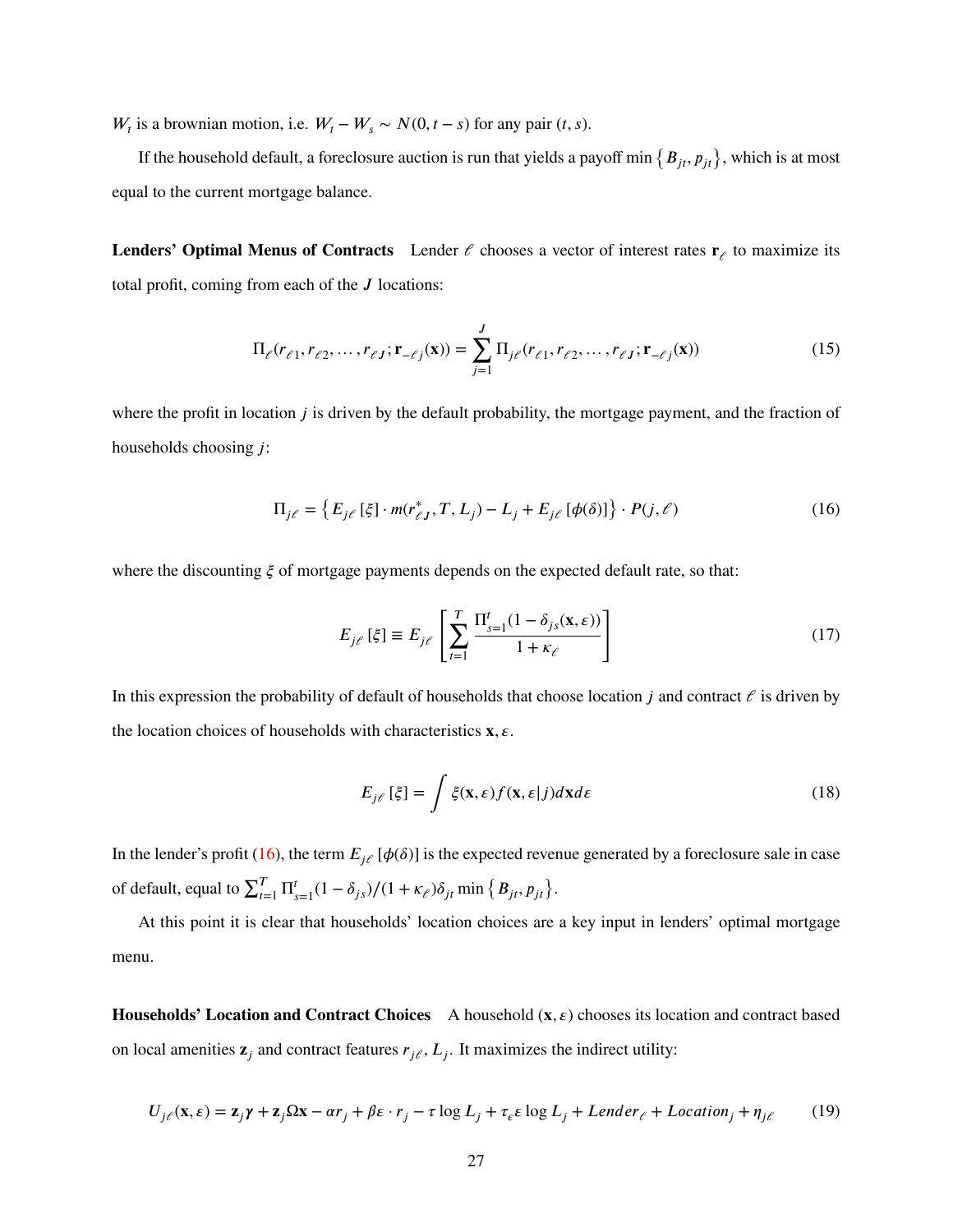where  $\eta_{j\ell}$  is extreme-value distributed as is common in the discrete choice literature. *Lender*<sub> $\ell$ </sub> and *Location*<sub>j</sub> are lender and location fixed effects respectively. Here the household's sensitivity to the interest rate and to the loan amount depends on its unobservable default driver  $\varepsilon$ . Noting  $V_{j\ell}(\mathbf{x}, \varepsilon)$  the deterministic part of utility, the choice probability  $f(j|\mathbf{x}, \varepsilon)$  is a logit functional form. Households have the outside option of not purchasing a house, which yields utility  $U_0 \equiv 0$  by convention.

In turn the expected distribution of unobservable household characteristics  $\varepsilon$  in a given contract  $(j, \ell)$  is given by inverting Bayes' rule:

$$
f(\varepsilon|j,\ell,\mathbf{x}) = \frac{f(j,\ell|\mathbf{x},\varepsilon)f(\mathbf{x},\varepsilon)}{f(j,\ell)},
$$
\n(20)

which is a key ingredient in the lender's calculation of its discounting factor  $\xi$  described in equation 18. It is also a key ingredient of the lender's first-order condition as shifts in interest rates affect households' sorting in the unobservable dimension  $\varepsilon$ .

## **Monopolistic Competition and Sorting**

**Definition 1.** An equilibrium is a JL-vector **r** of interest rates for each location-contract pair  $(j, \ell)$  such *that (i) each lender* 𝓁 *chooses a menu* **𝐫**<sup>𝓁</sup> *of interest rates in each location 𝑗 to maximize its total profit given the other lenders' menu and given households' location choices; (ii) each household*  $i \in [0,1]$  *chooses a location-contract pair*  $(j, \ell)$  *that maximizes its utility.* 

The structure of this problem is in the class of problems first introduced by Mirrlees (1971) and developed in the case of monopoly pricing by Maskin & Riley (1984).<sup>15</sup>

**The Securitization Option** The introduction of the securitization option is straightforward. For mortgages whose amount  $L_j$  is below the conforming limit  $\tilde{L}$ , the lender can sell the mortgage to the agency securitizers at a guaranty fee  $\varphi(\mathbf{x})$  that depends on the borrower's FICO score and the LTV.<sup>16</sup> In such a case, the multiplier becomes  $\xi(\varphi)$  and the lender does not earn the revenue  $E_{j\ell}[\varphi]$  of a foreclosure sale. As the lender picks loans for securitization after observing  $(x, \varepsilon)$ , the lender securitizes mortgages for which the profit  $\Pi_{j\ell}^h$  of

<sup>&</sup>lt;sup>15</sup>A recent structural model of business lending with asymmetric information is presented in Crawford, Pavanini & Schivardi (2018).

<sup>&</sup>lt;sup>16</sup>In the model's simulation upfront fees are converted into ongoing fees following standard formulas.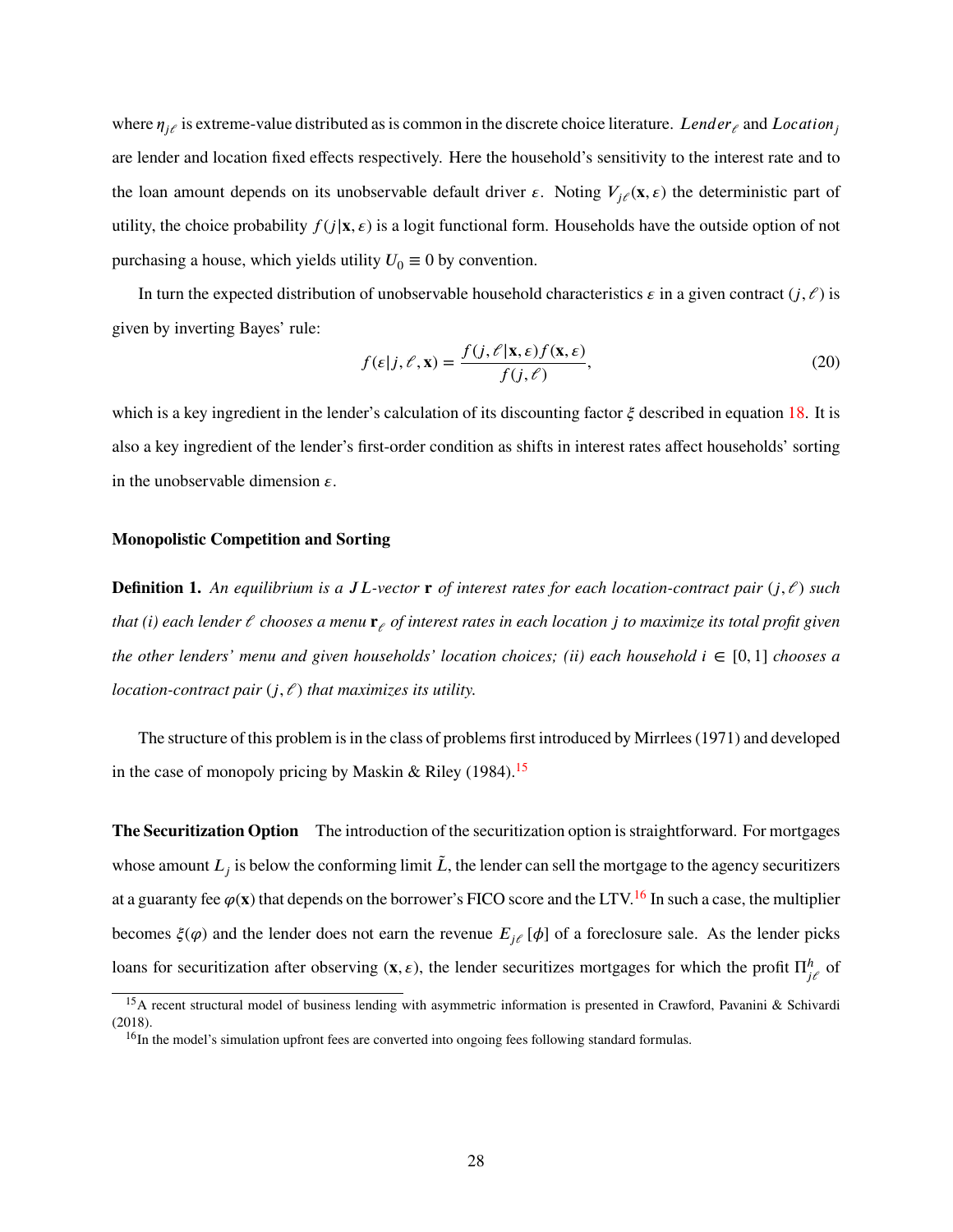originating and holding (equation  $(16)$ ) is lower than the profit  $\Pi_{j\ell}^s$  when originating and securitizing. Then:

$$
\Pi_{j\ell} = \begin{cases} \max \left\{ \Pi_{j\ell}^h, \Pi_{j\ell}^s \right\} & \text{for } L_j \leq \tilde{L} \\ \Pi_{j\ell}^h & \text{otherwise} \end{cases}
$$
 (21)

**Identification using Discontinuities at the Conforming Loan Limit** The structural parameters of interest are lenders' perceptions of price trends  $\hat{\alpha}_j$ ,  $\hat{\sigma}_j$  and their cost of capital  $\hat{\kappa}_\ell$  that pin down their choice of interest rates and approval decisions. In turn these interest rate and approval decisions are driven by households' selfselection into mortgage options (their unobservable driver  $\varepsilon_i$ ) and by their propensity to default.

The relationship between default rates  $\delta$ , observables **x**, unobservables  $\varepsilon$ , mortgage balance  $B_{jt}$ , and current house price  $p_{jt}$  is identified using a discrete choice estimation. The BlackKnight data set described in Section 3 has each borrower's payment history at monthly frequency, with the unpaid balance. Such data is merged at the ZIP level with Zillow's house price index.

Households' self-selection into mortgage options is estimated using a discrete choice model akin to Berry, Levinsohn & Pakes (1995) with *JL* options, one for each location and each lender. A simple contraction mapping yields base utilities, which regressed on interest rates  $r_{j\ell}$ , mortgage amounts  $L_{j\ell}$ , and house prices, provide the structural drivers of households' choices conditional on **x** and  $\varepsilon$ .

The expected price trend  $\alpha_{\ell}$ , volatility  $\sigma_{\ell}$ , and the lender's cost of capital  $\kappa_{\ell}$  are backed out using the discontinuities in mortgage characteristics at the conforming loan limit. The estimator  $\hat{a}_\ell$ ,  $\hat{\sigma}_\ell$  of the lender's perception of house price dynamics is the quantity that minimizes the distance between the model-predicted discontinuity in approval rates, securitization rates, interest rates, default probabilities at the conforming loan limit and the observed discontinuity in each of these dimensions.

$$
(\hat{\alpha}_{\ell}, \hat{\sigma}_{\ell}, \hat{\kappa}_{\ell}) \equiv \operatorname{argmin}\left(\mathbf{Disc}_{\ell}^* - \widehat{\mathbf{Disc}}_{\ell}\right)' \Psi_{\ell} \left(\mathbf{Disc}_{\ell}^* - \widehat{\mathbf{Disc}}_{\ell}\right)
$$
(22)

where **Disc**.<sup>\*</sup><sub>*e*</sub> is the vector of discontinuities generated by the model,  $\hat{Disc}_{\ell}$  is the vector of discontinuities estimated in the data (without structural assumptions); and  $\Psi_e$  is the positive definite matrix that minimizes the variance of the estimator.

This method of *indirect inference* described by Gourieroux et al. (1993) and recently used in Fu & Gregory (2019) provides consistent estimators of lenders' beliefs about future prices as well as their opportunity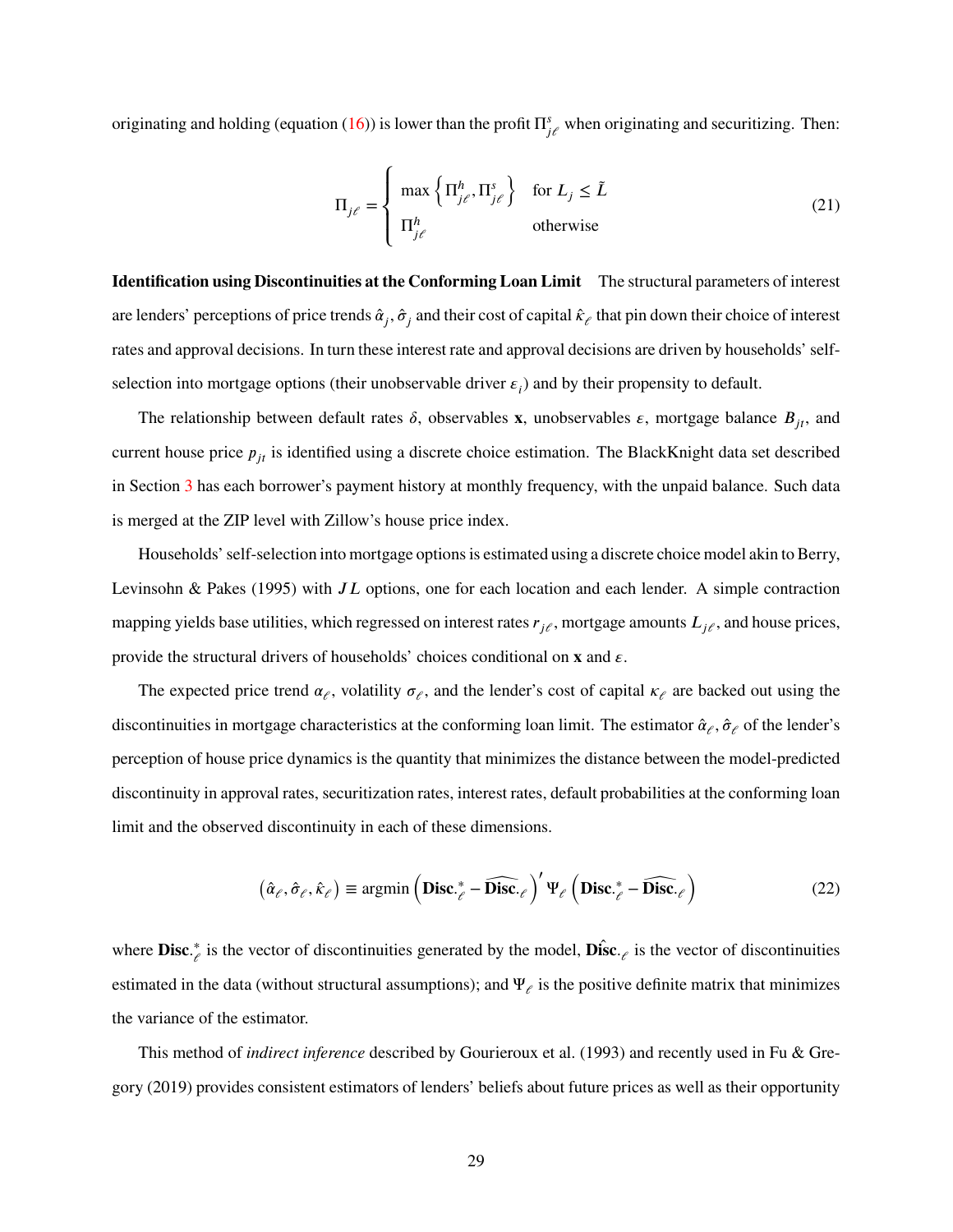cost of capital.

# **6.2 Estimation Results**

**Baseline Results and Model Predictions** The model's baseline estimates of the average perception of price trends, price volatility, and cost of capital are:

$$
\hat{\alpha} = +2.68\%, \quad \hat{\sigma} = 0.48\%, \quad \hat{\kappa} = 4.40\%
$$
\n(23)

Figure 13 presents the model's predictions of discontinuities at the conforming loan limit given the structural parameters. On these graphs, the lender sets interest rates, makes approval and securitization decisions optimally. Each point is a neighborhood. Households make neighborhood and lender choices based on their multinomial discrete choice model; households can also choose not to borrow (choose the outside option). Households default based on their observables, unobservables, their balance and the neighborhood's price.

The model predicts a bunching of households at the conforming loan limit, where the probability that a household chooses a conforming loan is strictly higher than the probability of choosing a jumbo loan with similar amount. Similarly, the model predicts lower interest rates (at given household observables **x**) for conforming loans. Importantly, the model also predicts significantly higher default rates for conforming loans than for jumbo loans with similar amounts. This is due to the self-selection of worse risk  $\varepsilon$  into the conforming loan segment. The model is thus able to jointly generate similar dynamics as in this paper's data from HMDA and BlackKnight financial.

#### **6.3 Out-of-Sample Predictions**

#### **6.3.1 Increasing Disaster Risk**

The model enables an out-of-sample estimation of the impact of declining price trends on securitization and origination volumes. Figure 14 compares the baseline scenarios generated by the estimated parameters (23), to a scenario with declining expected prices  $\alpha_{\ell} = -1\%$  and similar volatility  $\sigma_{\ell} = 0.48\%$ . The cost of capital is kept constant.

As expected, the decline in prices causes a rise in expected default rates (subfigure (b)). The most salient fact from the simulation is the rise in the fraction of conforming mortgages that are securitized (subfigure (c)). While interest rates further from the conforming loan limit increase, interest rates at the limit remain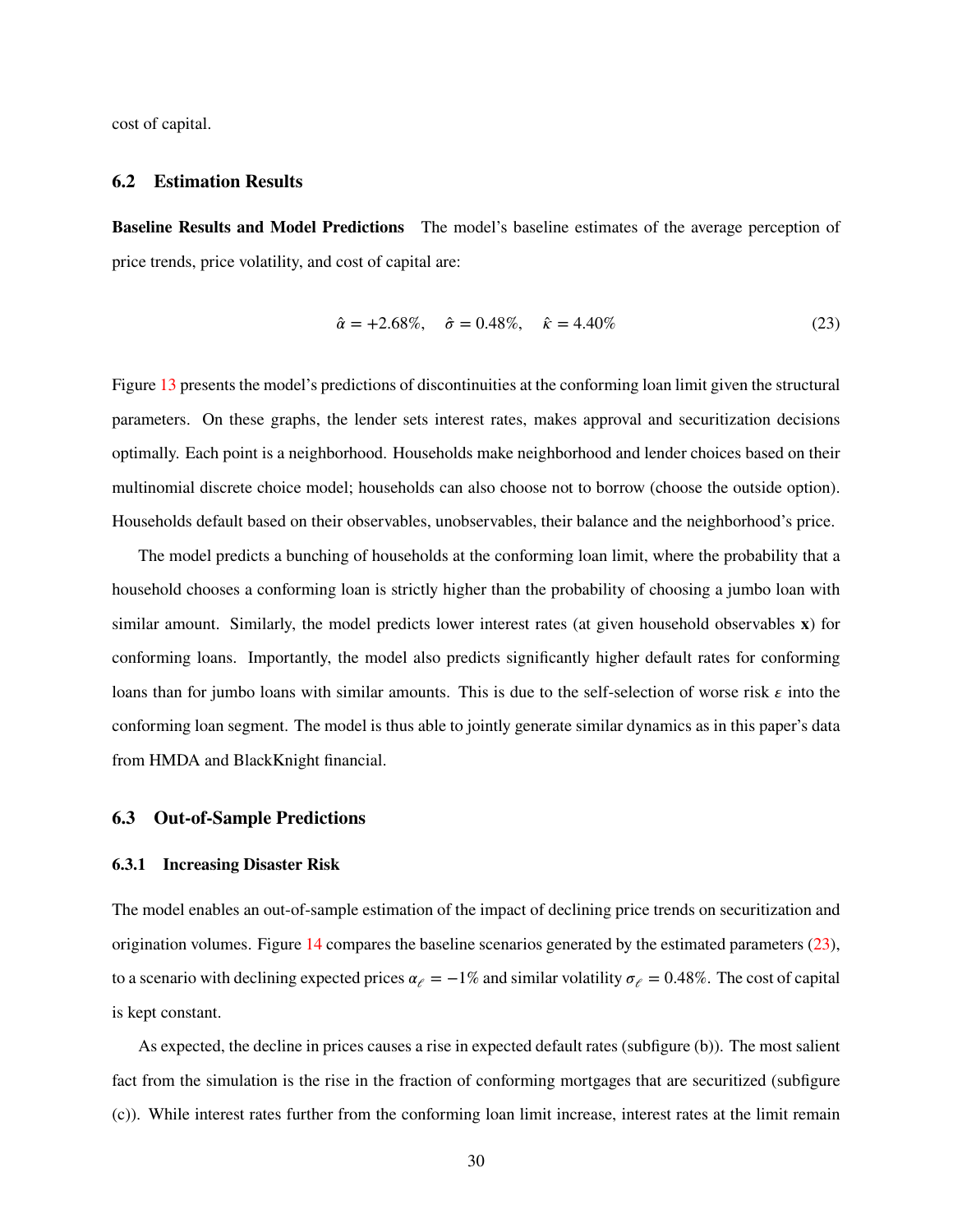stable (subfigure (a)). The increase in securitization coupled with the relative stability of the mortgage at the limit suggests that the GSEs' securitization activity acts as an insurance mechanism and that lenders transfer risk to the GSEs' balance sheet.

## **6.3.2 The Withdrawal of the GSEs**

Finally, the structural approach also allows a simulation of the impact of the withdrawal of the GSEs with increasing disaster risk. In particular, the simulation can establish whether lenders would reduce lending volumes, increase interest rates, in the absence of the option to sell risky mortgages. Elenev, Landvoigt & Van Nieuwerburgh (2016) predicts that underpriced government mortgage guarantees lead to more and riskier mortgage originations. This paper's model predicts both aggregate shifts in default risk and local, neighborhood-level, shifts in mortgage originations, securitizations, as well as households' self-selection into the GSE-guaranteed segment.

This is what Figure 15 presents. The green points depict the equilibrium in the mortgage market when lenders do not have the option to securitize. The withdrawal of the GSEs causes a substantial decline in the overall fraction of households who choose to buy a home, and no bunching at the conforming loan limit (subfigure (a)). Without the securitization option, there is no evidence of adverse selection of households into lower mortgage volumes (subfigure (c)). Default rates for low mortgage amounts drop substantially, yet default rates for large mortgage amounts remain similar (subfigure (b)).

Finally, subfigure (d) combines the withdrawal of the GSEs with increasing risk, in the form of a decreasing price trend  $\alpha = -1\%$ . In the previous subsection, increasing risk translated into greater securitization volumes with no substantial shift in origination volumes. Without the GSEs however, increasing risk leads to a substantial decline in origination volumes, consistent with the hypothesis that the securitization option acts as an implicit insurance mechanism.<sup>17</sup>

# **7 Conclusion**

Fannie Mae and Freddie Mac have an important public mission (Frame & Tracy 2018): to support liquidity in the secondary U.S. mortgage market, and thereby facilitate access to homeownership for millions of Americans. They also make possible the popular 30-year, fixed-rate mortgage. Households borrowing in

<sup>&</sup>lt;sup>17</sup>This is also consistent with Elenev et al.'s (2016) macro-level findings that "increasing the price of the mortgage guarantee reduces financial fragility, leads to fewer but safer mortgages."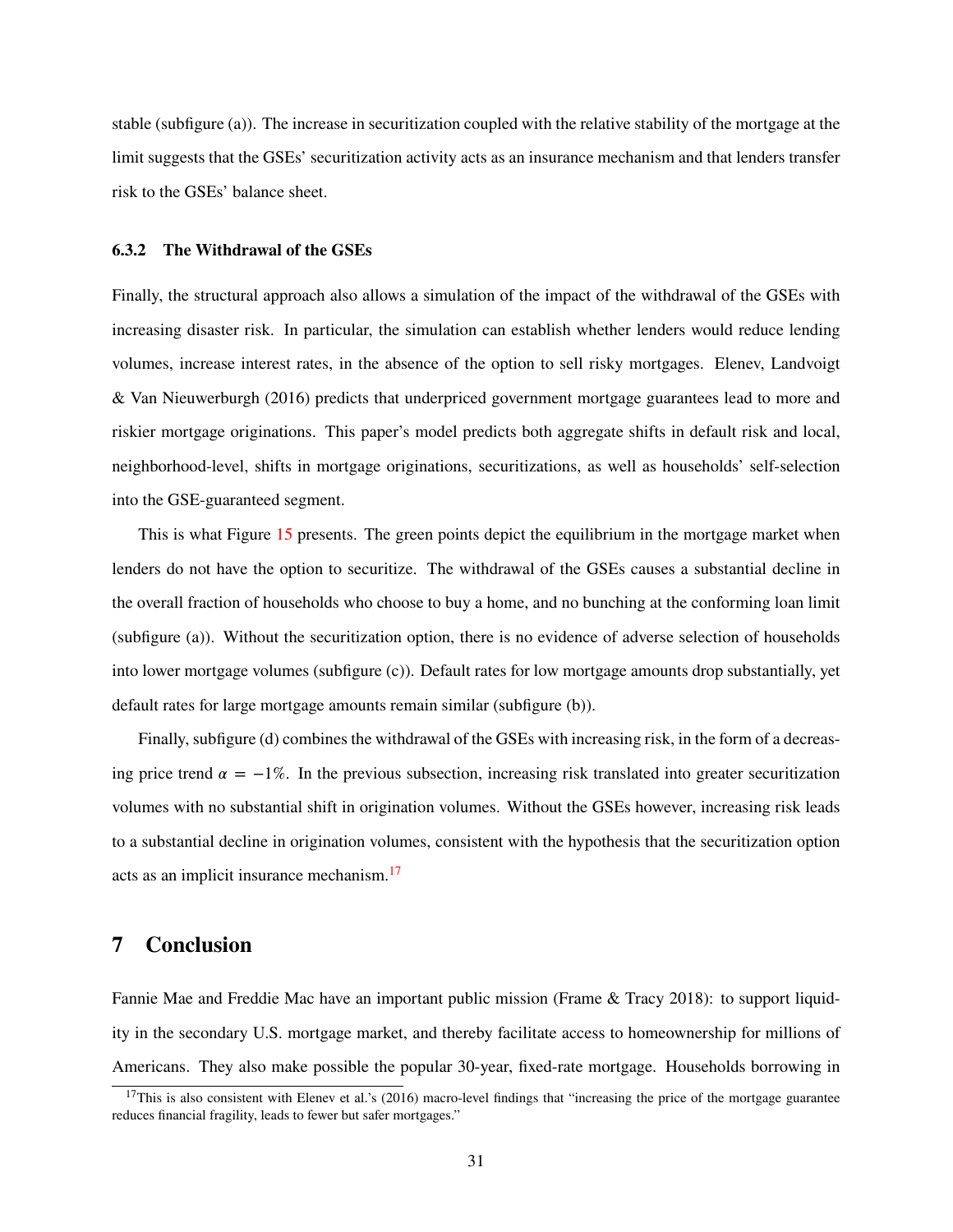2020 using such a mortgage contract sign loans maturing in 2050. Thus, in a world of increasing disaster risk, Fannie Mae and Freddie Mac play a key role in guiding lenders and households through the climate change adaptation process.

This paper uses mortgage-level data merged with neighborhood-level natural disaster data to find that (i) after natural disasters, lenders have incentives to screen their loans for securitization, (ii) conforming loans, that are eligible for sale to Fannie Mae or Freddie Mac, are riskier than non-conforming loans at equal loan amount, (iii) after natural disasters, lenders increase their originations and securitization of conforming loans. Our out-of-sample simulations suggest that (iv) in the current status quo scenario (at constant agency guarantee fees), increasing disaster risk would not significantly affect origination volumes, at the cost of increasing securitization and default. This latter finding would not hold if the GSEs either withdrew or increased their guarantee fee: origination volumes and interest rates would then significantly respond to increasing risk.

Given that natural disasters cause correlated mortgage defaults, $18$  such default may become difficult to diversify if the volume of at-risk loans increases. Hence this paper's conclusions should be of interest to stakeholders interested in monitoring the systemic climate risk held onto lenders' and GSEs' balance sheets.

# **References**

- Acemoglu, D., Ozdaglar, A. & Tahbaz-Salehi, A. (2015), 'Systemic risk and stability in financial networks', *American Economic Review* **105**(2), 564–608.
- Arellano, M. & Bond, S. (1991), 'Some tests of specification for panel data: Monte carlo evidence and an application to employment equations', *The review of economic studies* **58**(2), 277–297.
- Bakkensen, L. A. & Barrage, L. (2017), Flood risk belief heterogeneity and coastal home price dynamics: Going under water?, Technical report, National Bureau of Economic Research.
- Bartik, T. J. (1991), 'Who benefits from state and local economic development policies?', *WE Upjohn Institute for Employment Research* .

<sup>&</sup>lt;sup>18</sup>Phelan (2017) presents a financial model where one of the purposes of intermediaries (e.g. commercial banks) is to facilitate the monitoring of mortgage default correlation.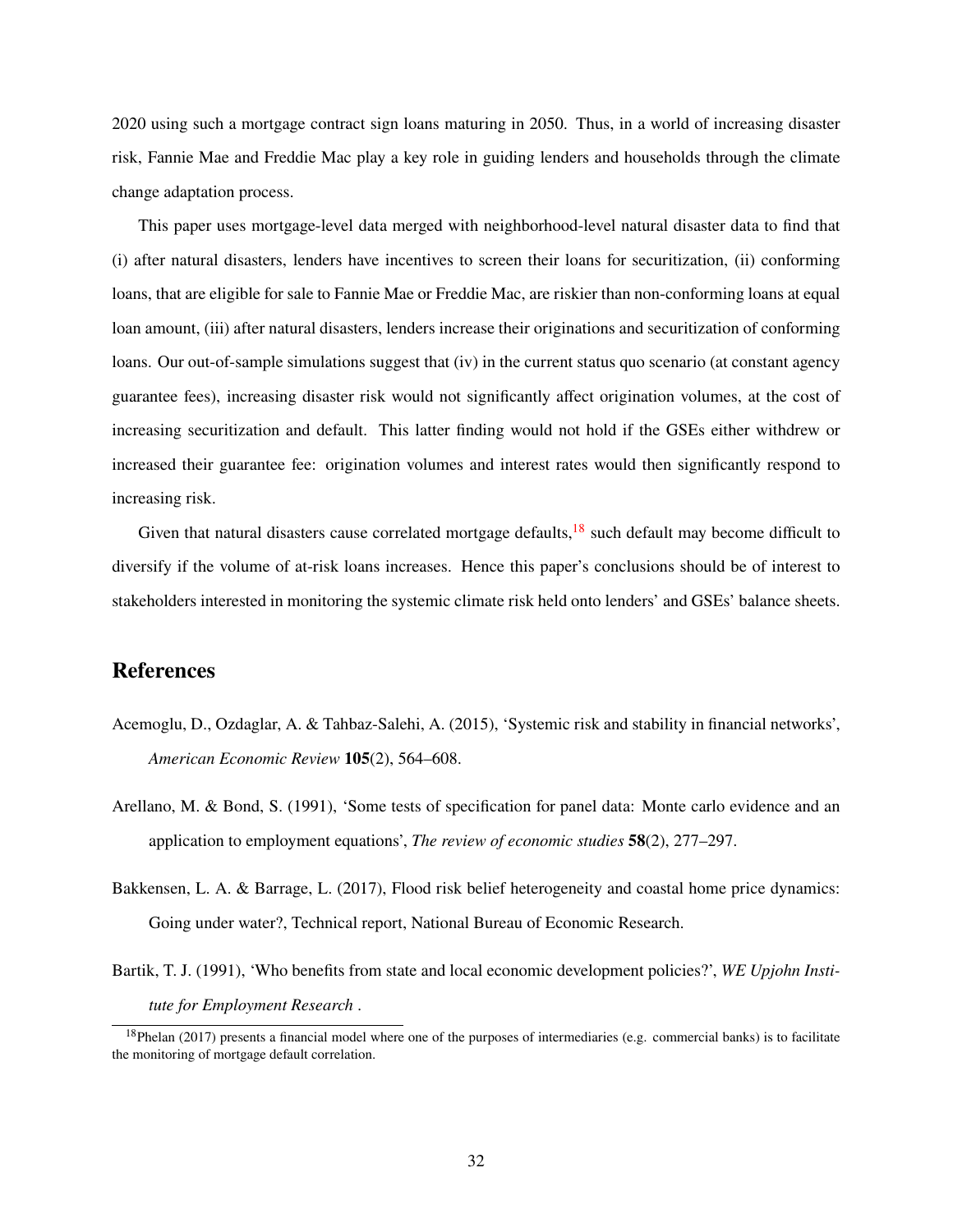- Bayer, P., Ellickson, B. & Ellickson, P. B. (2010), 'Dynamic asset pricing in a system of local housing markets', *American Economic Review* **100**(2), 368–72.
- Bender, M. A., Knutson, T. R., Tuleya, R. E., Sirutis, J. J., Vecchi, G. A., Garner, S. T. & Held, I. M. (2010), 'Modeled impact of anthropogenic warming on the frequency of intense atlantic hurricanes', *Science* **327**(5964), 454–458.
- Bernstein, A., Gustafson, M. T. & Lewis, R. (2019), 'Disaster on the horizon: The price effect of sea level rise', *Journal of Financial Economics* .
- Berry, S., Levinsohn, J. & Pakes, A. (1995), 'Automobile prices in market equilibrium', *Econometrica: Journal of the Econometric Society* pp. 841–890.
- Carney, M. (2015), 'Breaking the tragedy of the horizon–climate change and financial stability', *Speech given at Lloyd's of London* **29**, 220–230.
- Crawford, G. S., Pavanini, N. & Schivardi, F. (2018), 'Asymmetric information and imperfect competition in lending markets', *American Economic Review* **108**(7), 1659–1701.
- David, H., Dorn, D. & Hanson, G. H. (2013), 'The china syndrome: Local labor market effects of import competition in the united states', *American Economic Review* **103**(6), 2121–68.
- DeFusco, A. A. & Paciorek, A. (2017), 'The interest rate elasticity of mortgage demand: Evidence from bunching at the conforming loan limit', *American Economic Journal: Economic Policy* **9**(1), 210–40.
- Elenev, V., Landvoigt, T. & Van Nieuwerburgh, S. (2016), 'Phasing out the gses', *Journal of Monetary Economics* **81**, 111–132.
- Elliott, M., Golub, B. & Jackson, M. O. (2014), 'Financial networks and contagion', *American Economic Review* **104**(10), 3115–53.
- Elsner, J. B. (2006), 'Evidence in support of the climate change–atlantic hurricane hypothesis', *Geophysical Research Letters* **33**(16).
- Frame, W. S., Fuster, A., Tracy, J. & Vickery, J. (2015), 'The rescue of fannie mae and freddie mac', *Journal of Economic Perspectives* **29**(2), 25–52.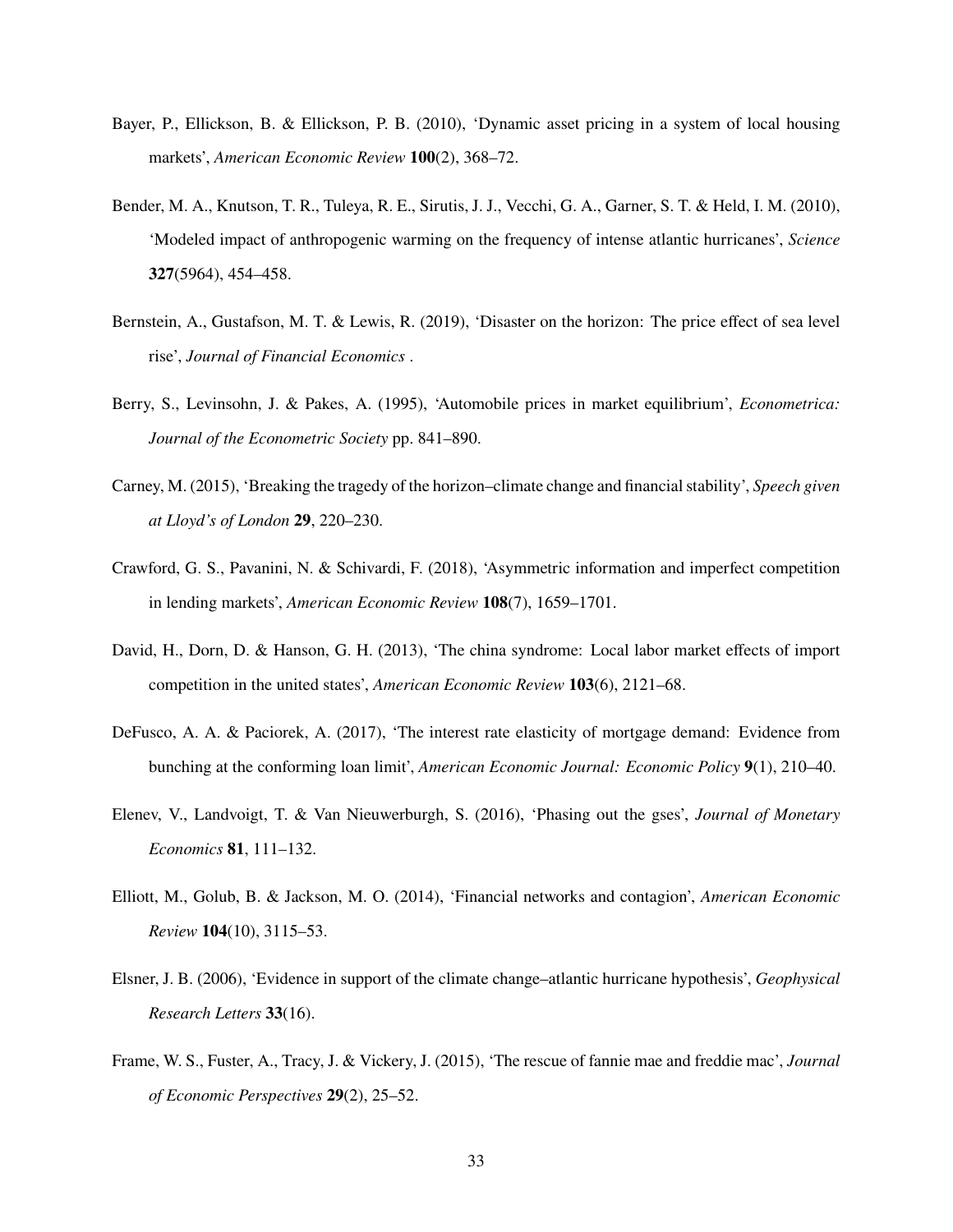- Frame, W. S. & Tracy, J. (2018), 'Introduction to special issue: The appropriate role of government in us mortgage markets', *Economic Policy Review* **24**(3).
- Fu, C. & Gregory, J. (2019), 'Estimation of an equilibrium model with externalities: Post-disaster neighborhood rebuilding', *Econometrica* **87**(2), 387–421.
- Gallagher, J. & Hartley, D. (2017), 'Household finance after a natural disaster: The case of hurricane katrina', *American Economic Journal: Economic Policy* **9**(3), 199–228.
- Garner, A. J., Mann, M. E., Emanuel, K. A., Kopp, R. E., Lin, N., Alley, R. B., Horton, B. P., DeConto, R. M., Donnelly, J. P. & Pollard, D. (2017), 'Impact of climate change on new york city's coastal flood hazard: Increasing flood heights from the preindustrial to 2300 ce', *Proceedings of the National Academy of Sciences* **114**(45), 11861–11866.
- Giglio, S., Maggiori, M. & Stroebel, J. (2014), 'Very long-run discount rates', *The Quarterly Journal of Economics* **130**(1), 1–53.
- Giglio, S., Maggiori, M. & Stroebel, J. (2016), 'No-bubble condition: Model-free tests in housing markets', *Econometrica* **84**(3), 1047–1091.
- Goodman, L. S. (2016), 'The rebirth of securitization: Where is the private-label mortgage market?', *The Journal of Structured Finance* **22**(1), 8–19.
- Gourieroux, C., Monfort, A. & Renault, E. (1993), 'Indirect inference', *Journal of applied econometrics* **8**(S1), S85–S118.
- Grinsted, A., Moore, J. C. & Jevrejeva, S. (2013), 'Projected atlantic hurricane surge threat from rising temperatures', *Proceedings of the National Academy of Sciences* **110**(14), 5369–5373.
- Heipertz, J., Ouazad, A. & Rancière, R. (2019), The transmission of shocks in endogenous financial networks: A structural approach, Technical report, National Bureau of Economic Research.
- Jaffee, D. M. (2010), 'The role of the gses and housing policy in the financial crisis', *Testimony before the Financial Crisis Inquiry Commission, February* **25**, 2010.
- Keys, B. J., Mukherjee, T., Seru, A. & Vig, V. (2010), 'Did securitization lead to lax screening? evidence from subprime loans', *The Quarterly journal of economics* **125**(1), 307–362.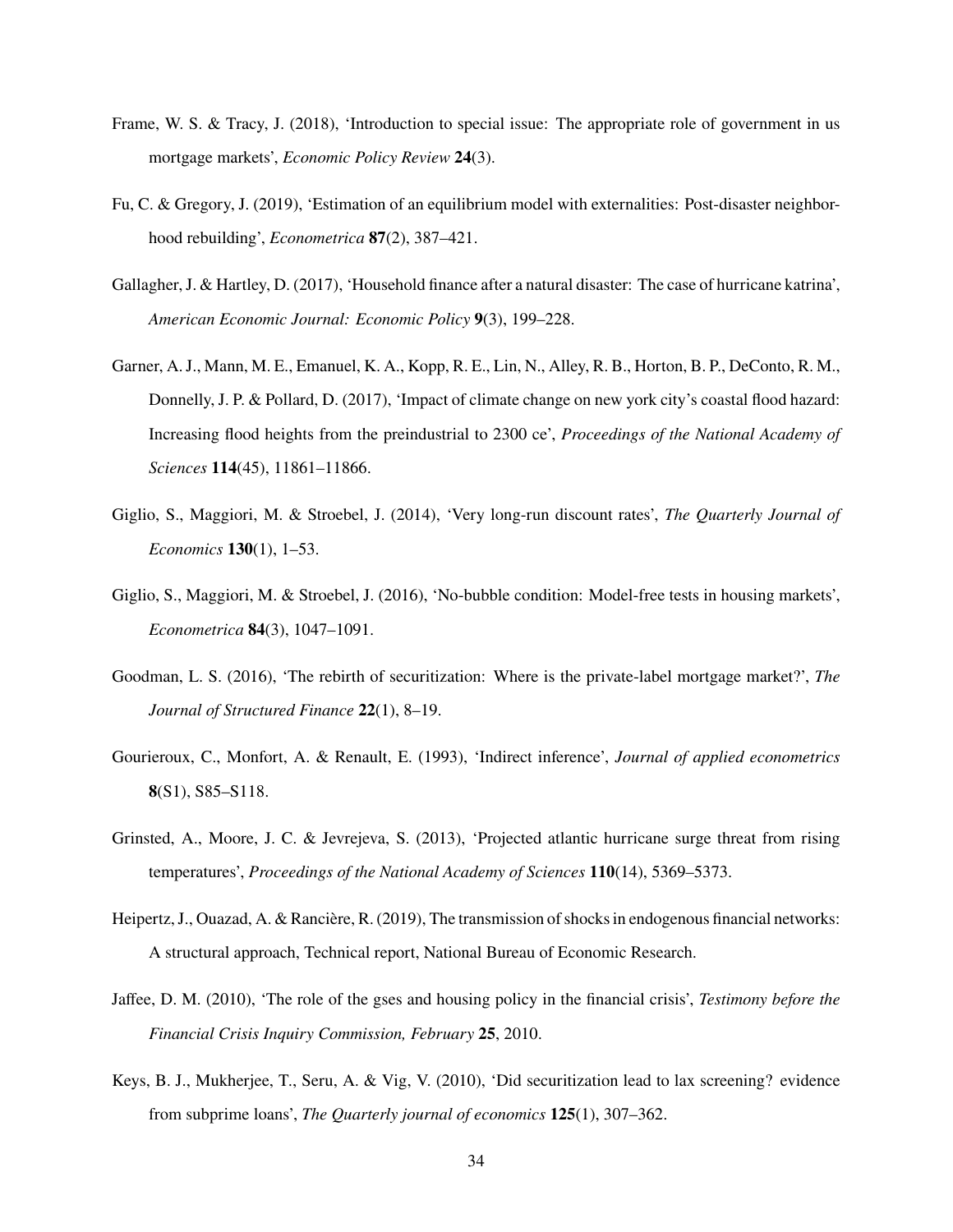- Kousky, C. (2018), 'Financing flood losses: A discussion of the national flood insurance program', *Risk Management and Insurance Review* **21**(1), 11–32.
- Kousky, C. (2019), 'The role of natural disaster insurance in recovery and risk reduction', *Annual Review of Resource Economics* **11**.
- Lin, N., Emanuel, K., Oppenheimer, M. & Vanmarcke, E. (2012), 'Physically based assessment of hurricane surge threat under climate change', *Nature Climate Change* **2**(6), 462.
- Lin, N., Kopp, R. E., Horton, B. P. & Donnelly, J. P. (2016), 'Hurricane sandy's flood frequency increasing from year 1800 to 2100', *Proceedings of the National Academy of Sciences* **113**(43), 12071–12075.
- Loutskina, E. & Strahan, P. E. (2009), 'Securitization and the declining impact of bank finance on loan supply: Evidence from mortgage originations', *The Journal of Finance* **64**(2), 861–889.
- Mann, M. E. & Emanuel, K. A. (2006), 'Atlantic hurricane trends linked to climate change', *Eos, Transactions American Geophysical Union* **87**(24), 233–241.
- Markowitz, H. (1952), 'Portfolio selection', *The journal of finance* **7**(1), 77–91.
- Maskin, E. & Riley, J. (1984), 'Monopoly with incomplete information', *The RAND Journal of Economics* **15**(2), 171–196.
- Masozera, M., Bailey, M. & Kerchner, C. (2007), 'Distribution of impacts of natural disasters across income groups: A case study of new orleans', *Ecological Economics* **63**(2-3), 299–306.
- McCrary, J. (2008), 'Manipulation of the running variable in the regression discontinuity design: A density test', *Journal of econometrics* **142**(2), 698–714.
- Mirrlees, J. A. (1971), 'An exploration in the theory of optimum income taxation', *The review of economic studies* **38**(2), 175–208.
- Myerson, R. B. (1981), 'Optimal auction design', *Mathematics of operations research* **6**(1), 58–73.
- Ortega, F. & Taspinar, S. (2018), 'Rising sea levels and sinking property values: Hurricane sandy and new york's housing market', *Journal of Urban Economics* .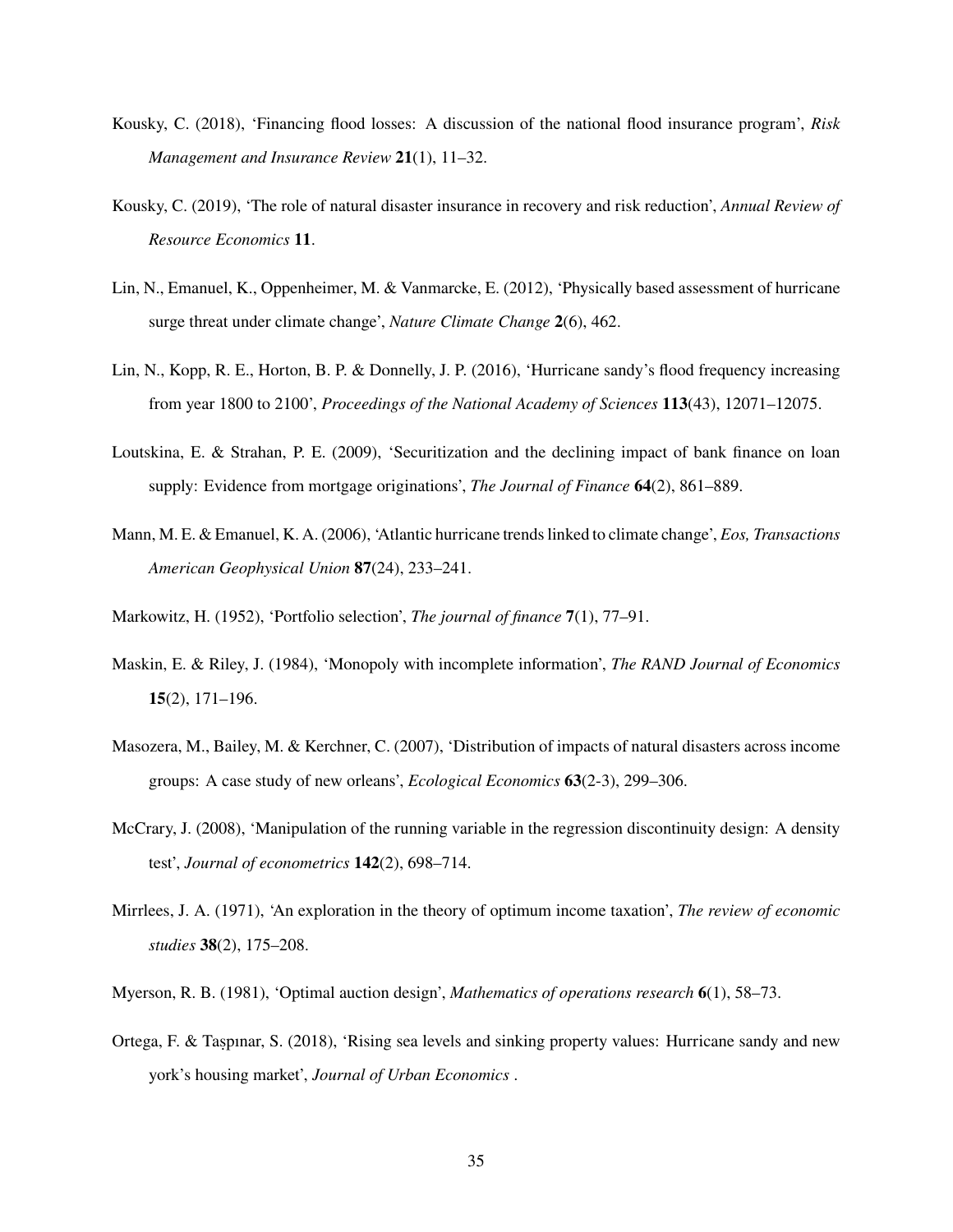- Phelan, G. (2017), 'Correlated default and financial intermediation', *The Journal of Finance* **72**(3), 1253– 1284.
- Rothschild, M. & Stiglitz, J. (1976), 'Equilibrium in competitive insurance markets: An essay on the economics of imperfect information', *The Quarterly Journal of Economics* pp. 629–649.
- Shiller, R. J. (1995), 'Aggregate income risks and hedging mechanisms', *The Quarterly Review of Economics and Finance* **35**(2), 119–152.
- Smith, A. B. & Katz, R. W. (2013), 'Us billion-dollar weather and climate disasters: data sources, trends, accuracy and biases', *Natural hazards* **67**(2), 387–410.
- Vigdor, J. (2008), 'The economic aftermath of hurricane katrina', *Journal of Economic Perspectives* **22**(4), 135–54.
- Webster, P. J., Holland, G. J., Curry, J. A. & Chang, H.-R. (2005), 'Changes in tropical cyclone number, duration, and intensity in a warming environment', *Science* **309**(5742), 1844–1846.
- Weinkle, J., Landsea, C., Collins, D., Musulin, R., Crompton, R. P., Klotzbach, P. J. & Pielke, R. (2018), 'Normalized hurricane damage in the continental united states 1900–2017', *Nature Sustainability* p. 1.
- Weiss, N. E., Jones, K., Perl, L. & Cowan, T. (2017), The loan limits for government-backed mortgages, Technical report, Congressional Research Service, Washington, D.C.
- Zhang, L. & Leonard, T. (2018), 'Flood hazards impact on neighborhood house prices', *The Journal of Real Estate Finance and Economics* pp. 1–19.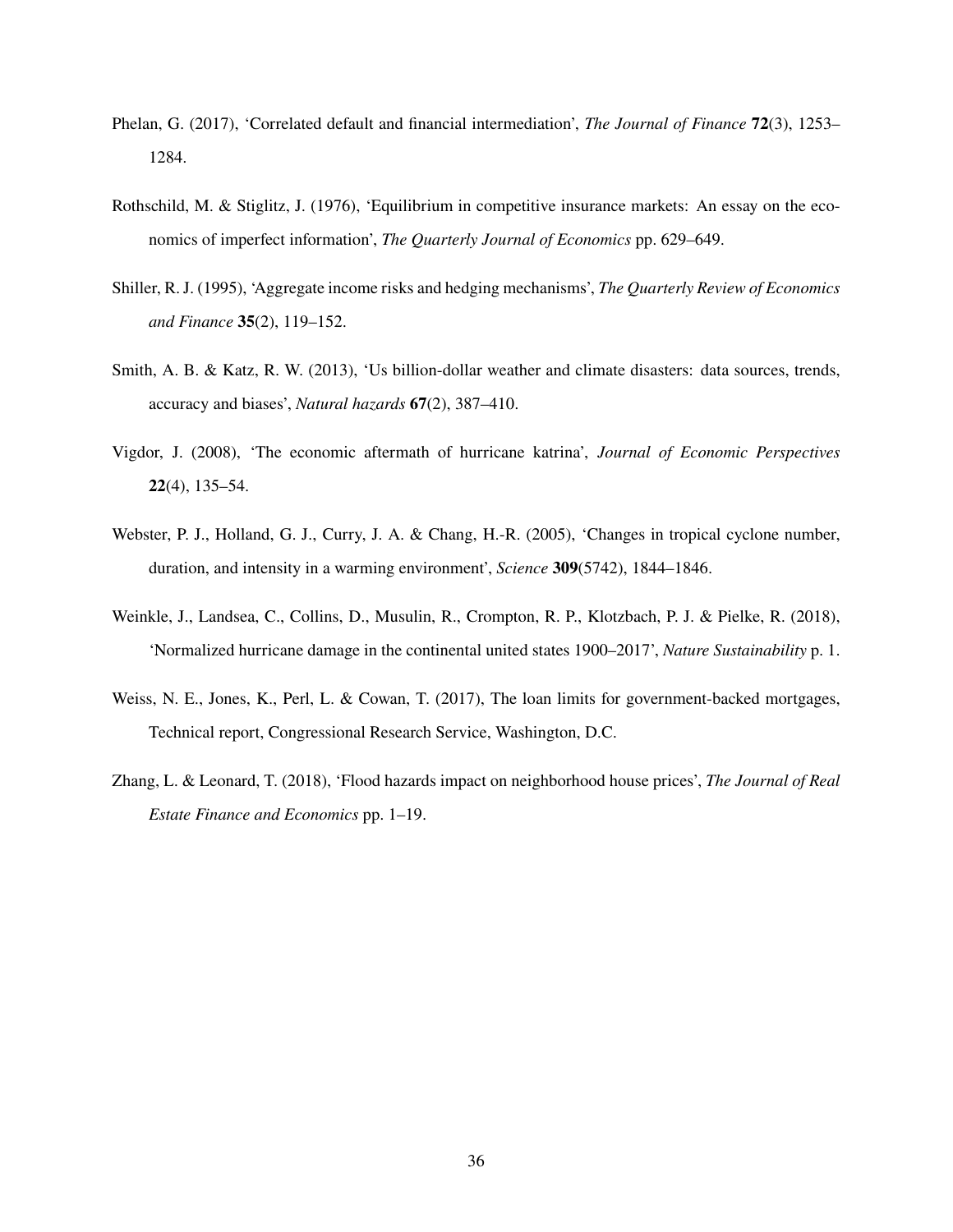Figure 1: The Impact of Lender and Borrower's Risk Perceptions on Bunching at the Conforming Loan Limit – Theoretical Predictions from the Mechanism Design Model

*These two figures present the predictions of the model of mortgage pricing with asymmetric information* (Section 2) when either the lender's risk perception  $\zeta^{\ell}$  increases (subfigure (a)) or the borrower's risk per*ception 𝜁 𝑏 increases (subfigure (b)). Subfigure (a) suggests that bunching at the conforming limit increases, while subfigure (b) suggests that bunching at the conforming loan limit declines. Such results are described in Proposition 2.*



(a) An Increase in the Lender's Perception of Risk







Loan Amount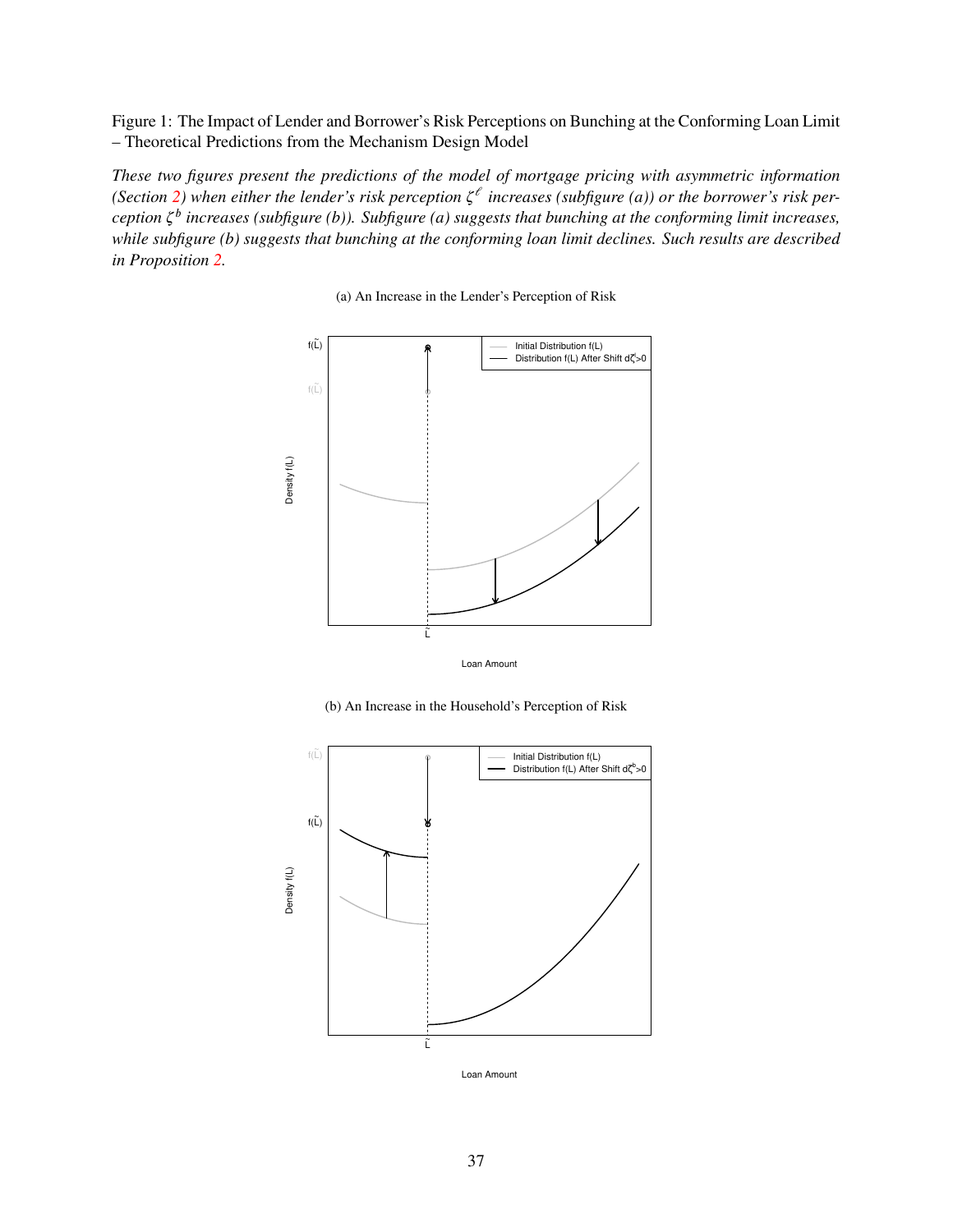# Figure 2: The treatment group for Hurricane Katrina

*This figure highlights the boundaries of neighborhoods hit by Hurricane Katrina. A neighborhood is in the treatment group if: (i) its minimum elevation is less than 3 meters, (ii) its distance to the coastline or its distance to wetland is less than 2 km, and (iii) if it lies in the 64kt wind path. Elevation from USGS' digital elevation model. Distance to wetland from the Land Cover data set. Wind speed from the Atlantic Hurricane data of the National Hurricane Center. The treatment group is at the intersection of the red and blue areas.*

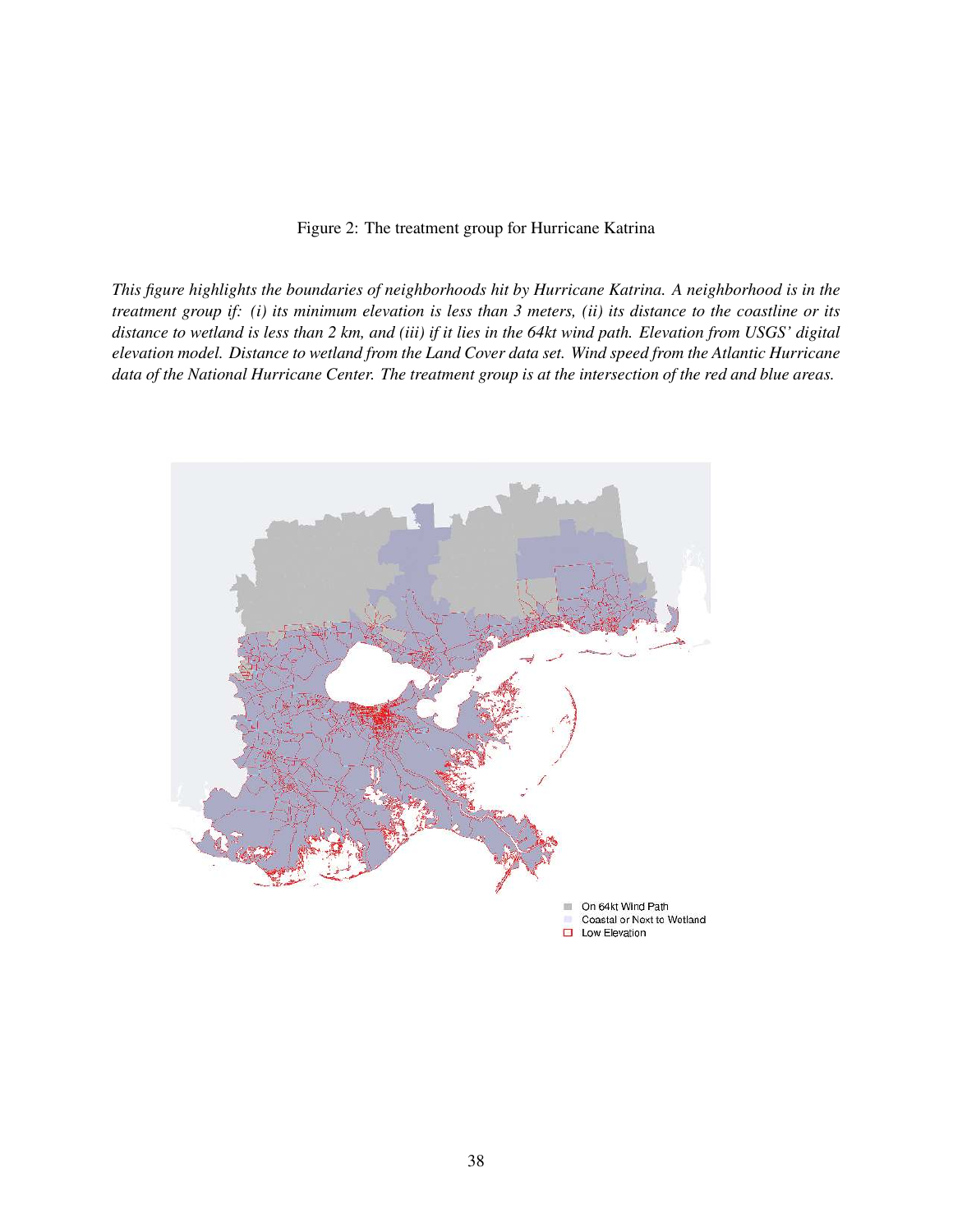Figure 3: The treatment group for Hurricane Sandy

*This figure highlights the boundaries of neighborhoods hit by Hurricane Sandy. A neighborhood is in the treatment group if: (i) its minimum elevation is less than 3 meters, (ii) its distance to the coastline or its distance to wetland is less than 2 km, and (iii) if it lies in the 64kt wind path. Elevation from USGS' digital elevation model. Distance to wetland from the Land Cover data set. Wind speed from the Atlantic Hurricane data of the National Hurricane Center. The treatment group is at the intersection of the red and blue areas.*

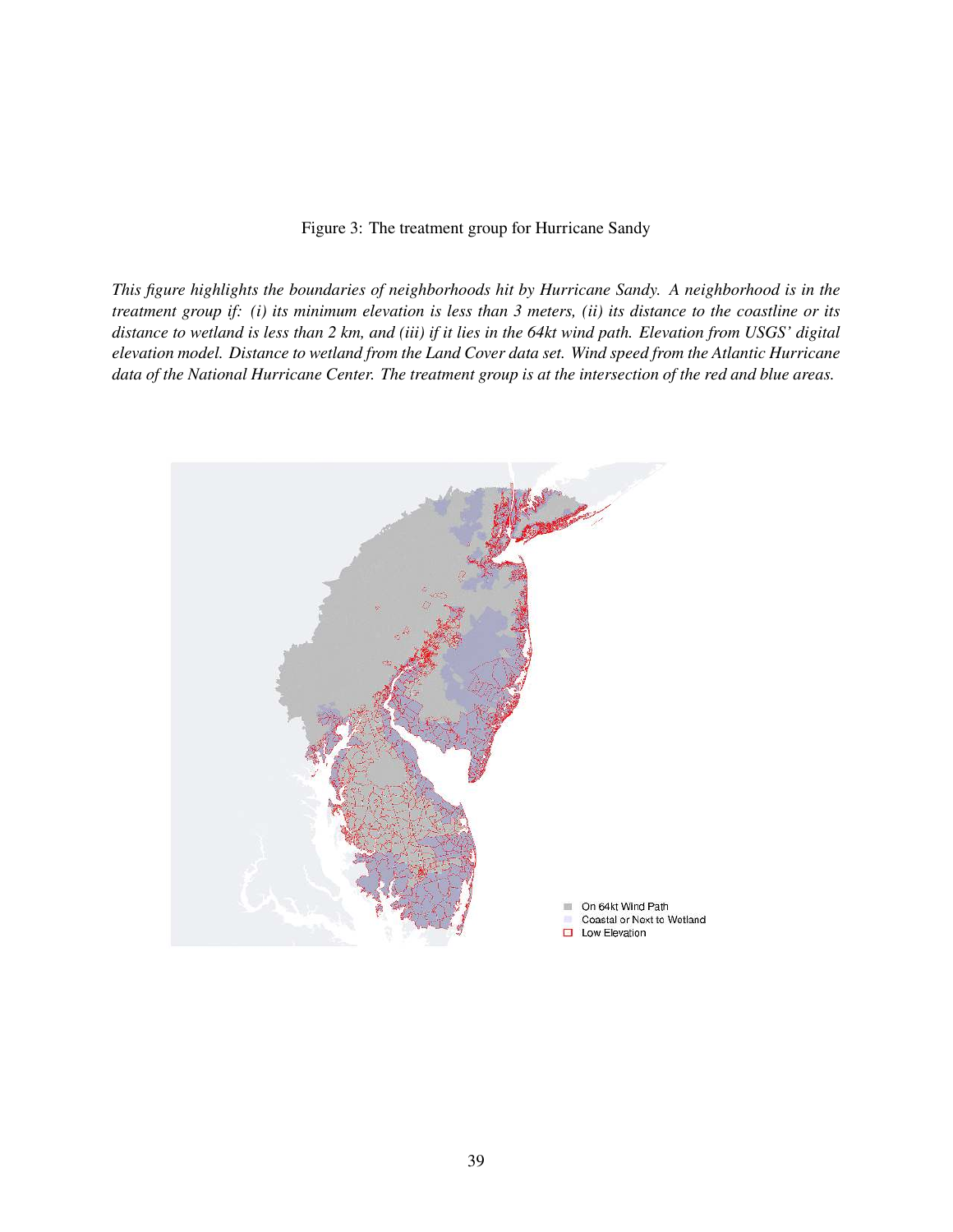Figure 4: ZIP Codes in Hurricanes' Wind Path

*These four maps illustrate the determination of 5-digit ZIP codes (ZCTA5) in the 64 knot wind radius of a hurricane path. These are ZCTAs in grey or red in the previous figure. We present here 4 hurricanes out of the 20. The red area is the radius of 64 knot winds around each hurricane's path. Hurricane paths are measured by NOAA National Hurricane Center's Atlantic Hurricane Data Set. The grey polygons are the boundaries of ZCTAs from the 2014 edition of Census maps.*





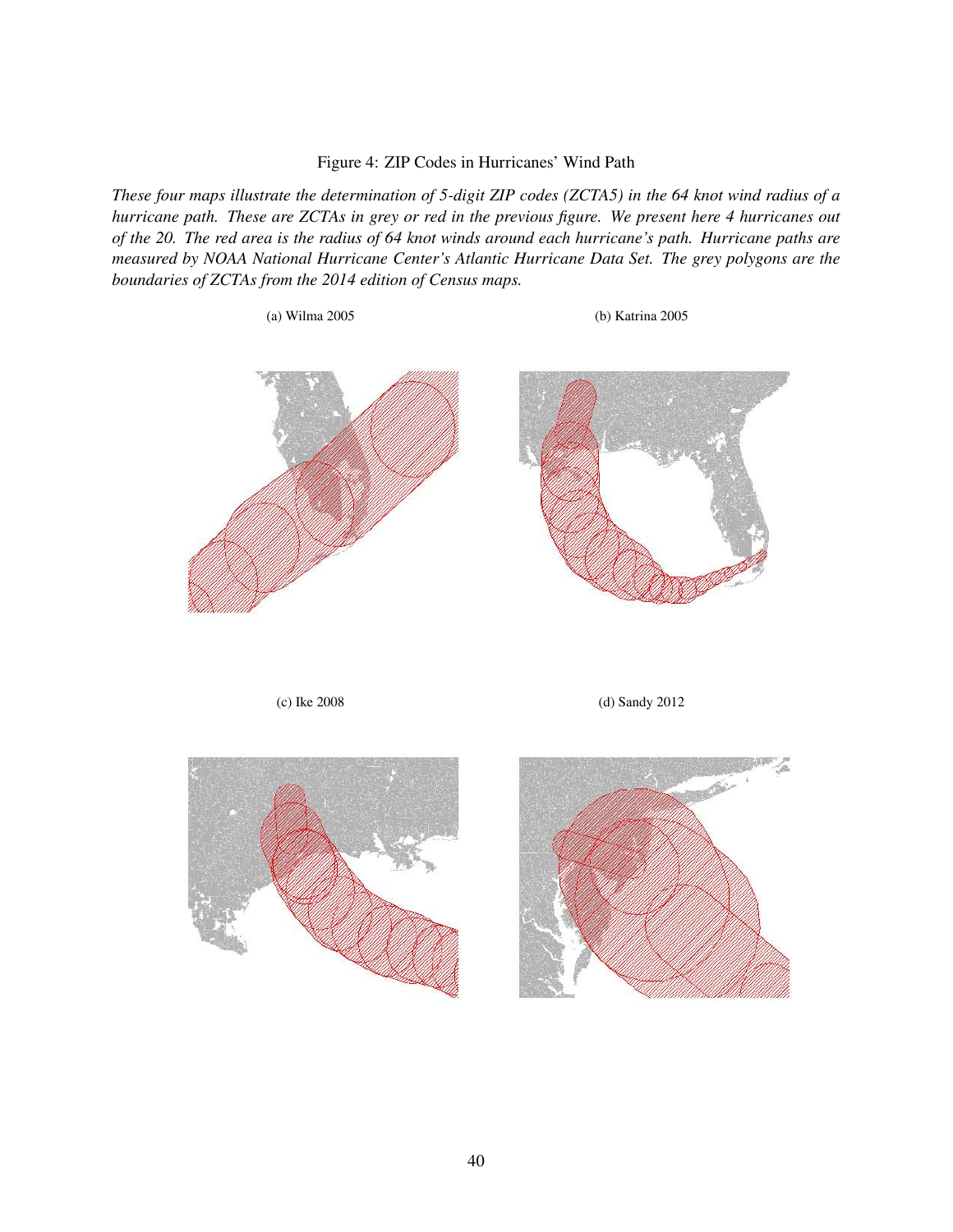Figure 5: Baseline Discontinuities at the Conforming Loan Limit – HMDA Analysis

*These figures present the estimates of the impact of the conforming loan limit on the log count of applications, borrowers' ethnicity, the loan-to-income ratio of originations, and the liquidity ratio of the lender. The black points are the value for each 1 ppt bin in the window around the conforming loan limit. The blue lines are the predictions from a generalized additive model. The red dotted line is the conforming loan limit. The horizontal axis is the difference between the log loan amount and the log conforming loan limit. The conforming loan limits are year- and county-specific .*

(a) Counts of Applications

```
(b) White Applicants
```
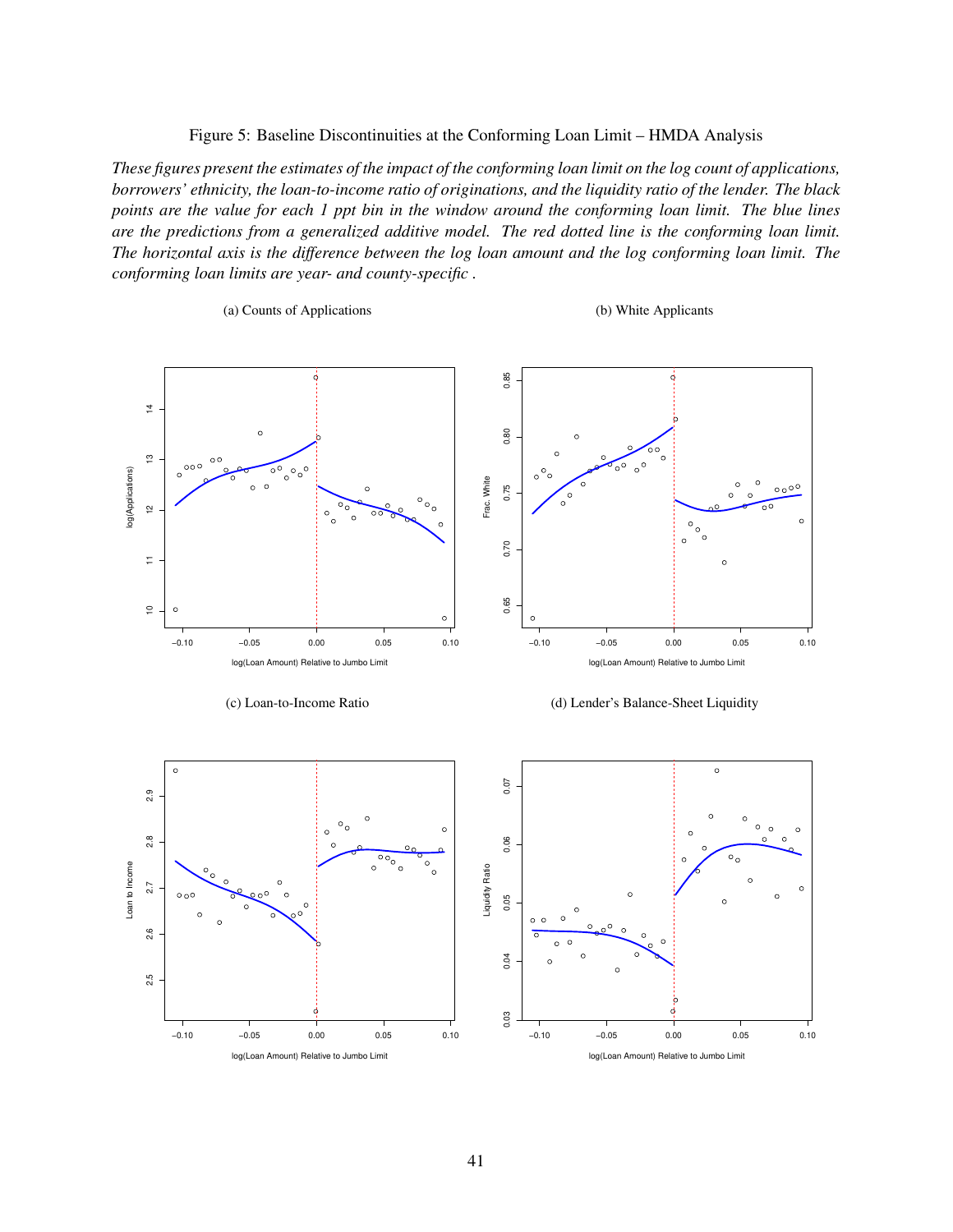Figure 6: Baseline Discontinuities at the Conforming Loan Limit – BlackKnight Data Analysis

*These figures present the estimates of the impact of the conforming loan limit on mortgage characteristics in the data set of property transactions for the New York metro area. The solid red lines are the predictions from a generalized additive model. The red dotted line is the conforming loan limit. The horizontal axis is the difference between the log loan amount and the log conforming loan limit. The values are year- and county-specific.*

(a) Counts of Originations (First Mortgage)

(b) Credit Score at Origination

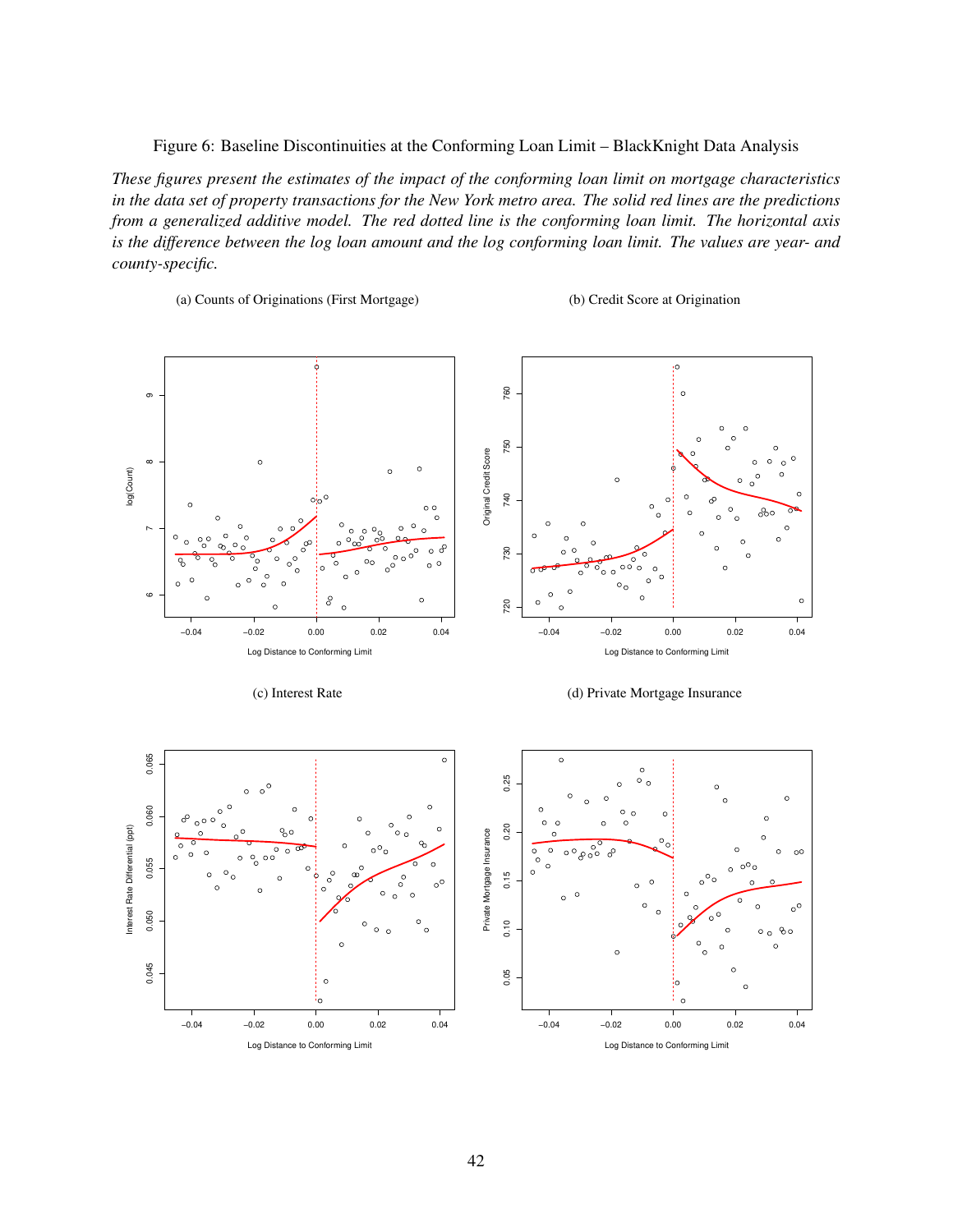# Figure 7: Default and Prepayment Around the Conforming Limit

*These figures estimates delinquency, foreclosure, and bankruptcy probabilities around the conforming loan limits.*

(a) Foreclosure at any point after origination

−0.04 −0.02 0.00 0.02 0.04

Log Distance to Conforming Limit

(b) Hazard Rate of a Payment Incident (Delinquency, Foreclosure)



<sup>−0.04 −0.02 0.00 0.02 0.04</sup> Log Distance to Conforming Limit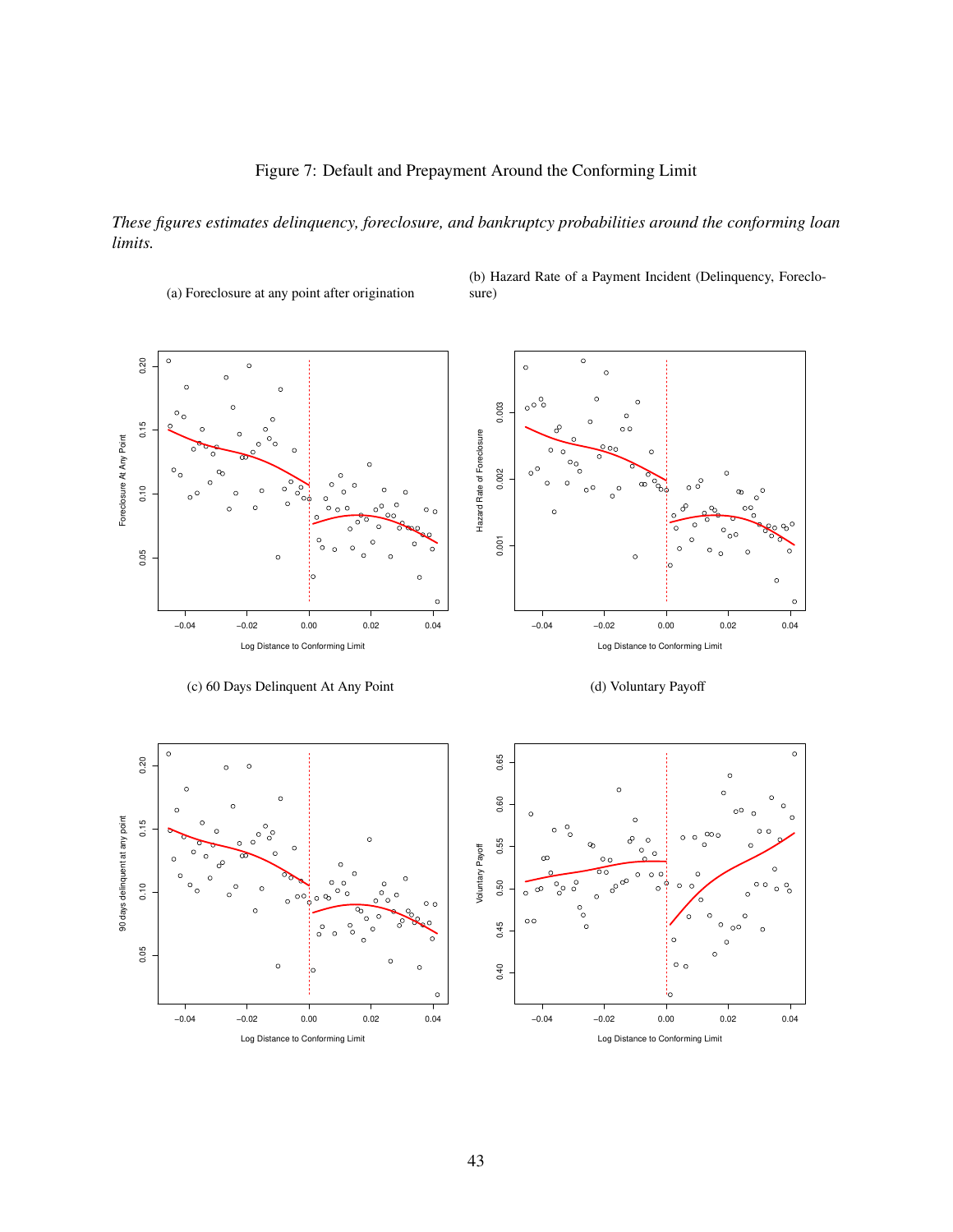Figure 8: 168-Year Probability of Hurricane Occurence

*This map presents, for each of the 86,455 blockgroups in the Atlantic states, the number of hurricane paths intersecting the neighborhood divided by 167 years. The time period is 1851-2017. For instance, a probability of 0.10 implies that there were between 16 and 17 hurricanes going through the neighborhood over 168 years. The hurricane path is the 64kt wind speed path.*



*Source: NOAA's Atlantic Hurricane Data Base.*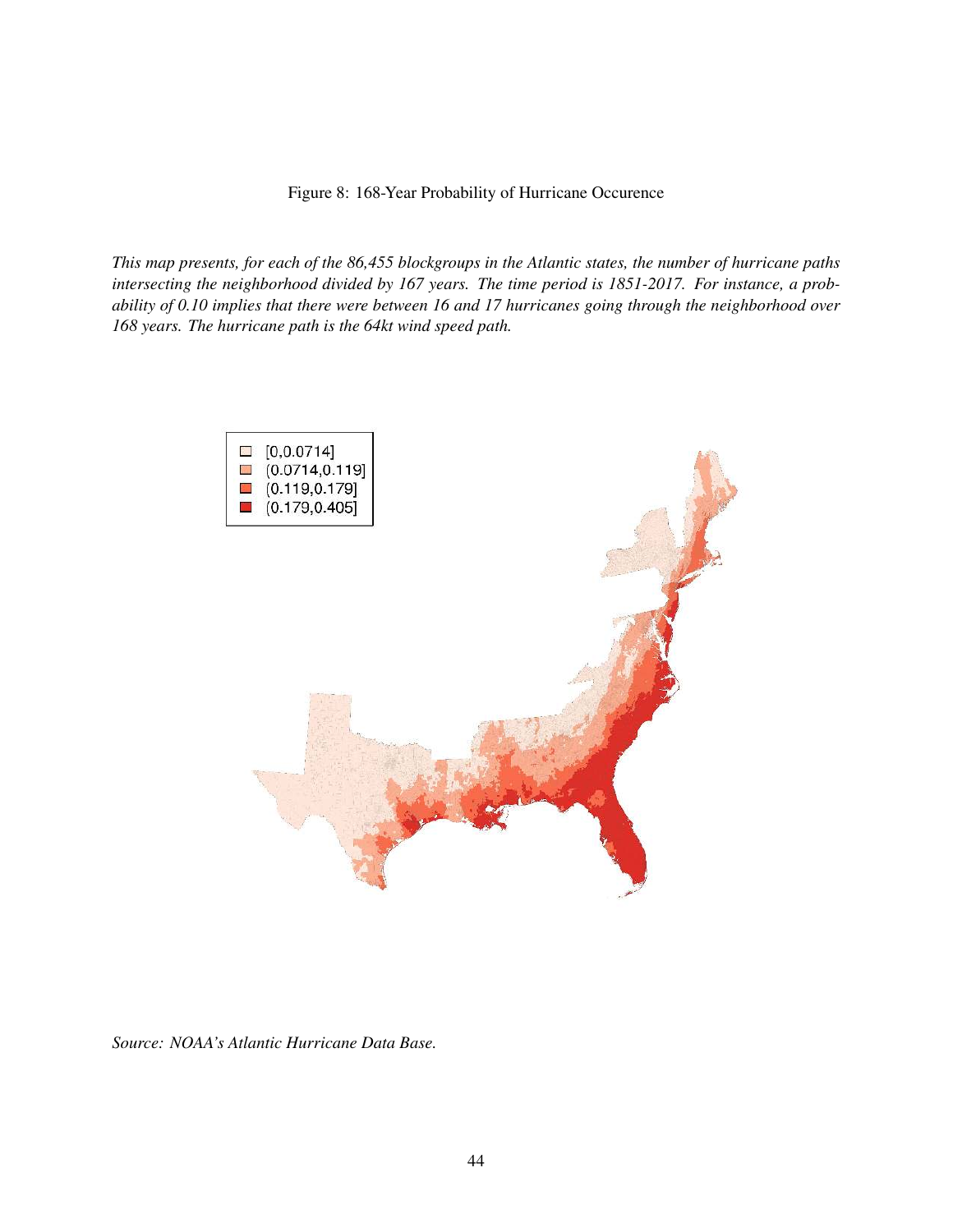# Figure 9: Main Figure – Impact of Billion Dollar Event on Originations at the Conforming Loan Limit

*This figure describes the estimates of the impact of the 15 billion dollar events on the denial rate by loan volume relative to the conforming loan limit. The horizontal axis is the % distance of the loan volume to the conforming loan limit. The vertical axis is the impact of the billion dollar event on the probability of denial (in percentage points) for loan volumes at each level (horizontal axis).*



*The reported number on the vertical axis is the coefficient of a variable interacting the loan volume with a treatment dummy. The treatment dummy is equal to 1 if the zip is hit by a natural disaster in year*  $t - k$  *for*  $k = 1, 2, 3$ . The regression includes year, 5-digit Zip fixed effects, indicator variables for the number of *years relative to each disaster. The sample is the set of mortgages with a loan amount between 90 and 110% of the year- and county-specific conforming loan limit.*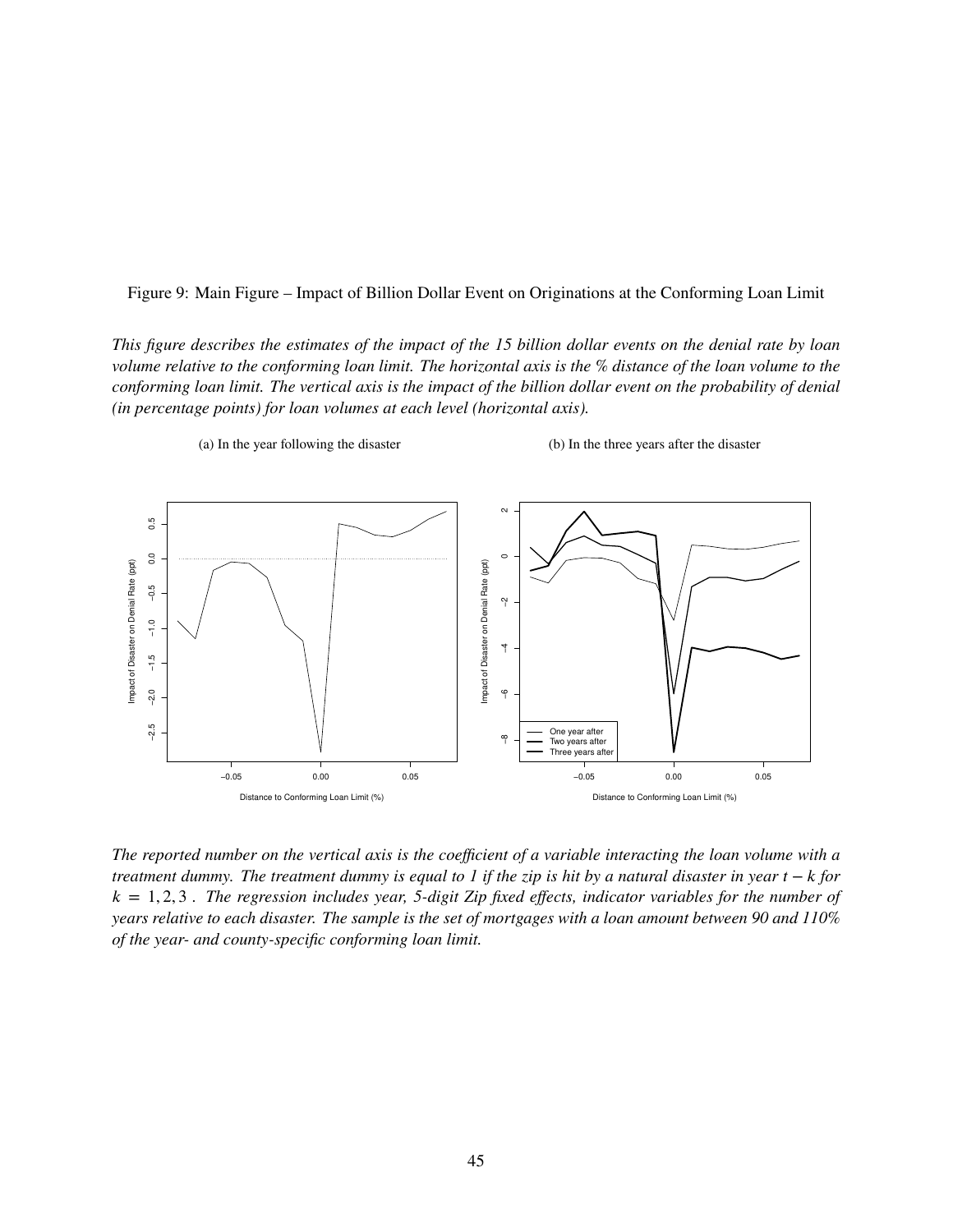Figure 10: Impact of Billion Dollar Disasters on Prices, Rents, and the Price/Rent Ratio

*This figure presents the results of a regression of log price, log rent, and log price/rent ratio on a series of pre- and post-disaster indicator variables.*



*Source: Zillow House Price Index Single Family/Multifamily. Rental Price Index. Billion dollar events after 2010 (first year of data availability for Zillow's price indices) as in Table 1. Impacts on prices and price/rent ratios significant at 1% after the event. Standard errors clustered by Zip and by year.*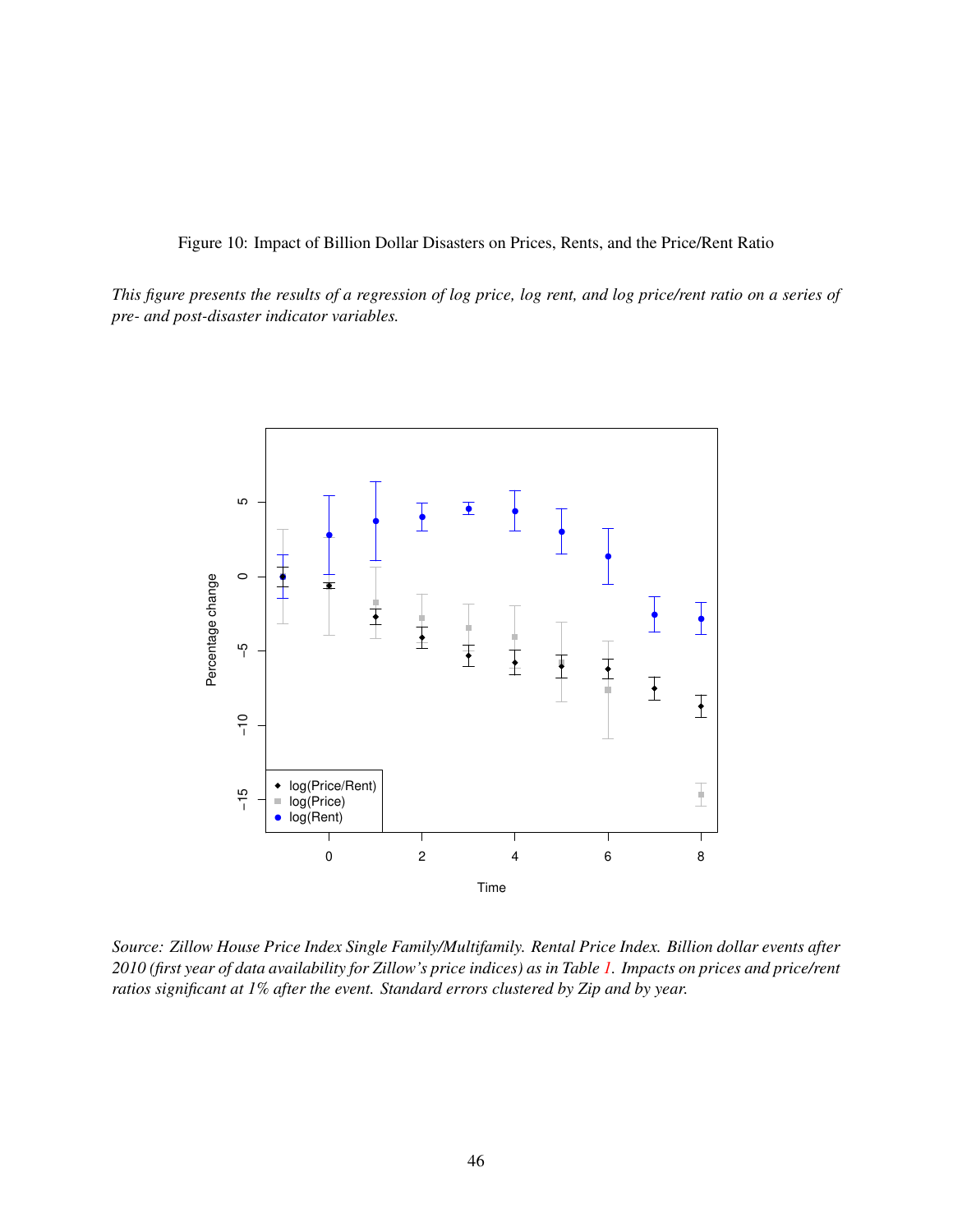Figure 11: The Impact of Billion Dollar Events on Default and Prepayment

*These figures present the coefficients of a regression of payment history dummies on a set of pre- and postnatural disaster indicator variables. Regression control for both ZIP code and year fixed effects.*



(c) Prepayment



**Impact of Natural Disaster on status\_prepayment**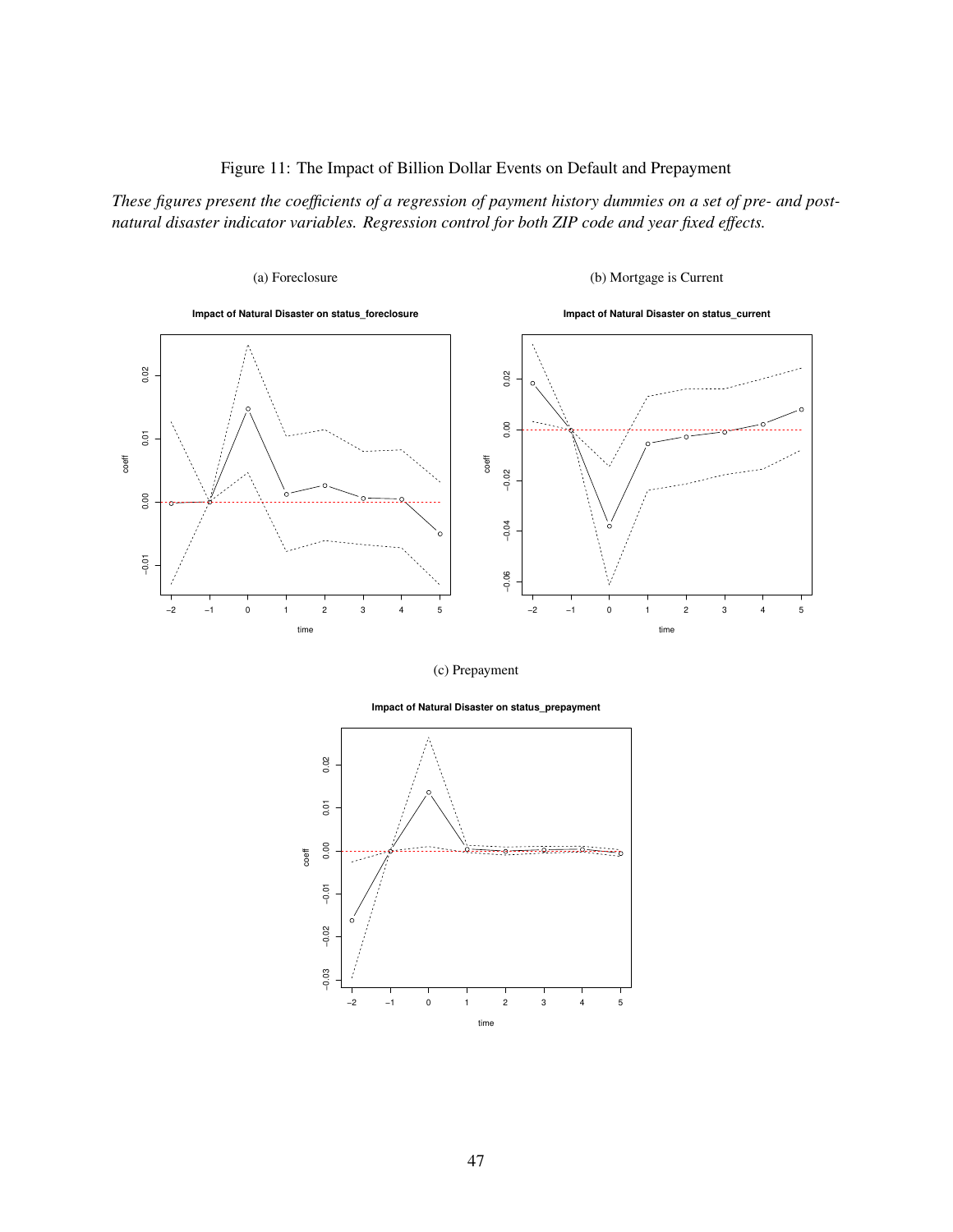Figure 12: Bank Branches and Banks' Geographic Coverage of Billion Dollar Events

*Each dot on this figure is a bank branch. The blue areas are 5-digit Zips hit by a billion dollar event. Bank branches are matched to their corresponding banks. Regression Table 5 uses two measures of a bank's geographic coverage: (i) the minimum distance of its branch network to the billion dollar event, and (ii) the share of a bank's network in zips hit. The upper panel presents a map, where the color indicates what share of a bank's branches are in the area hit by a billion dollar event, i.e. the extent to which a bank's branch network is geographically concentrated in this area. The lower panel presents descriptive statistics for the two measures. This data is built for the 15 billion dollar events described in Table 1.*

(i) Share of a Bank's Network in Disaster-Struck Area: the Case of Hurricane Katrina (2005)



(ii) Descriptive statistics for the case of Hurricane Katrina

| <b>Measure</b>                                | P <sub>25</sub> | Median Mean |             | P75  |
|-----------------------------------------------|-----------------|-------------|-------------|------|
| log Minimum Distance of Branches to Area 0.00 |                 | 5.20        | 4.98        | 6.55 |
| Share of a Bank's Network in Area             | 0.00            | 3.90        | 22.86 31.80 |      |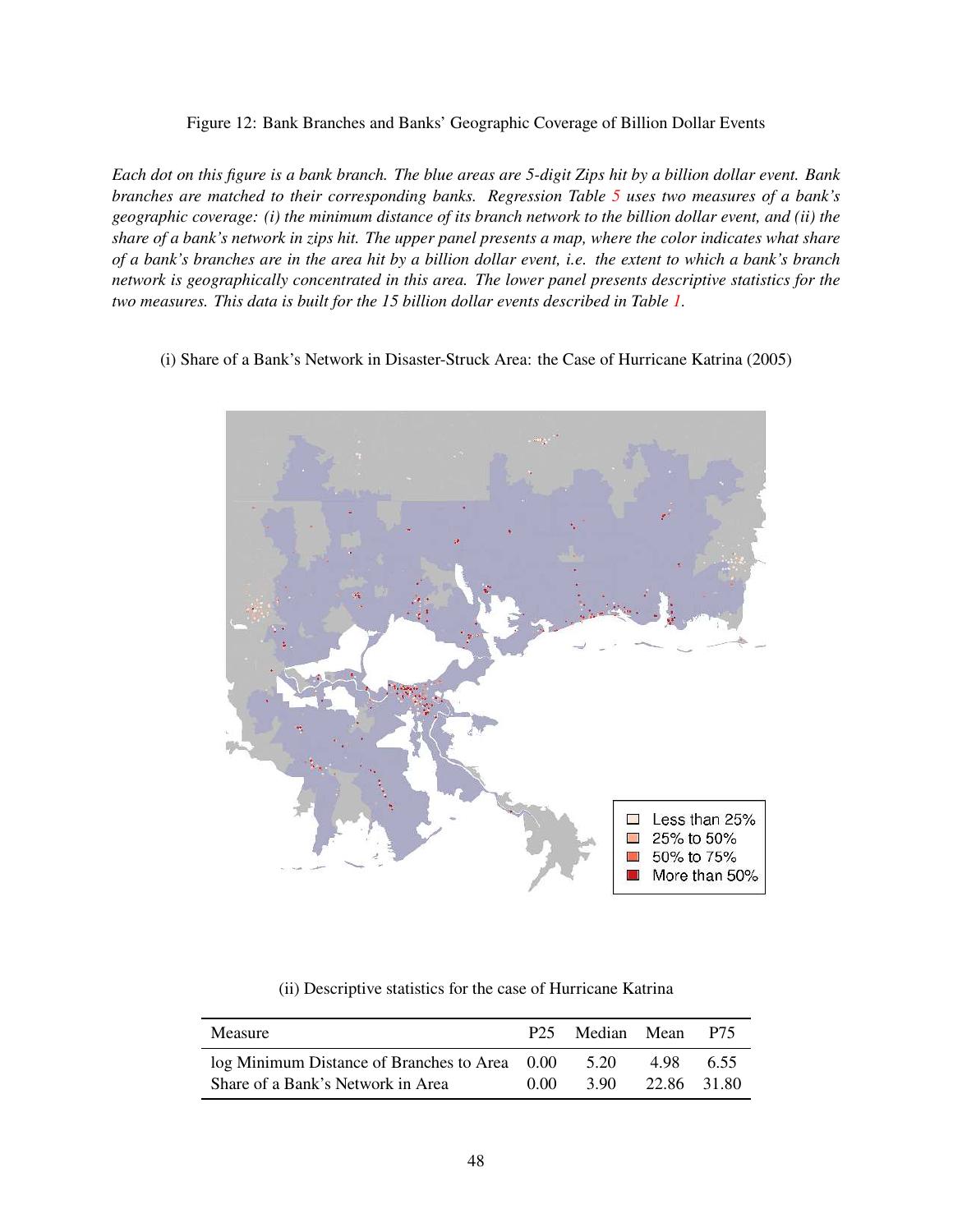Figure 13: Model-Generated Discontinuities at the Conforming Loan Limit

*This set of figures presents the predictions of Section 6's model of monopolistic competition with asymmetric information. Each lender chooses a menu of interest rates and approval rates optimally given households' self-selection and future default probabilities. In the graphs below each point is a neighborhood, with loan amounts displayed as a distance to the conforming loan limit.*



49

 $-50$ 

 $-52$ 

 $\frac{1}{2}$ 

●

●

●●

●

● ● ●

●

−2 −1 0 1 2

log(Loan Amount) − log(Conforming Limit)

●

●

●

● ●

●

●

●

−2 −1 0 1 2

log(Loan Amount) − log(Conforming Limit)

●

●

●

0.055

●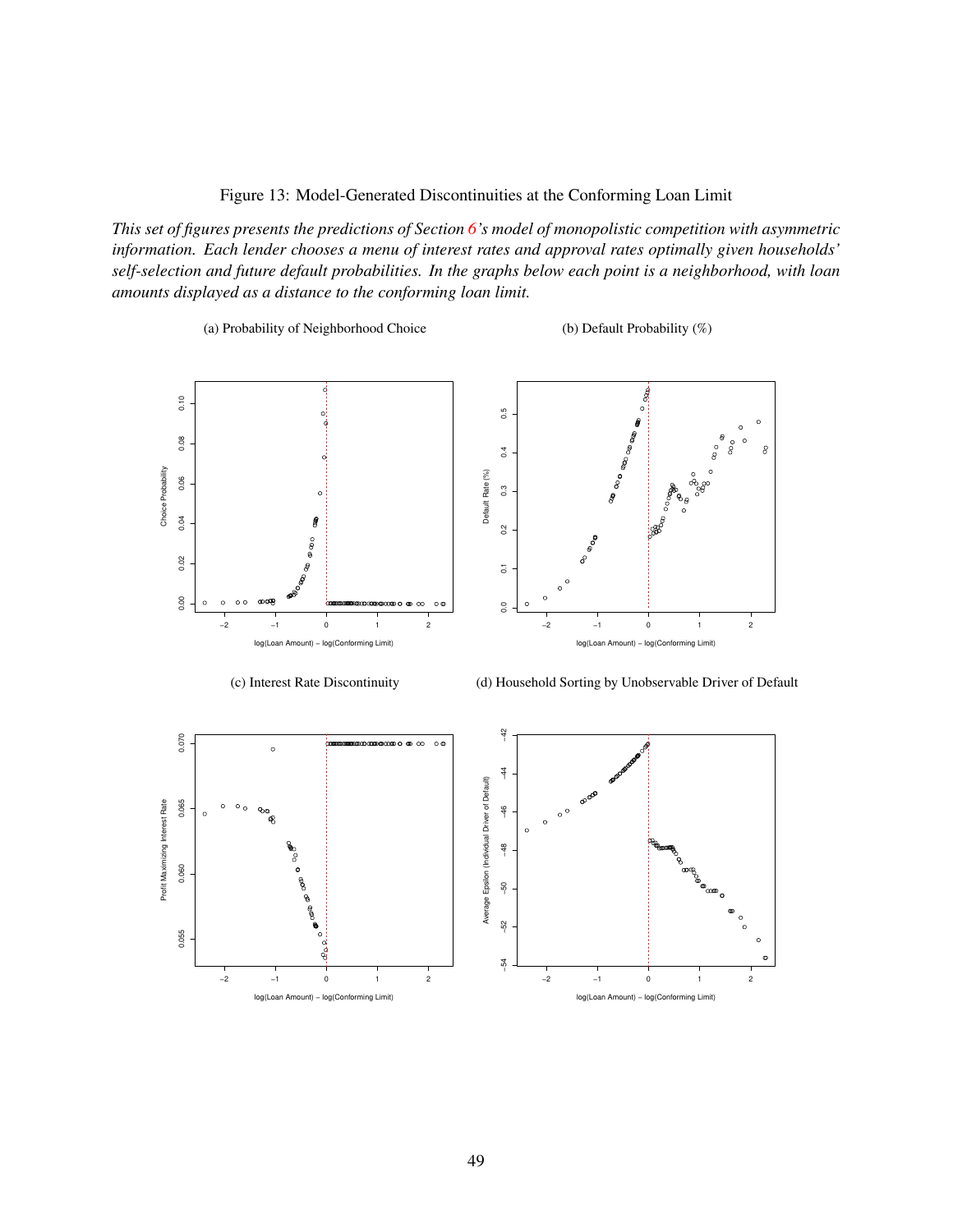Figure 14: Impact of Increasing Risk on Mortgage Market Equilibrium

*Keeping the cost of capital, neighborhood amenities, household preferences, and the dynamics of default constant, these figures present the simulation of a decline in expected price trends α, with a constant price volatility σ*. This is described in Section 6.3.1. The red points are for the declining price trend.



(c) Evolution of Securitization Probabilities

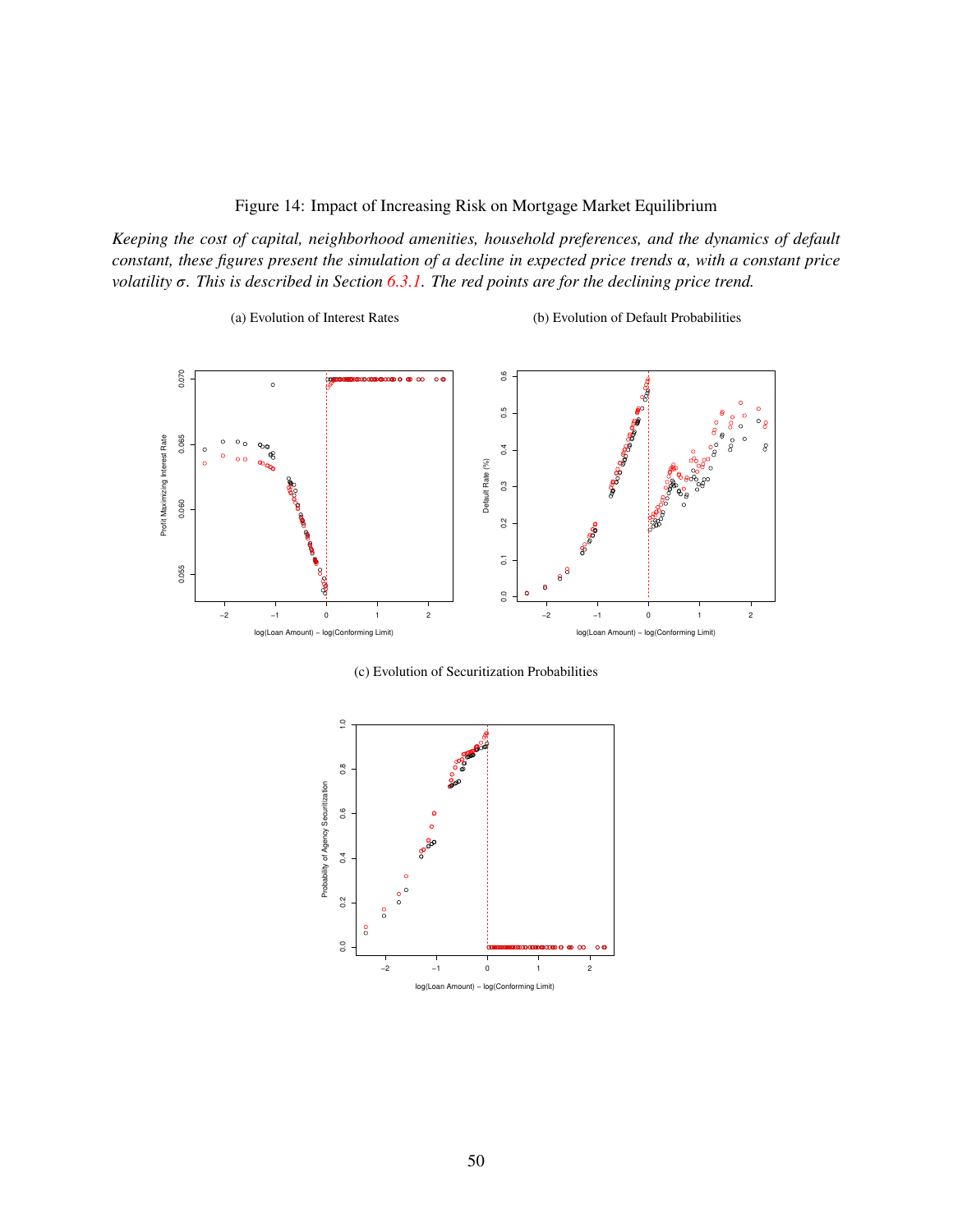Figure 15: Simulating the Impact of the Widthdrawal of the GSEs

*Keeping cost of capital, neighborhood amenities, household preferences, and the dynamics of default constant, these figures simulate the removal of the option to securitize on origination volumes and interest rates. This is described in Section 6.3.2. The green points correspond to the outcome without the option to securitize. Subfigure (d) combines the withdrawal of the GSEs with increasing risk in the form of declining prices (orange points).*

(b) Probability of Default

(a) Probability of Neighborhood Choice



(c) Household Sorting in Unobservable Default Dimension (d) Combining the Withdrawal with Increasing Risk

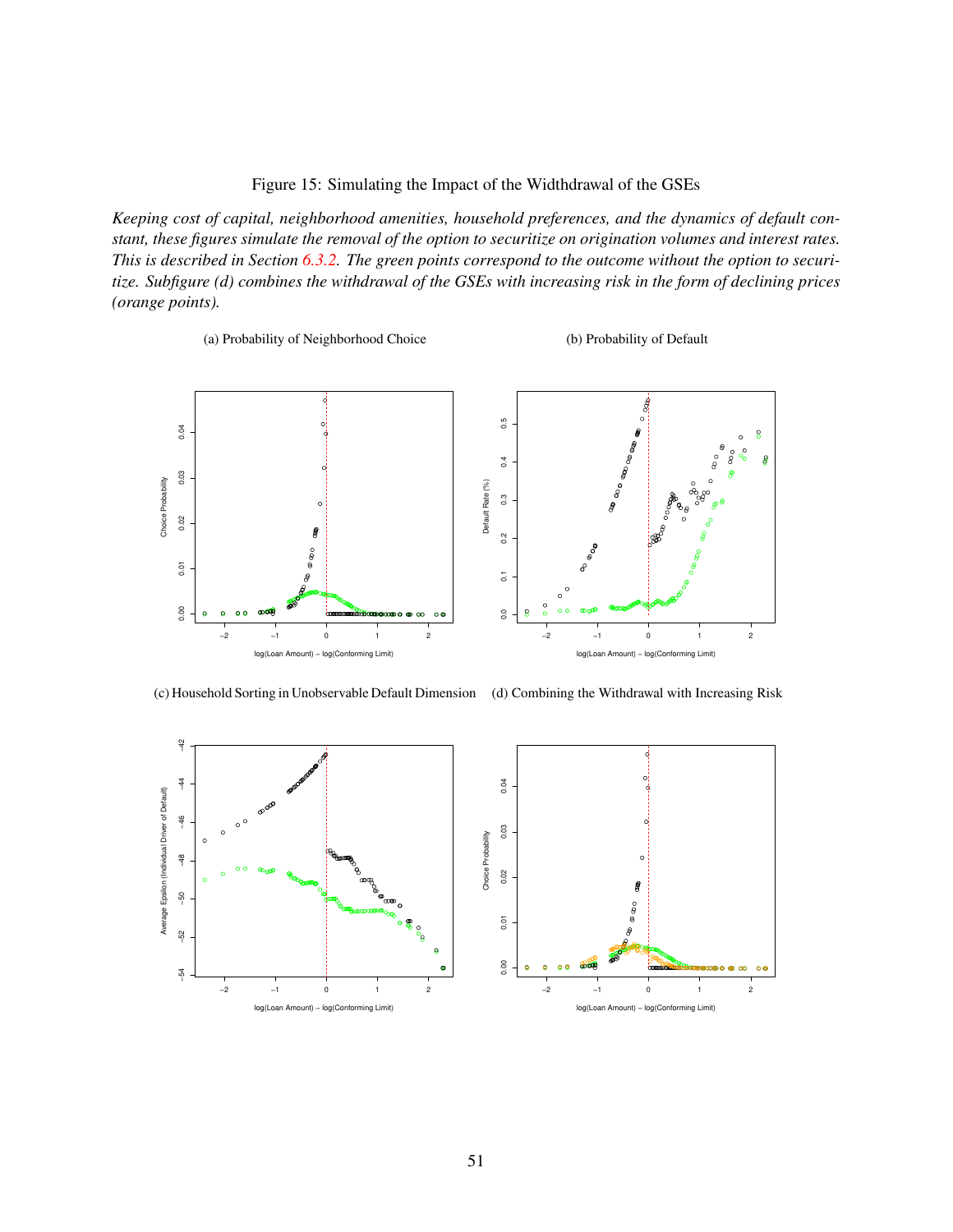Table 1: Billion Dollar Events Table 1: Billion Dollar Events This table describes the 15 'billion dollar' natural disasters occuring between 2004 and 2012. These are used as a series of natural experiments. This table describes the 15 'billion dollar' natural disasters occuring between 2004 and 2012. These are used as a series of natural experiments. Damage calculations from Weinkle et al.'s (2018) data base. Events are ranked in decreasing order of their damages. Damage calculations from Weinkle et al.'s (2018) data base. Events are ranked in decreasing order of their damages

|                                                                    | 118,825,443,322   | \$72,819,173,227 | \$34,686,138,787 | \$31,922,162,521                                                                                                                                                                                                               | \$27,460,765,919 | \$26,850,349,084      | \$16,476,581,358 | \$14,798,423,194 | 13,899,939,110                                                     | 10,928,324,331  | \$5,422,320,570 | \$3,685,848,912 | \$2,521,769,392 | \$2,344,120,103 | \$1,411,245,880 |  |
|--------------------------------------------------------------------|-------------------|------------------|------------------|--------------------------------------------------------------------------------------------------------------------------------------------------------------------------------------------------------------------------------|------------------|-----------------------|------------------|------------------|--------------------------------------------------------------------|-----------------|-----------------|-----------------|-----------------|-----------------|-----------------|--|
|                                                                    | \$116,888,574,230 | \$73,490,344,205 | \$35,152,707,968 | \$31,907,535,239                                                                                                                                                                                                               | \$26,932,343,549 | \$25,893,348,510      | \$16,482,385,793 | \$14,893,539,790 | \$13,570,831,322                                                   | 10,794,272,712  | \$5,456,056,462 | \$3,542,320,160 | \$2,484,301,087 | \$2,359,697,891 | \$1,479,682,209 |  |
| Base Economic Damage (US \$) Normalized PL 2018 Normalized CL 2018 | \$82,200,000,000  | \$60,280,000,000 | \$25,000,000,000 | \$20,600,000,000                                                                                                                                                                                                               | \$14,000,000,000 | \$14,200,000,000      | \$9,000,000,000  | \$11,254,000,000 | \$6,900,000,000                                                    | \$8,600,000,000 | \$4,300,000,000 | \$2,230,000,000 | \$1,600,000,000 | 1,940,000,000   | 1,050,000,000   |  |
| <b>States</b>                                                      | FL, LA, MS, AL    | Š                | TX, LA           |                                                                                                                                                                                                                                |                  | E. SC<br>AL, FL<br>EL |                  |                  | LA, TX<br>FL<br>NC                                                 |                 | $\Delta$        | FL, AL<br>NC    |                 | L               | ΥX              |  |
| Category                                                           |                   |                  |                  |                                                                                                                                                                                                                                |                  |                       |                  |                  |                                                                    |                 |                 |                 |                 |                 |                 |  |
| Fo                                                                 | $30-Au$ g         | $1-0ct$          |                  | $14-5ep$<br>24-Oct                                                                                                                                                                                                             |                  |                       |                  |                  | 14-Aug<br>21-Sep<br>29-Sep<br>29-Sep<br>29-Aug<br>28-Aug<br>28-Aug |                 |                 |                 | $18-0ct$        | 03-Sep          | $7 -$ Jul       |  |
| From                                                               |                   |                  |                  | 25.4 age - 26.4 age - 26.4 age - 26.4 age - 26.4 age - 26.4 age - 26.4 age - 26.4 age - 26.4 age - 26.4 age - 26.4 age - 26.4 age - 26.4 age - 26.4 age - 26.4 age - 26.4 age - 26.4 age - 26.4 age - 26.4 age - 26.4 age - 26 |                  |                       |                  |                  |                                                                    |                 |                 |                 |                 |                 |                 |  |
| Year Name                                                          |                   |                  |                  | Katrina<br>Sandy<br>Wilma<br>Charley<br>Charles<br>Frances<br>Leanne<br>Leanne<br>Coustav<br>Ophelia<br>Dolly<br>Dominis                                                                                                       |                  |                       |                  |                  |                                                                    |                 |                 |                 |                 |                 |                 |  |
|                                                                    |                   |                  |                  |                                                                                                                                                                                                                                |                  |                       |                  |                  |                                                                    |                 |                 |                 |                 |                 |                 |  |
|                                                                    |                   |                  |                  |                                                                                                                                                                                                                                |                  |                       |                  |                  |                                                                    |                 |                 |                 |                 |                 |                 |  |

PL: Pielke Landsea 2018 (PL18) methodology. CL: Collins Lowe 2018 (CL18) methodology. PL: Pielke Landsea 2018 (PL18) methodology. CL: Collins Lowe 2018 (CL18) methodology.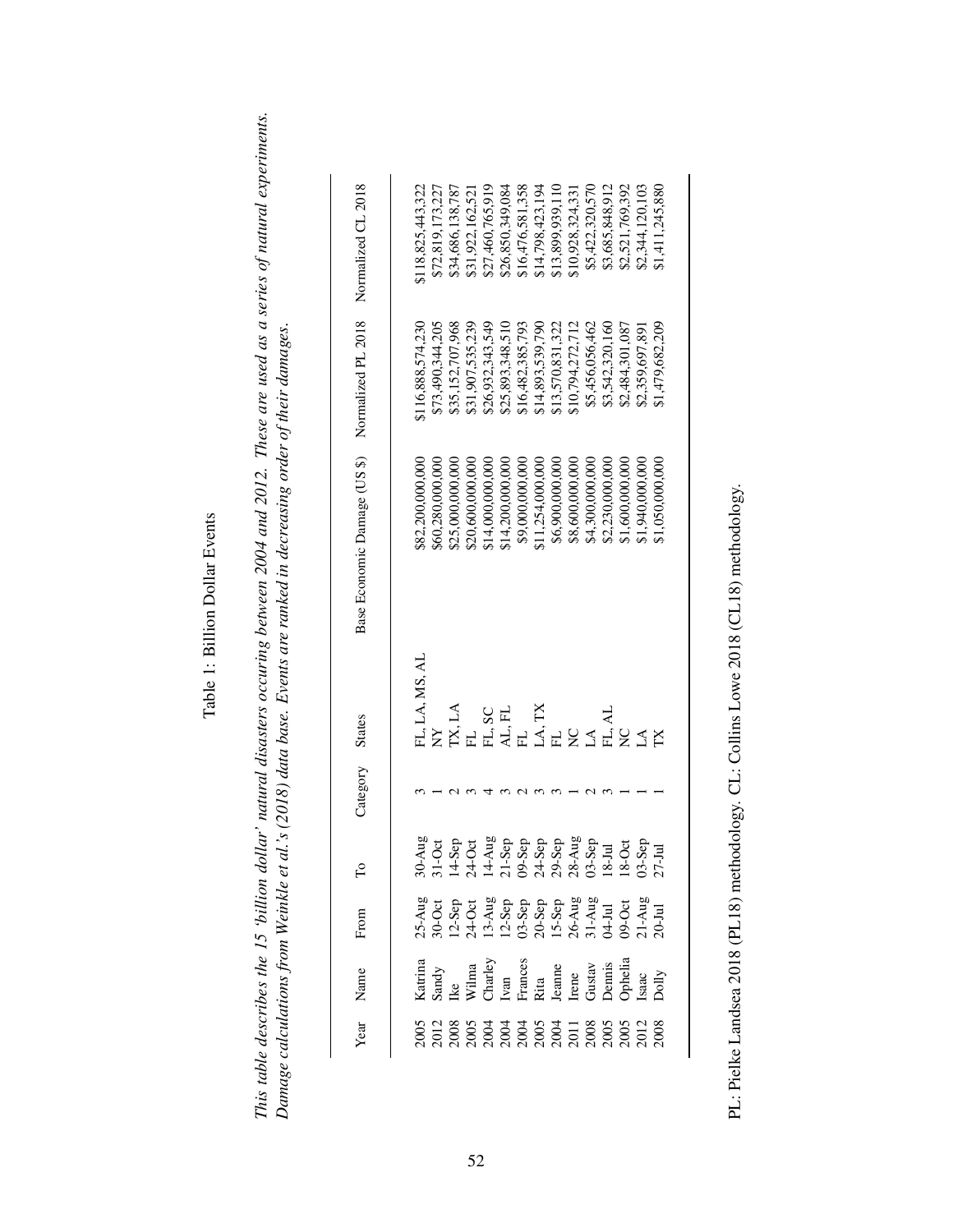# Table 2: A 150-Year History of Hurricane Risk – Local Determinants, Time Trends, Idiosyncratic Risk, and Autocorrelation

*The first column performs a regression of each of the 15 decennial probabilities for each of the neighborhoods on neighborhood fixed effects. It thus measures how much the "local" explains the probabilities vs. the idiosyncratic randomness. The local fixed effect explains 32% of the total variance of the probability. The second column includes in addition a fixed effect for which decade. The third column performs a regression on a linear trend, where the lhs is in decades. This predicts that over 150 years, the decennial probability of being hit has increased by 1 percentage point. The fourth column adds neighborhood fixed effects. The fifth column performs an autoregressive approach to estimate the amount of persistence, without a neighborhood fixed effect. The sixth column performs this autoregressive approach with a neighborhood fixed effect.*

|                      | (1)<br>Decennial<br>Probability<br>(ppt) | (2)<br>Decennial<br>Probability<br>(ppt) | (3)<br>Decennial<br>Probability<br>(ppt) | (4)<br>Decennial<br>Probability<br>(ppt) | (5)<br>Decennial<br>Probability<br>(ppt) | (6)<br>Decennial<br>Probability<br>$(ppt)$ † |
|----------------------|------------------------------------------|------------------------------------------|------------------------------------------|------------------------------------------|------------------------------------------|----------------------------------------------|
| Secular Linear Trend |                                          |                                          | $0.064***$<br>(0.002)                    | $0.064***$<br>(0.002)                    |                                          |                                              |
| Lagged Probability   |                                          |                                          | $\overline{\phantom{a}}$                 |                                          | $0.302***$<br>(0.001)                    | $2.317***$<br>(0.112)                        |
| Fixed effect         | Neighborhood                             | Neighborhood<br>Decade                   | None                                     | Neighborhood                             | None                                     | Neighborhood                                 |
| <b>Observations</b>  | 1296825                                  | 1296825                                  | 1296825                                  | 1296825                                  | 1296825                                  | 1296825                                      |
| Neighborhood         | 86455                                    | 86455                                    | 86455                                    | 86455                                    | 86455                                    | 86455                                        |
| Decades              | 15                                       | 15                                       | 15                                       | 15                                       | 15                                       | 15                                           |
| R Squared            | 0.32                                     | 0.33                                     | 0.01                                     | 0.32                                     | 0.09                                     | $-$ †                                        |

†: this specification is a dynamic panel with fixed effects. The lagged probability is instrumented by the second lag following Arellano and Bond (1991).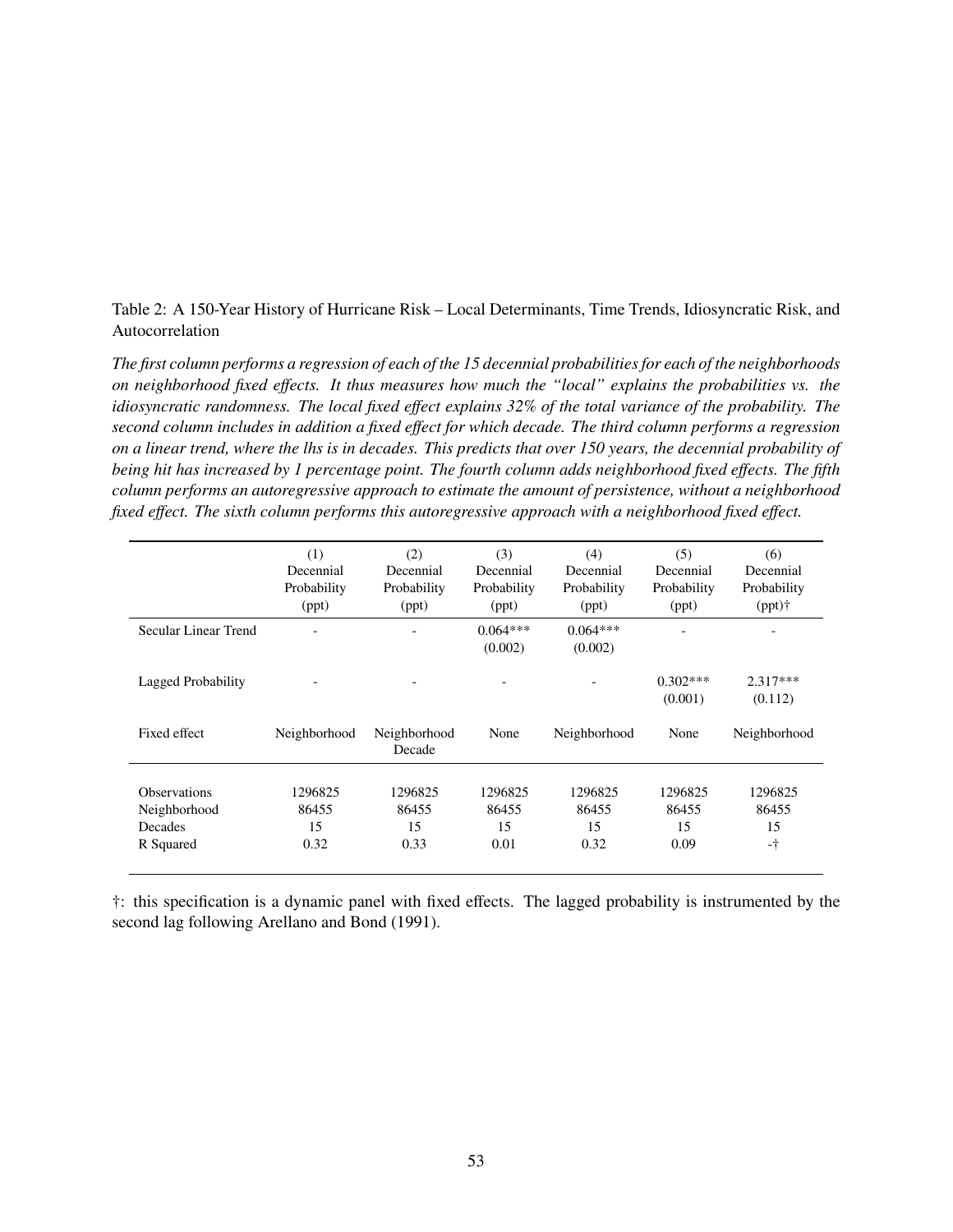Table 3: Impact of Billion Dollar Events on Denials and Mortgage Characteristics Table 3: Impact of Billion Dollar Events on Denials and Mortgage Characteristics

Standard errors 2-way clustered at the ZIP and year level. The unit of observation is the mortgage application. The control group is the set of This table presents the estimates of the impact of billion dollar events on the discontinuity in denials mortgages', applicants' and lenders' characteristics at the conforming loan limit. Mortgages with amounts between 90 and 110% of the conventional loan limit are considered in every year and every area between 1995 and 2016 inclusive. The conforming loan limit ('jumbo') is determined annually and differs between high cost and general counties. Standard errors 2-way clustered at the ZIP and year level. The unit of observation is the mortgage application. The control group is the set of This table presents the estimates of the impact of billion dollar events on the discontinuity in denials mortgages', applicants' and lenders' characteristics at the conforming loan limit. Mortgages with amounts between 90 and 110% of the conventional loan limit are considered in every year and every area between 1995 and 2016 inclusive. The conforming loan limit ('jumbo') is determined annually and differs between high cost and general counties. mortgages in Zips of Atlantic states. *mortgages in Zips of Atlantic states.*

|                                       | Application Denied | Loan to Income                                                           | White                      | Black       | Hispanic    | $log($ Income $)$ |
|---------------------------------------|--------------------|--------------------------------------------------------------------------|----------------------------|-------------|-------------|-------------------|
| Below Limit x Treated x Disaster -2   | $-0.007$           | $-0.029*$                                                                | (0.005)                    | (0.004)     | $-0.005$    | (0.018)           |
|                                       | (0.008)            | (0.018)                                                                  | 0.003                      | 0.000       | (0.004)     | 0.022             |
| Below Limit x Treated x Disaster Year | $-0.009$           | $-0.018$                                                                 | (0.007)                    | $-0.000$    | $-0.007$    | (0.010)           |
|                                       | (0.008)            | (0.021)                                                                  | 0.005                      | (0.003)     | (0.007)     | 0.004             |
| Below Limit x Treated x Disaster +1   | $-0.028***$        | $-0.044**$                                                               | $0.016**$                  | $-0.003$    | $-0.017***$ | (0.018)           |
|                                       | (0.009)            | (0.022)                                                                  | (0.008)                    | (0.004)     | (0.004)     | 0.020             |
| Below Limit x Treated x Disaster +2   | $-0.060**$         | $-0.091$ ***                                                             | $0.045***$                 | $-0.017***$ | $-0.028***$ | $0.056***$        |
|                                       | (0.012)            | (0.026)                                                                  | (0.007)                    | (0.005)     | (0.006)     | (0.020)           |
| Below Limit x Treated x Disaster +3   | $-0.085***$        | $-0.137***$                                                              | $0.045***$                 | $-0.020*$   | $-0.018***$ | $0.09$ ***        |
|                                       | (0.023)            | (0.030)                                                                  | (0.015)                    | (0.011)     | (0.006)     | (0.022)           |
| Other Controls                        |                    | Below Limit, Below Limit x Treated, 5-Digit ZIP f.e., Year and Time f.e. |                            |             |             |                   |
| Clustering                            |                    |                                                                          | 2-way 5-Digit ZIP and Year |             |             |                   |
| Observations                          | 3,993,461          | 3,688,118                                                                | 3,342,372                  | 3,342,372   | 3,342,372   | 4,297,918         |
| 5-digit ZIPs                          | 22.392             | 59.934                                                                   | 121.511                    | 103.442     | 124.341     | 113.547           |
| R Squared                             | 8,205              | 8,119                                                                    | 8,136                      | 8,136       | 8,136       | 0.180             |
| F Statistic                           | 0.045              | 0.118                                                                    | 0.231                      | 0.203       | 0.235       | 8,179             |

\*p<0.1; \*\*p<0.05; \*\*\* p<0.01 ∗p*<*0.1; ∗∗p*<*0.05; ∗∗∗p*<*0.01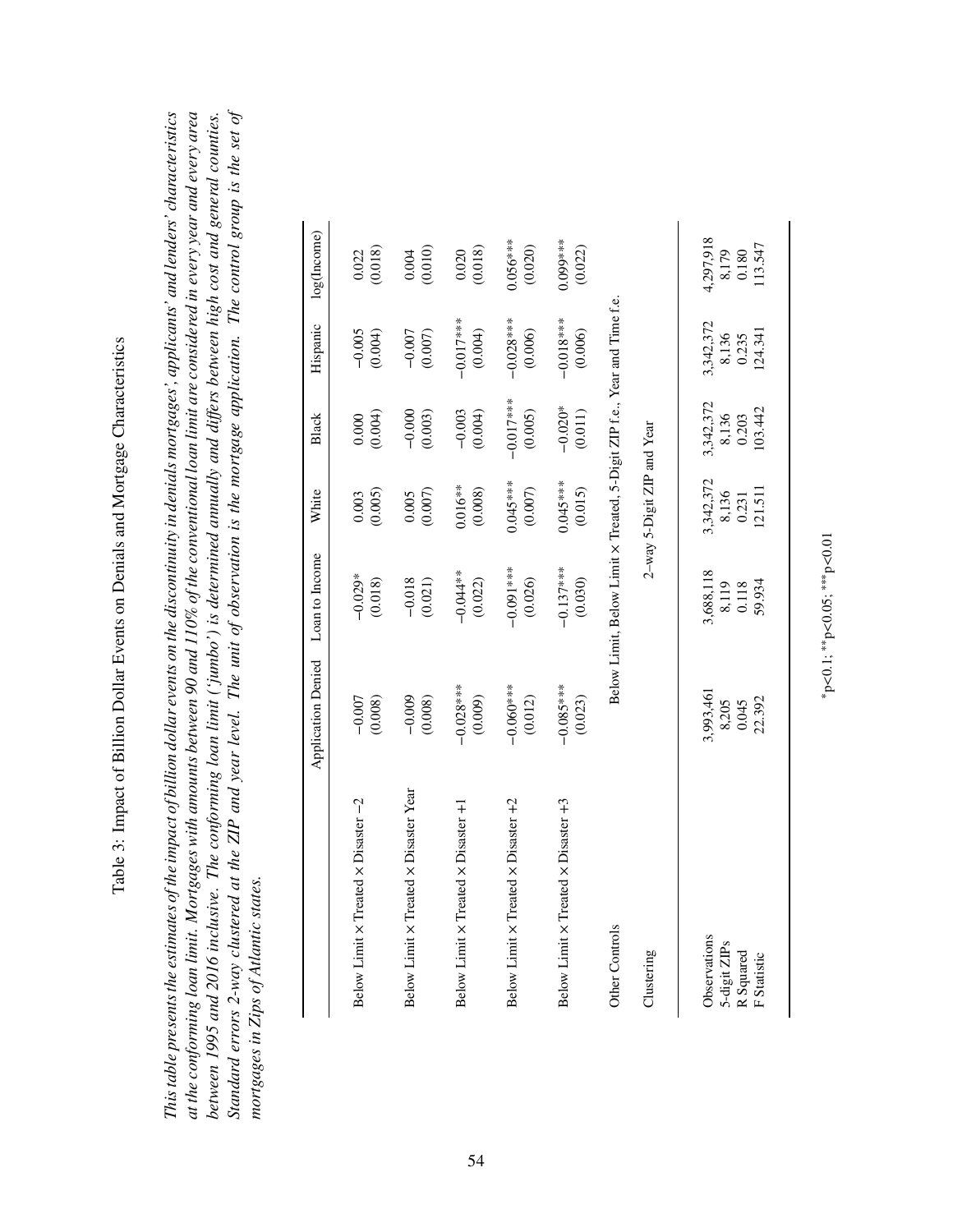Table 4: Impact of Billion Dollar Events on Denials and Mortgage Characteristics Table 4: Impact of Billion Dollar Events on Denials and Mortgage Characteristics This table uses BlackKnight Financial's longitudinal mortgage file to estimate the impact of billion dollar events on borrowers' credit score, loan term, and subsequent default for conforming loans vs. jumbo loans. Descriptive statistics from Blackknight financial are presented in Appendix Table A(b). This table uses BlackKnight Financial's longiudinal mortgage file to estimate the impact of billion dollar events on borrowers' credit score, loan term, and subsequent default for conforming loans vs. jumbo loans. Descriptive statistics from Blackknight financial are presented in Appendix Table

|                                       | Credit Score      | Term                | Foreclosure                                                              | 30 d. del.                 | 60 d. del.          | 90 d. del.     | 120 d. del.         | Vol. Payoff         |
|---------------------------------------|-------------------|---------------------|--------------------------------------------------------------------------|----------------------------|---------------------|----------------|---------------------|---------------------|
| Below Limit x Treated x Disaster-2    | (1.493)<br>2.110  | $-4.268$<br>(3.537) | (0.009)<br>$-0.004$                                                      | $-0.003$<br>(0.008)        | (0.009)<br>$-0.001$ | (0.000)        | $-0.000$<br>(0.008) | $-0.018$<br>(0.011) |
| Below Limit x Treated x Disaster Year | $-0.117$          | (2.521)             | (0.008)                                                                  | $0.015***$                 | (0.008)             | (0.007)        | $-0.004$            | $-0.012**$          |
|                                       | (0.912)           | 2.686               | 0.009                                                                    | (0.006)                    | 0.012               | $0.010\,$      | (0.006)             | (0.006)             |
| Below Limit x Treated x Disaster +1   | $-3.371*$         | (3.190)             | $0.036**$                                                                | $0.036***$                 | $0.039***$          | $0.032***$     | (0.010)             | $-0.031$ ***        |
|                                       | (1.962)           | 4.680               | (0.018)                                                                  | (0.009)                    | (0.014)             | (0.013)        | 0.013               | (0.009)             |
| Below Limit x Treated x Disaster +2   | $-3.745***$       | $6.058**$           | $0.057***$                                                               | $0.033***$                 | $0.046***$          | $0.041***$     | $0.032***$          | $-0.026***$         |
|                                       | (1.180)           | (3.070)             | (0.008)                                                                  | (0.009)                    | (0.012)             | (0.010)        | (0.005)             | (0.008)             |
| Below Limit x Treated x Disaster +3   | $-3.403***$       | (3.193)             | $0.049***$                                                               | (0.007)                    | $0.022**$           | $0.024***$     | $0.013**$           | $-0.023**$          |
|                                       | (1.029)           | 3.136               | (0.009)                                                                  | 0.006                      | (0.010)             | (0.009)        | (0.006)             | (0.009)             |
| Other Controls                        |                   |                     | Below Limit, Below Limit x Treated, 5-Digit ZIP f.e., Year and Time f.e. |                            |                     |                |                     |                     |
| Clustering                            |                   |                     |                                                                          | 2-way 5-Digit ZIP and Year |                     |                |                     |                     |
| Observations<br>5-digit ZIPs          | .072,465<br>8,084 | ,696,513            | .,697,650                                                                | ,697,650                   | .,697,650           | 1,697,650      | .,697,650           | .,697,650           |
| R Squared                             | 27.915            | 21.608              | 56.772                                                                   | 32.610                     | 42.833              | 41.334         | 36.952              | 35.223              |
| F Statistic                           | 0.176             | 9,627<br>0.111      | 9,627<br>0.246                                                           | 9,627<br>0.158             | 9,627<br>0.198      | 9,627<br>0.192 | 9,627<br>0.175      | 9,627<br>0.168      |

 $*_{p<0.1;} *_{p<0.05;} *_{p<0.01}$ ∗p*<*0.1; ∗∗p*<*0.05; ∗∗∗p*<*0.01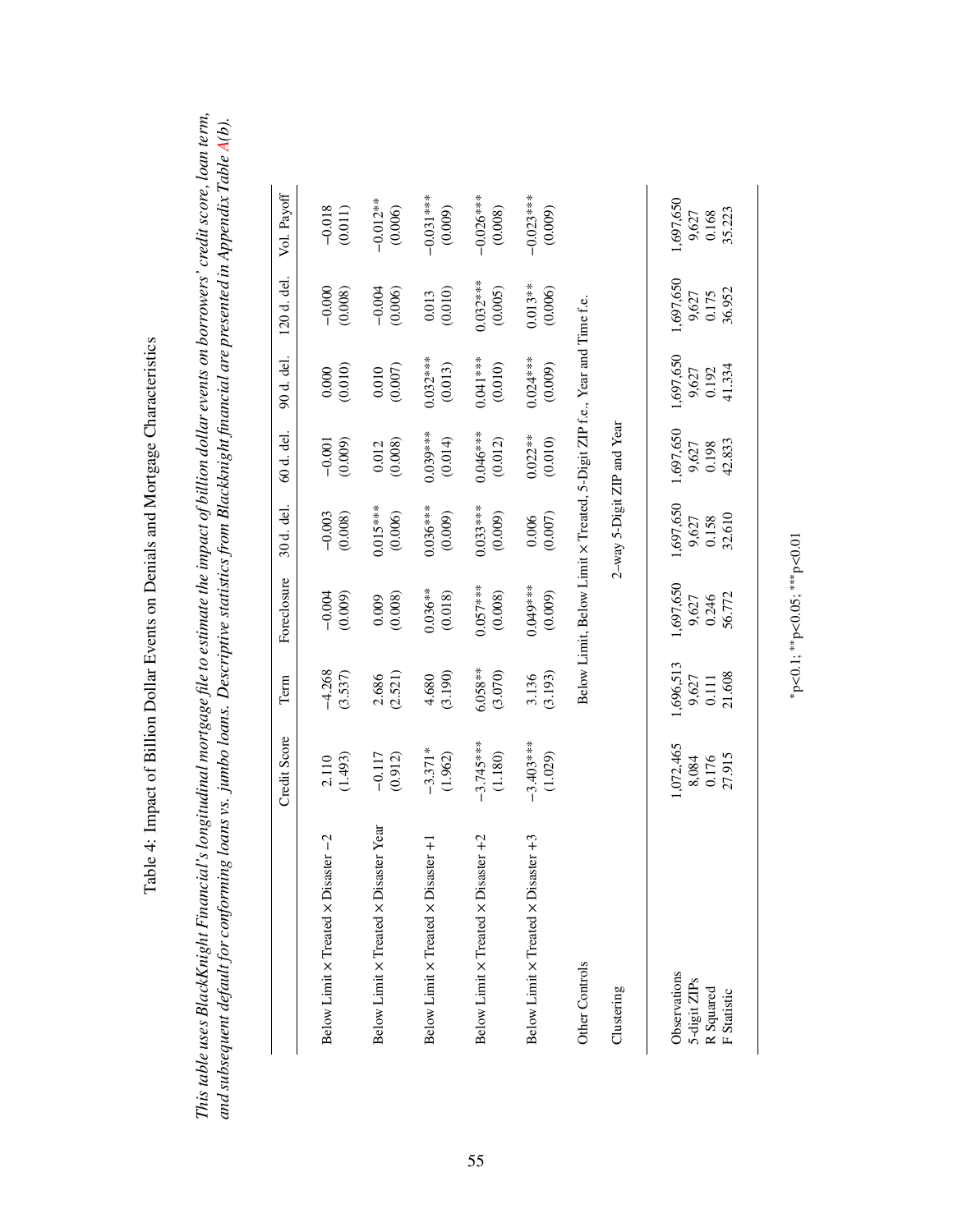Table 5: Impact of Billion Dollar Events on Banks' Mortgage Credit Supply – Overall (Conforming and non-Conforming Loans)

*This set of tables estimates the impact of billion dollar events on (i) the minimum distance of lenders' branch network to the location of the disaster, (ii) the supply of credit by lenders whose branch network is located in the disaster area, (iii) the supply of credit by banks regulated by the Federal Deposit Insurance Corporation (FDIC), (iv) the origination of conforming loans by such FDIC-insured banks.*

|                                | (1)                   | (2)                                           | (3)                  |
|--------------------------------|-----------------------|-----------------------------------------------|----------------------|
|                                | log(Minimum Distance) | % of Branches in Disaster                     | FDIC Insured Lender† |
|                                |                       |                                               |                      |
| Treated $\times$ Disaster $-2$ | $-0.858$              | $-0.009$                                      | $-0.021$             |
|                                | (0.768)               | (0.010)                                       | (0.015)              |
| Treated × Disaster Year        | $+1.762**$            | $-0.002$                                      | $+0.003$             |
|                                | (0.814)               | (0.009)                                       | (0.013)              |
| Treated $\times$ Disaster $+1$ | $+1.913***$           | $-0.007$                                      | $+0.001$             |
|                                | (0.756)               | (0.008)                                       | (0.012)              |
| Treated $\times$ Disaster $+2$ | $+1.388*$             | $-0.014**$                                    | $+0.1198$            |
|                                | (0.755)               | (0.007)                                       | (0.019)              |
|                                |                       |                                               |                      |
| Treated $\times$ Disaster $+3$ | $+1.391*$             | $-0.011$                                      | $+0.0415*$           |
|                                | (0.729)               | (0.009)                                       | (0.021)              |
| <b>Other Controls</b>          |                       | Treated, 5-Digit ZIP f.e., Year and Time f.e. |                      |
| Clustering                     |                       | 2-way 5-Digit ZIP and Year                    |                      |
|                                |                       |                                               |                      |
| Observations                   | 1,527,061†            | 1,527,061†                                    | 2,547,648†           |
| 5-digit ZIPs                   | 7,721                 | 7,721                                         | 8,213                |
| R Squared                      | 0.411                 | 0.241                                         | 0.133                |
| F Statistic                    | 136.438               | 62.072                                        | 91.150               |
|                                |                       |                                               |                      |

†*: columns (1) and (2) focus on the set of loans originated by bank lenders. Column (3) includes observations from all bank and non-bank lenders. The sample is identical to the sample of the paper's baseline regressions: loans in the 90%-110% window around the conforming loan limit.*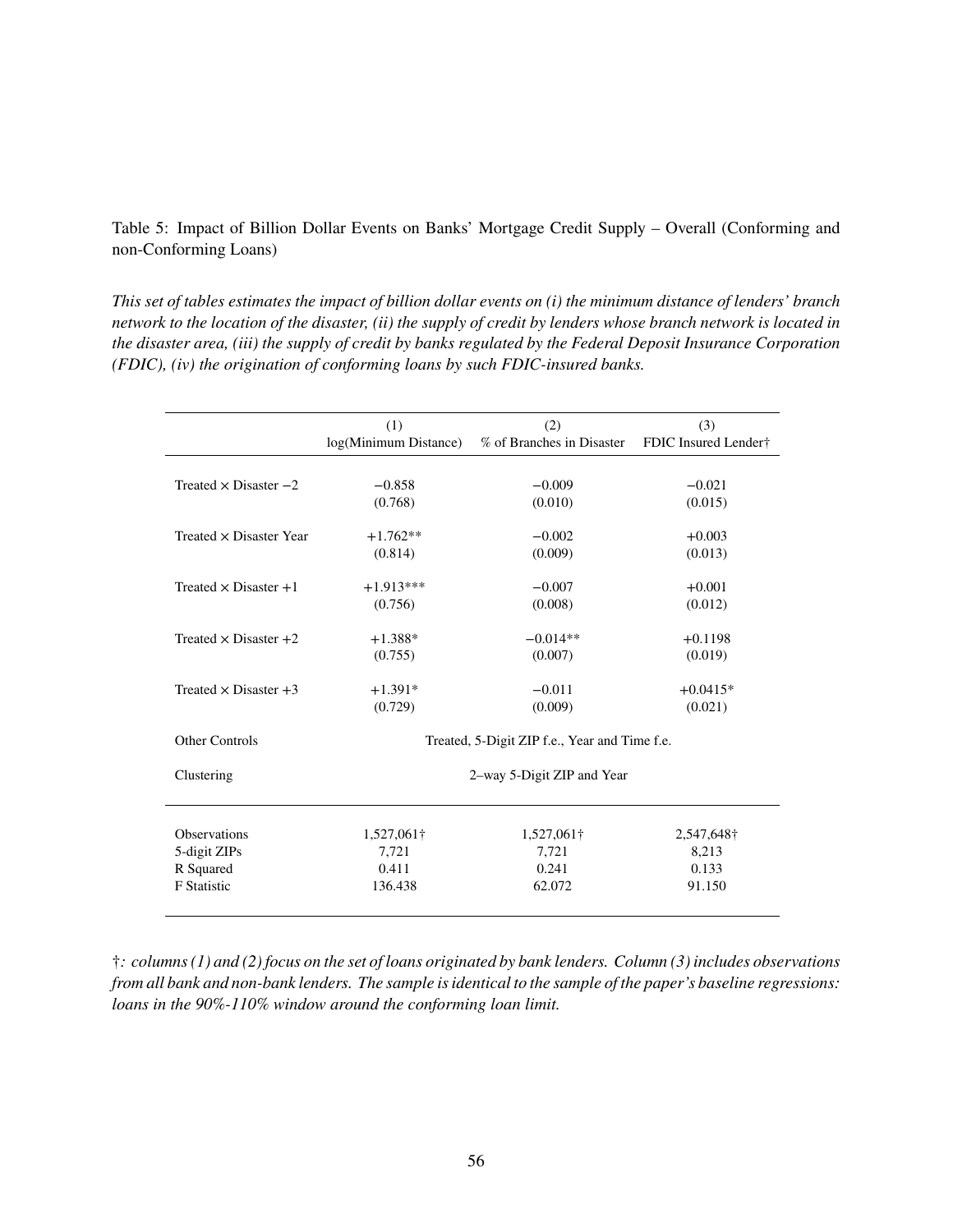# **A Natural Disasters and the Securitization Activity of Regional and National Banks**

Focusing on the impact of billion-dollar events on securitization and origination at the conforming limit arguably leads to more causal estimates than correlations using aggregate securitization and origination volumes. Yet, understanding the impact of billion dollar events on the composition of the pool of lenders in disaster-struck areas is key to understanding the mechanism.

The extent of a bank's involvement in a disaster-struck area is proxied by building two geographic measures based on their branch networks: (i) first, we measure the minimum distance of its bank branches to ZIP codes hit by billion dollar disasters; (ii) second, we compute the share of each bank's branches that are located within ZIP codes hit by the natural disaster. The first and the second measures differ: while the second measure captures the bank's specialization in the area, the first measure is a proxy for a physical presence of loan officers in areas hit by the natural disaster.

This is illustrated in the case of Hurricane Katrina in Figure 12. Each point is a bank branch from the Summary of Deposits. Points are colored according to the share of bank's branch network that is located in one of the treated ZIP codes. The lower-panel table suggests that in the case of Katrina, the median bank has 3.9% of its branches in the area, and the average is 22.86%, suggesting that banks that are more geographically specialized are also banks that originate a larger number of mortgages in the area.

The panel also shows that a share of mortgages are extended by banks whose brick-and-mortar branch network is far away from the event: the mean minimum log distance is about 4.98, or 90 miles (148 kilometers). There is thus a diversity of banks supplying loans prior to the billion dollar, and this section estimates the heterogeneous response of such banks to the event.

We perform a pre- post-natural disaster regression to estimate the impact of the billion-dollar event on the composition of the supply side:

$$
Lender Characteristics_{\ell(i)} = Constant + \sum_{t=-10}^{+10} \Delta_t Hit_{id} \times Time(t) + Time_{t=y-y_0}
$$

$$
+ Year_y + Disaster_d + Neighbourhood_i + \varepsilon_{it}
$$
(24)

where *d* indexes disasters,  $\ell(i)$  is the lender of mortgage *i*, *t* indexes time, and *y* indexes years.  $\Delta_t$  is the impact of the event on the outcome in time  $t = y - y_0(d)$  relative to disaster year. *Year*<sub>t</sub> a year fixed effect,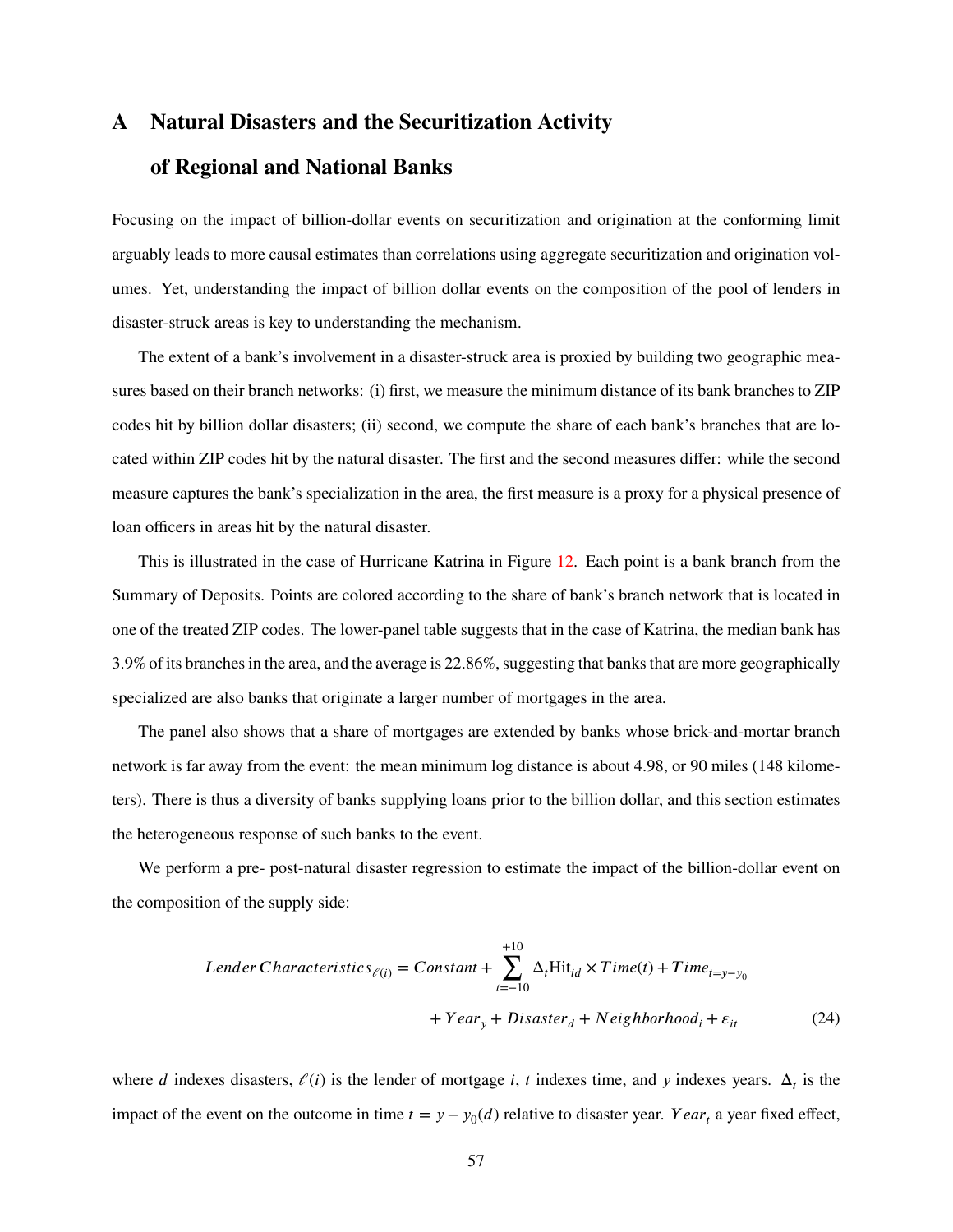and  $\varepsilon_{it}$  a residual two-way clustered at the ZIP and year levels.

The regression is performed with three types of characteristics: each of the two branch network measures, and an indicator variable for FDIC insured bank lenders (Table 5). The first two regressions do not include observations of non-bank lenders. The last regression includes all observations, whether the mortgage was originated by a bank or a non-bank lender. In Table 5 Column (1), loans tend to be more likely to be originated by more distant banks. Column  $(2)$ 's results although non-significant in years  $+1$  and  $+3$ , suggest a similar pattern: a lower share of branches in the area for the lenders of loans originated post-disaster. Column (3) presents evidence that the long-run share of bank lenders increases.

Section 5 presented evidence that increasing bunching at the conforming loan limit is consistent with lenders updating their beliefs about local disaster risk. This section's results further suggest that national lenders are more likely than regional banks to shift their securitization behavior following a natural disaster. Local lenders may have invested in the fixed cost of learning about local disaster.

# **B Comparing the Impact of Natural Disasters with the Impact of Income Shocks on Agency Securitization**

This paper's results can be compared to the impacts of other types of predictable yet unpriced local shocks on securitization activity. Specifically, areas with a declining manufacturing sector should see more securitization activity as such predictable trends are not part of the GSEs' pricing of mortgage default rates: guaranty fees are not conditional on future income trends.

If the local industrial structure is, like natural disasters, better observed and/or predicted by local loan officers than by the national securitizers, a secular decline in economic activity should lead to an increase in securitization volumes as lenders transfer mortgage default risk onto the GSEs' balance sheets.

Using the Census's County Business Patterns, we build county-level predictors of local employment shocks as in David, Dorn & Hanson (2013). Specifically, the Bartik measure  $B_{it}$  is the inner product of the share of each industry  $i = 1, 2, ..., N$  in county  $j$  in 1998 with the national log growth of employment in each industry *i* between years *t* and  $t - 1$  for  $t = 1998, \ldots, 2017$ . We consider 1998 as this is the first year of a consistent time series for 2-digit NAICS industries, as prior years present employment statistics in SIC industry classification. We then proceed by interacting Bartik-predicted local employment shocks on the discontinuity at the conventional loan limit, in regressions with the number of mortgages (the *bunching*)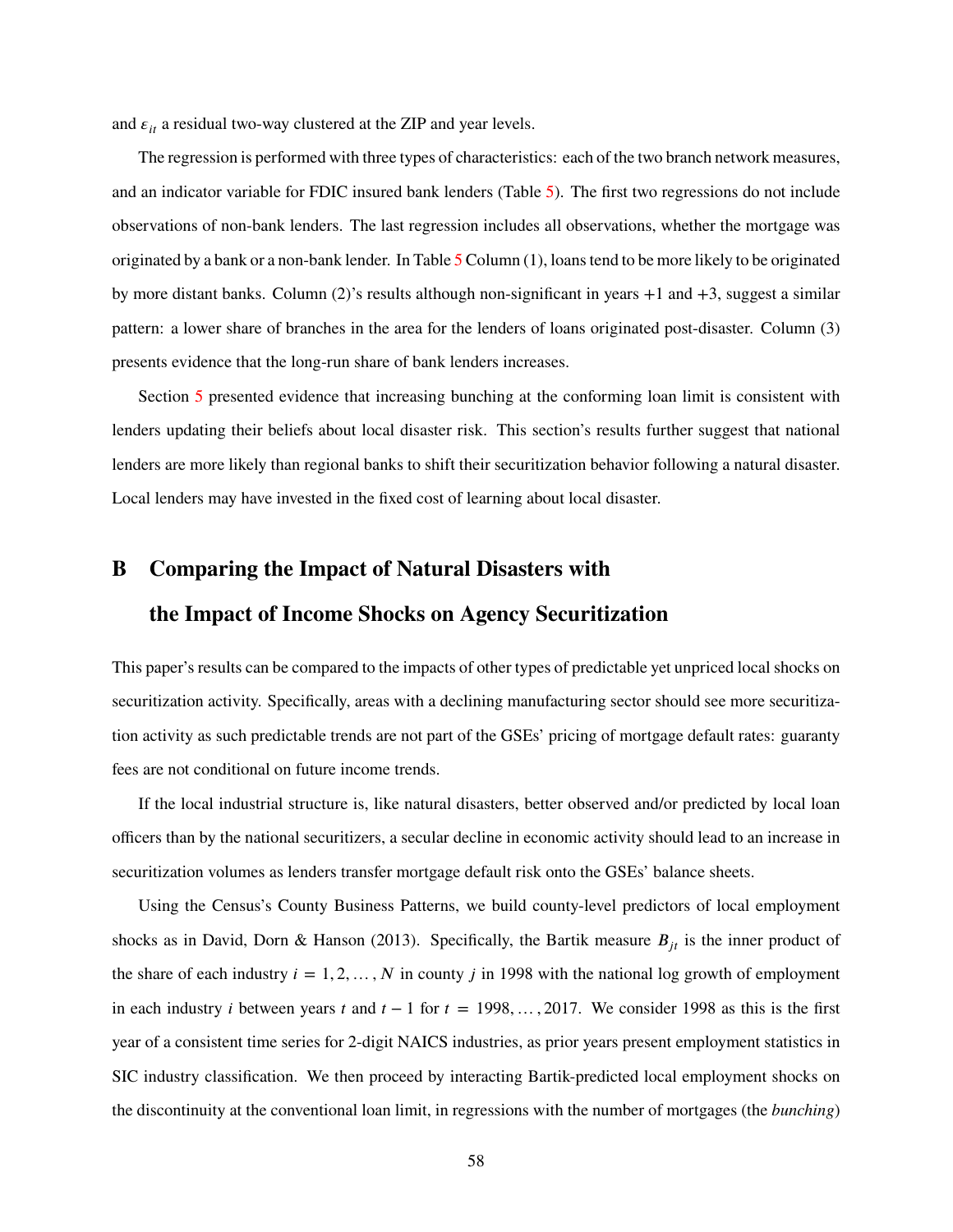and the characteristics of the mortgages (the *sorting*) as left-hand side variables. The following specification formalizes this idea:

$$
\log n_{kjt} = Constant + \delta \cdot \mathbf{1}(k \ge 0) + \alpha \cdot Bartik_{jt}
$$
  
+  $\delta_b \cdot \mathbf{1}(k \ge 0) \cdot Bartik_{jt}$   
+  $f(L_{kt}) \cdot \mathbf{1}(k \ge 0) + g(L_{kt}) \cdot \mathbf{1}(k < 0) + County_j + Year_t + \varepsilon_{kjt}$ , (25)

and the *Bartik<sub>jt</sub>* =  $\sum_i$ *Share Industry*  $i_{j,1998} \cdot \Delta \log L_{it}$ ; and similarly with characteristics  $\mathbf{x}_{it}$  as left-hand side. Bins of width 0.25 percentage points are indexed by *k*. As long as the local 2-digit NAICS industry share in 1998 is exogenous to local unobservable shocks in following years, the estimate  $\hat{\delta}_b$  will reflect the impact of employment shocks on bunching at the conventional loan limit.  $\hat{\alpha}$  is the impact of local employment shocks on origination volumes.

Results are presented in Table D. As expected a downward Bartik employment shock leads to a decline of originations across the board around the conventional loan limit. It also leads to an increase in bunching at the conventional loan limit: a billion dollar event corresponds to the effect of a 0*.*423∕2*.*531 = −17% employment decline.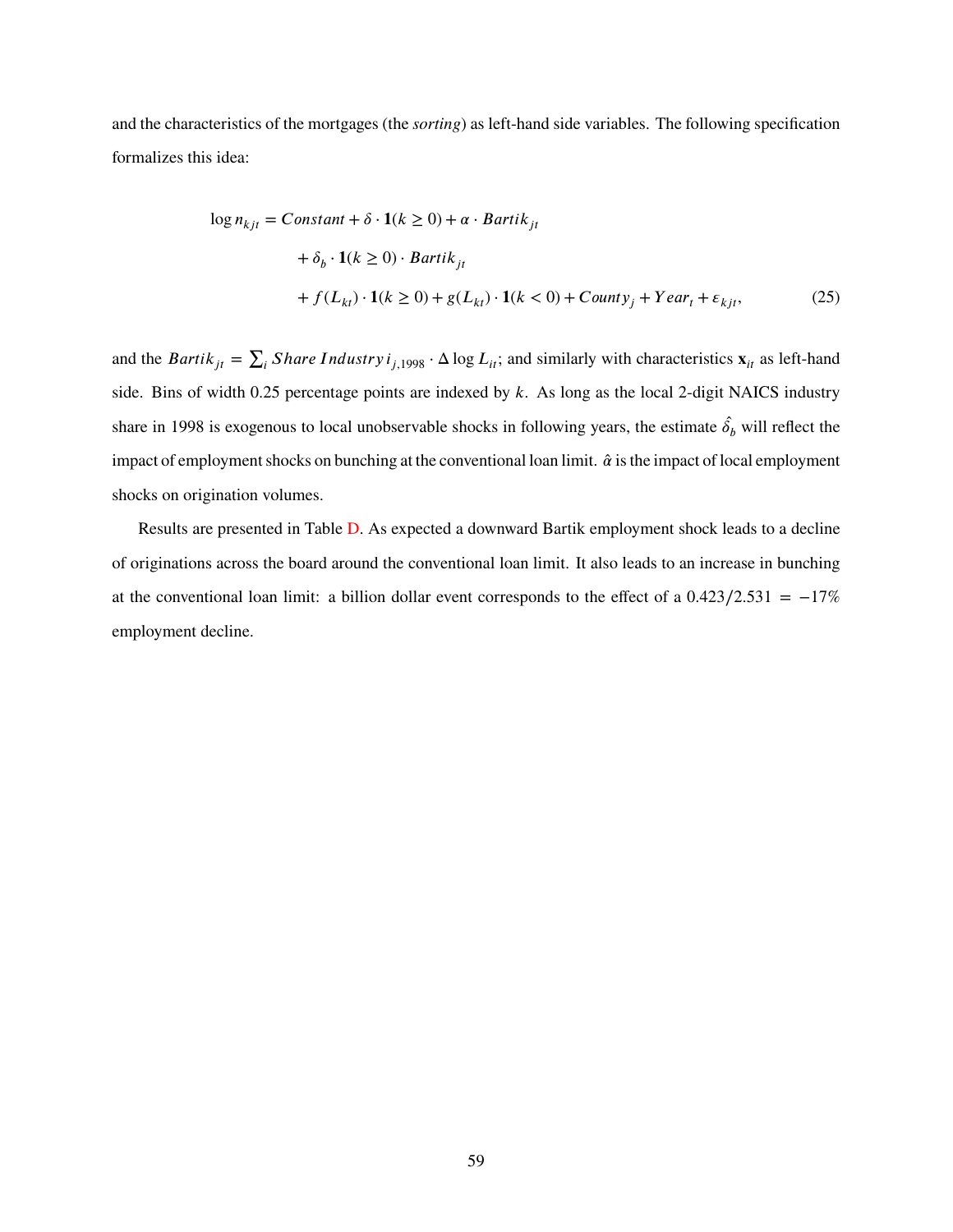# Appendix Table A: Descriptive Statistics for the BlackKnight and HMDA Samples

*This table describes the two main samples used in this paper: (i) the BlackKnight mortgage data set, covering up to 65% of the mortgage market, and (ii) a national universe of mortgage files, built from Home Mortgage Disclosure Act data, merged with the Federal Reserve of Chicago's Report of Income and Condition. Each of these two data sets are merged with FEMA's Billion Dollar Events, and with the average number of storms per county from NOAA. Both samples consider mortgages between 90% and 110% of the year- and countyspecific conforming loan limits.*

| Variable                      | Mean    | P10     | P <sub>25</sub> | P <sub>50</sub>                 | P75     | P90    | Observations         |
|-------------------------------|---------|---------|-----------------|---------------------------------|---------|--------|----------------------|
| <b>Application Denied</b>     | 0.152   | 0.000   | 0.000           | 0.000                           | 0.000   | 1.000  | 10,835,083           |
| Loan Originated               | 0.512   | 0.000   | 0.000           | 1.000                           | 1.000   | 1.000  | 13,446,510           |
| log(Applicant Income)         | 11.767  | 7.032   | 9.061           | 13.181                          | 14.532  | 14.532 | 990,712              |
| Loan to Income                | 2.654   | 1.508   | 1.976           | 2.606                           | 3.308   | 3.889  | 9,892,849            |
| <b>Asian Applicant</b>        | 0.099   | 0.000   | 0.000           | 0.000                           | 0.000   | 0.000  | 9,084,807            |
| <b>Black Applicant</b>        | 0.040   | 0.000   | 0.000           | 0.000                           | 0.000   | 0.000  | 9,084,807            |
| Hispanic Applicant            | 0.070   | 0.000   | 0.000           | 0.000                           | 0.000   | 0.000  | 9,084,807            |
| White Applicant               | 0.781   | 0.000   | 1.000           | 1.000                           | 1.000   | 1.000  | 9,084,807            |
| Lender's Liquidity Ratio      | 0.044   | 0.001   | 0.008           | 0.032                           | 0.032   | 0.129  | 1,139,292            |
| Lender's Securitizability     | 0.710   | 0.601   | 0.638           | 0.638                           | 0.795   | 0.883  | 1,133,724            |
| Credit Union                  | 0.017   | 0.000   | 0.000           | 0.000                           | 0.000   | 0.000  | 13,446,510           |
| Reg. by Federal Reserve       | 0.110   | 0.000   | 0.000           | 0.000                           | 0.000   | 1.000  | 13,446,510           |
|                               |         |         |                 | (b) BlackKnight McDash Data Set |         |        |                      |
| Variable                      | Mean    | P10     | P <sub>25</sub> | P50                             | P75     |        | P90<br>Observations  |
| <b>Below Conforming Limit</b> | 0.620   | 0.000   | 0.000           | 1.000                           | 1.000   |        | 1.000<br>1,746,112   |
| Credit Score                  | 712.481 | 625.000 | 671.000         | 721.000                         | 767.000 |        | 1,086,311<br>790.000 |

(a) Home Mortgage Disclosure Act Sample, 1995-2016

Term 345.996 300.000 360.000 360.000 360.000 360.000 1,744,975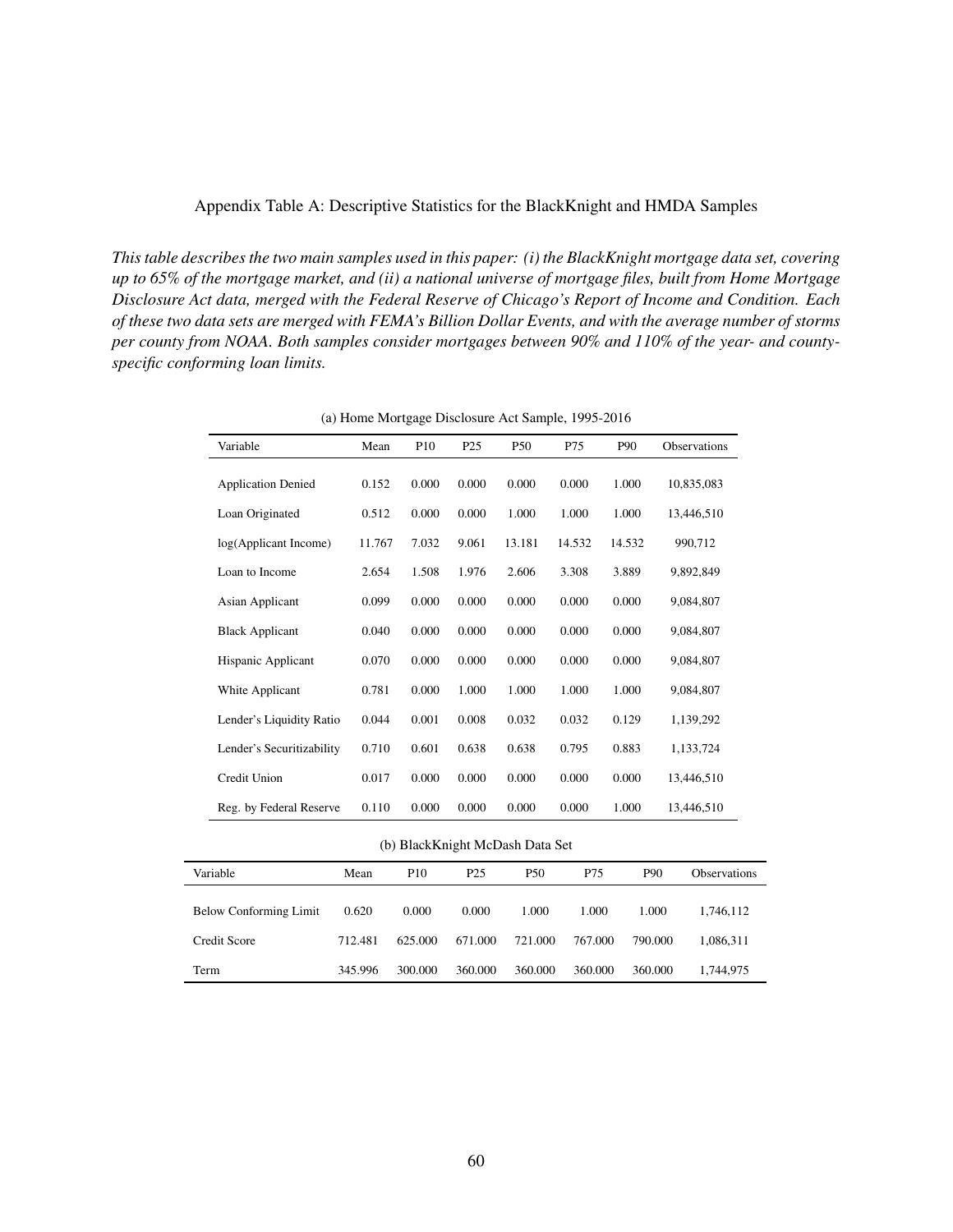Appendix Table B: Baseline Sorting Regressions – Observable Mortgage Characteristics

*These regressions estimate the sorting of mortgage characteristics around the conforming loan limit, for windows of decreasing sizes around the limit. All regressions include ZCTA and year fixed effects.*

|                                  |                |             |               | Window around conforming loan limit |               |               |
|----------------------------------|----------------|-------------|---------------|-------------------------------------|---------------|---------------|
| Variable                         | $\pm 10.0$ pct | $±4.0$ pct  | $\pm 3.0$ pct | $\pm 2.0$ pct                       | $\pm 1.0$ pct | $\pm 0.5$ pct |
| Jumbo Loan                       | $0.871***$     | $0.865***$  | $0.833***$    | $0.782***$                          | $0.680***$    | $0.567***$    |
|                                  | (0.002)        | (0.002)     | (0.002)       | (0.003)                             | (0.005)       | (0.006)       |
| Original Credit Score            | 4.723***       | $4.450***$  | 4.464***      | 3.946***                            | $3.727***$    | 3.710***      |
|                                  | (0.374)        | (0.391)     | (0.449)       | (0.544)                             | (0.755)       | (0.946)       |
| Interest Rate Differential (ppt) | $0.000***$     | $0.000***$  | $0.000**$     | 0.000                               | 0.000         | $-0.000$      |
|                                  | (0.000)        | (0.000)     | (0.000)       | (0.000)                             | (0.000)       | (0.000)       |
| Loan-to-Value Ratio              | $0.007***$     | $0.010***$  | $0.012***$    | $0.014***$                          | $0.003*$      | $-0.001$      |
|                                  | (0.001)        | (0.001)     | (0.001)       | (0.001)                             | (0.002)       | (0.002)       |
| Combined Loan-to-Value Ratio     | $1.448***$     | $1.486***$  | $1.437***$    | $1.007***$                          | 0.376         | $-0.088$      |
|                                  | (0.169)        | (0.176)     | (0.206)       | (0.251)                             | (0.353)       | (0.446)       |
| Second Mortgage                  | $0.018***$     | $0.018***$  | $0.017***$    | $0.012***$                          | 0.007         | 0.003         |
|                                  | (0.002)        | (0.002)     | (0.003)       | (0.003)                             | (0.004)       | (0.006)       |
| <b>Full Documentation</b>        | $-0.021***$    | $-0.021***$ | $-0.021***$   | $-0.023***$                         | $-0.030***$   | $-0.033***$   |
|                                  | (0.004)        | (0.004)     | (0.004)       | (0.005)                             | (0.007)       | (0.009)       |
| Debt to Income Ratio             | 0.070          | 0.093       | 0.060         | 0.248                               | $0.434*$      | 0.312         |
|                                  | (0.133)        | (0.139)     | (0.157)       | (0.189)                             | (0.262)       | (0.340)       |
| log(Property Value)              | $0.076***$     | $0.065***$  | $0.040***$    | $0.015***$                          | $0.010***$    | $0.007*$      |
|                                  | (0.001)        | (0.001)     | (0.002)       | (0.002)                             | (0.003)       | (0.004)       |
| Mortgage Term                    | $4.311***$     | $4.520***$  | 4.612***      | 4.581***                            | $3.711***$    | 3.291***      |
|                                  | (0.308)        | (0.321)     | (0.369)       | (0.462)                             | (0.651)       | (0.878)       |
| <b>Fixed Rate Mortgage</b>       | $-0.023***$    | $-0.024***$ | $-0.025***$   | $-0.032***$                         | $-0.038***$   | $-0.040***$   |
|                                  | (0.003)        | (0.003)     | (0.004)       | (0.004)                             | (0.006)       | (0.008)       |
| Private Mortgage Insurance       | $-0.030***$    | $-0.029***$ | $-0.030***$   | $-0.032***$                         | $-0.043***$   | $-0.048***$   |
|                                  | (0.002)        | (0.002)     | (0.003)       | (0.003)                             | (0.004)       | (0.005)       |

<sup>∗</sup>p*<*0.1; ∗∗p*<*0.05; ∗∗∗p*<*0.01. Standard errors clustered at the ZCTA-year level.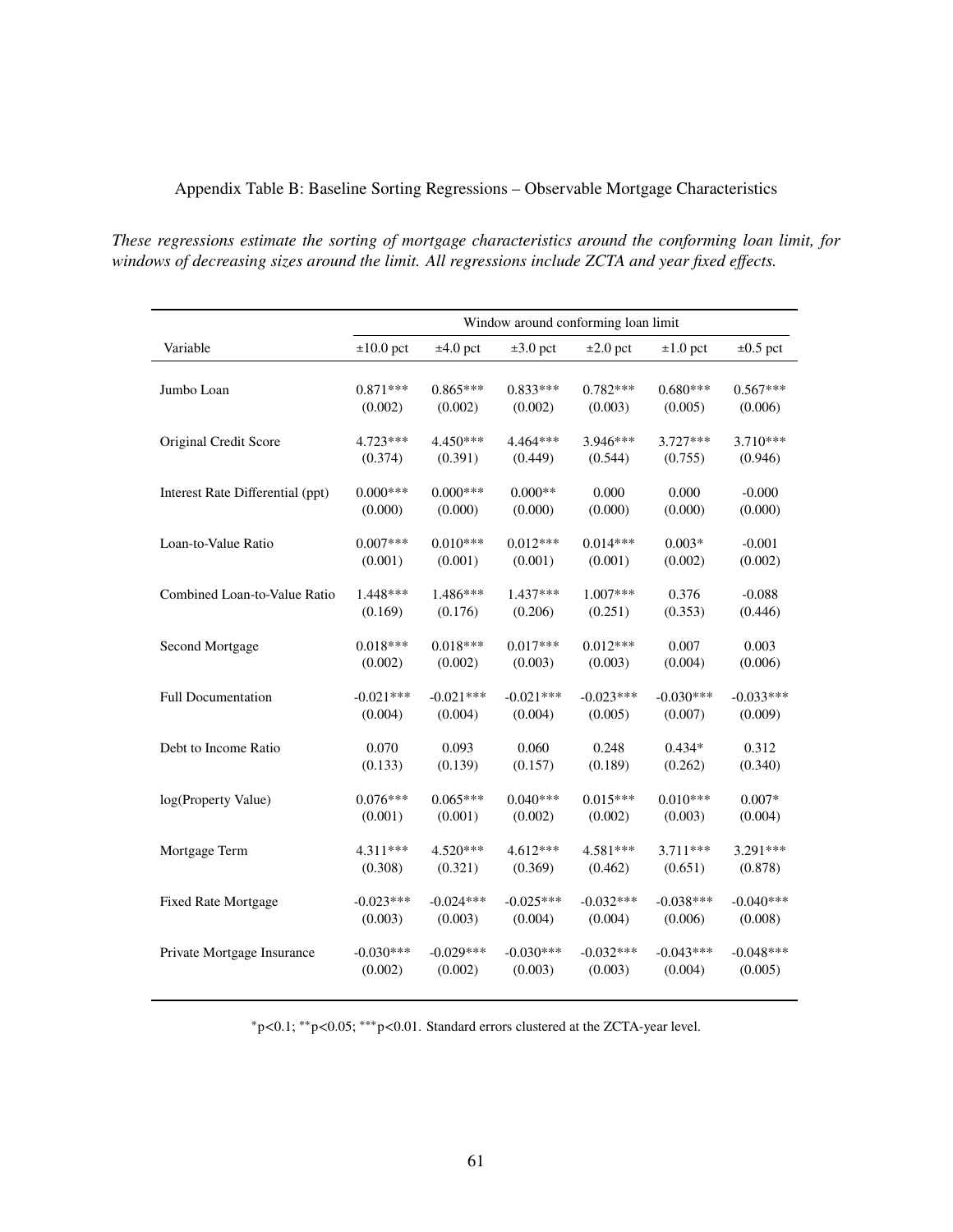# Appendix Table C: Baseline Sorting Regressions – Defaults

*These regressions estimate the impact of the conforming loan limit on the mortgage's payment history for windows of decreasing sizes around the limit. All regressions include ZCTA and year fixed effects.*

|                                  |                |               |               | Window around conforming loan limit |               |               |
|----------------------------------|----------------|---------------|---------------|-------------------------------------|---------------|---------------|
| Variable                         | $\pm 10.0$ pct | $\pm 4.0$ pct | $\pm 3.0$ pct | $\pm 2.0$ pct                       | $\pm 1.0$ pct | $\pm 0.5$ pct |
| Foreclosure at any point         | $-0.020***$    | $-0.019***$   | $-0.018***$   | $-0.016***$                         | $-0.017***$   | $-0.014***$   |
|                                  | (0.002)        | (0.002)       | (0.002)       | (0.002)                             | (0.003)       | (0.004)       |
| 30 days delinquent at any point  | $-0.009$ ***   | $-0.008$ ***  | $-0.007**$    | $-0.004$                            | $-0.005$      | $-0.004$      |
|                                  | (0.002)        | (0.002)       | (0.003)       | (0.003)                             | (0.004)       | (0.005)       |
| 60 days delinquent at any point  | $-0.016***$    | $-0.015***$   | $-0.013***$   | $-0.009***$                         | $-0.012***$   | $-0.010**$    |
|                                  | (0.002)        | (0.002)       | (0.002)       | (0.003)                             | (0.003)       | (0.004)       |
| 90 days delinquent at any point  | $-0.014***$    | $-0.013***$   | $-0.012***$   | $-0.008$ ***                        | $-0.010***$   | $-0.007*$     |
|                                  | (0.002)        | (0.002)       | (0.002)       | (0.002)                             | (0.003)       | (0.004)       |
| 120 days delinquent at any point | $-0.004**$     | $-0.003**$    | $-0.003*$     | $-0.001$                            | $-0.000$      | $-0.004$      |
|                                  | (0.002)        | (0.002)       | (0.002)       | (0.002)                             | (0.003)       | (0.004)       |
| <b>Voluntary Payoff</b>          | $0.053***$     | $0.052***$    | $0.043***$    | $0.034***$                          | $0.026***$    | 0.011         |
|                                  | (0.003)        | (0.003)       | (0.003)       | (0.004)                             | (0.006)       | (0.007)       |

<sup>∗</sup>p*<*0.1; ∗∗p*<*0.05; ∗∗∗p*<*0.01. Standard errors clustered at the ZCTA-year level.